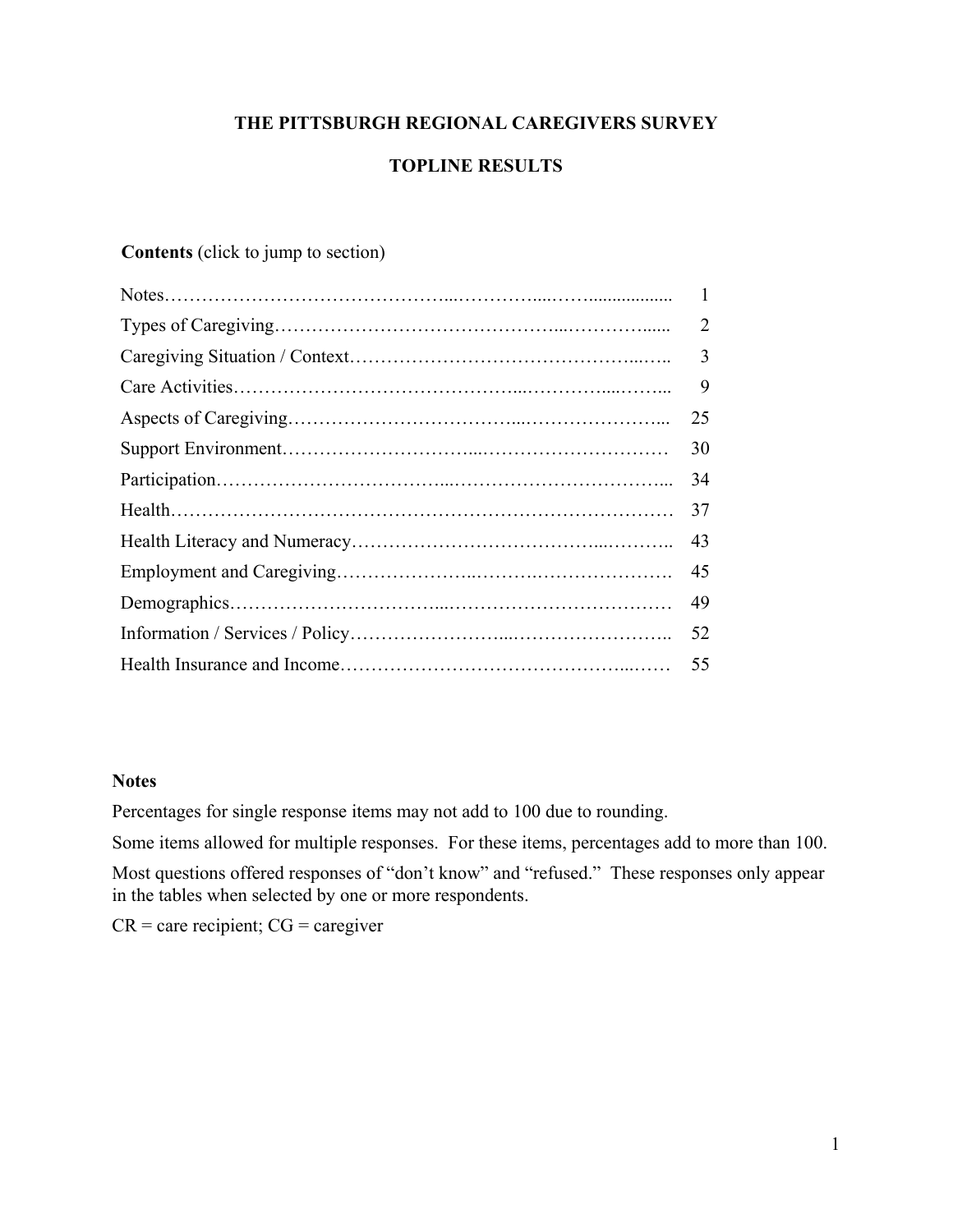## <span id="page-1-0"></span>**TYPES OF CAREGIVING**

SCRNPC. Do you currently help with PERSONAL CARE TASKS, such as bathing, dressing, grooming, eating, moving from bed to chair, or going to the toilet?

|     |     | $\frac{0}{0}$ |
|-----|-----|---------------|
| Yes | 507 | 50            |
| No  | 501 | 50            |

SCRNHT. Do you currently help with HOUSEHOLD TASKS, such as shopping, managing personal finances, arranging for outside services, or providing transportation?

|     |     | 0/<br>′0 |
|-----|-----|----------|
| Yes | 983 | 98       |
| No  | 25  |          |

SCRNMNT. Do you currently help with MEDICAL OR NURSING TASKS, such as managing medications, changing dressing on wounds, or monitoring equipment like oxygen tanks?

|     |     | 0/ |
|-----|-----|----|
| Yes | 639 | 63 |
| No  | 369 | 37 |

*Respondents were required to say YES to at least one of the three questions above to qualify. These tables present the responses of the 1,008 respondents who qualified.*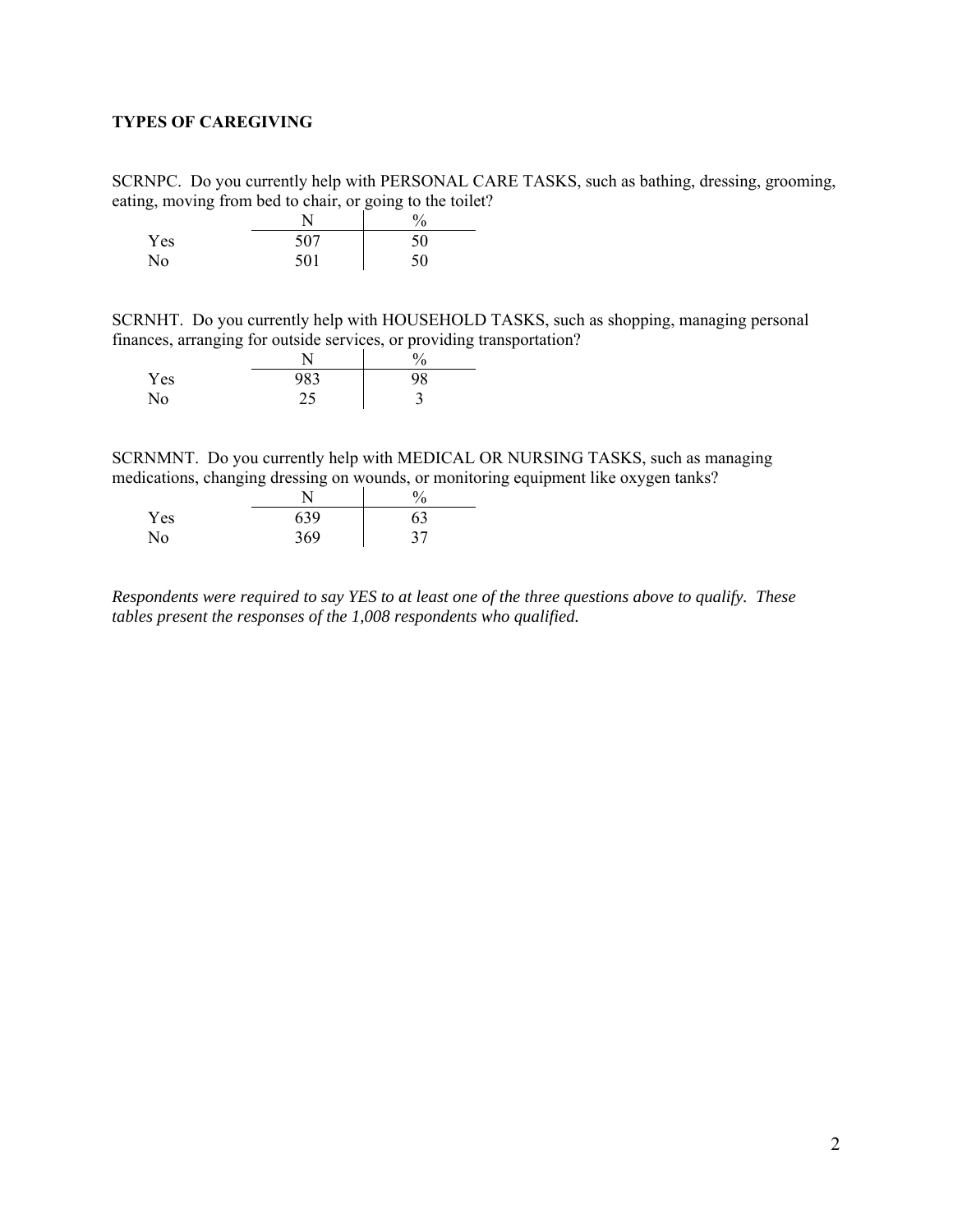## <span id="page-2-0"></span>**CAREGIVING SITUATION / CONTEXT**

QCS1. What is your relationship to the person you help with their personal care, routine household needs and/or medical/nursing tasks? Are you taking care of:

|                                  |     | $\frac{0}{0}$ |
|----------------------------------|-----|---------------|
| Your mother or mother-in-law     | 421 |               |
| Your father or father-in-law     | 125 | 12            |
| Your wife / partner              | 60  |               |
| Your husband / partner           | 154 | 15            |
| Your daughter or daughter-in-law |     |               |
| Your son or son-in-law           |     |               |
| Some other relative              | 148 | 15            |
| A non-relative                   |     |               |

QCS2. Is the person you care for:

|        |     | $\%$ |
|--------|-----|------|
| Male   | 360 | 36   |
| Female | 648 | 64   |

QCS4. How old is [he / she]? Your best estimate is fine. *(Results categorized for display.)*

|           | N   | $\frac{0}{0}$ |
|-----------|-----|---------------|
| $50 - 64$ | 161 | 16            |
| $65 - 74$ | 180 | 18            |
| $75 - 84$ | 258 | 26            |
| $85 +$    | 409 | 41            |

#### QCS5. Where does [he/she] live?

|                                               |     | $\frac{0}{0}$ |
|-----------------------------------------------|-----|---------------|
| In your household $\rightarrow$ QCS9          | 438 | 44            |
| Within 20 minutes of your home                | 430 | 43            |
| Between 20 minutes and an hour from your home | 111 | 11            |
| One to two hours from your home               |     |               |
| More than two hours away                      |     |               |

QCS6. Which of the following best describes where [he/she] lives?

| His or her own home                                                                                                                                                                                                                                                                                                                         | 403 |  |
|---------------------------------------------------------------------------------------------------------------------------------------------------------------------------------------------------------------------------------------------------------------------------------------------------------------------------------------------|-----|--|
| Someone else's home $\rightarrow$ QCS9                                                                                                                                                                                                                                                                                                      | 49  |  |
| An independent living or retirement community                                                                                                                                                                                                                                                                                               | 66  |  |
| In an assisted living facility where some care may be provided $\rightarrow$ QCS9                                                                                                                                                                                                                                                           | 49  |  |
| Somewhere else                                                                                                                                                                                                                                                                                                                              |     |  |
| $N_{i+1}, p_{i+1}, p_{i+1}, p_{i+1}, p_{i+1}, p_{i+1}, p_{i+1}, p_{i+1}, p_{i+1}, p_{i+1}, p_{i+1}, p_{i+1}, p_{i+1}, p_{i+1}, p_{i+1}, p_{i+1}, p_{i+1}, p_{i+1}, p_{i+1}, p_{i+1}, p_{i+1}, p_{i+1}, p_{i+1}, p_{i+1}, p_{i+1}, p_{i+1}, p_{i+1}, p_{i+1}, p_{i+1}, p_{i+1}, p_{i+1}, p_{i+1}, p_{i+1}, p_{i+1}, p_{i+1}, p_{i+1}, p_{i+$ |     |  |

 *Note: Persons providing care to a CR in a nursing home were not eligible for the survey.*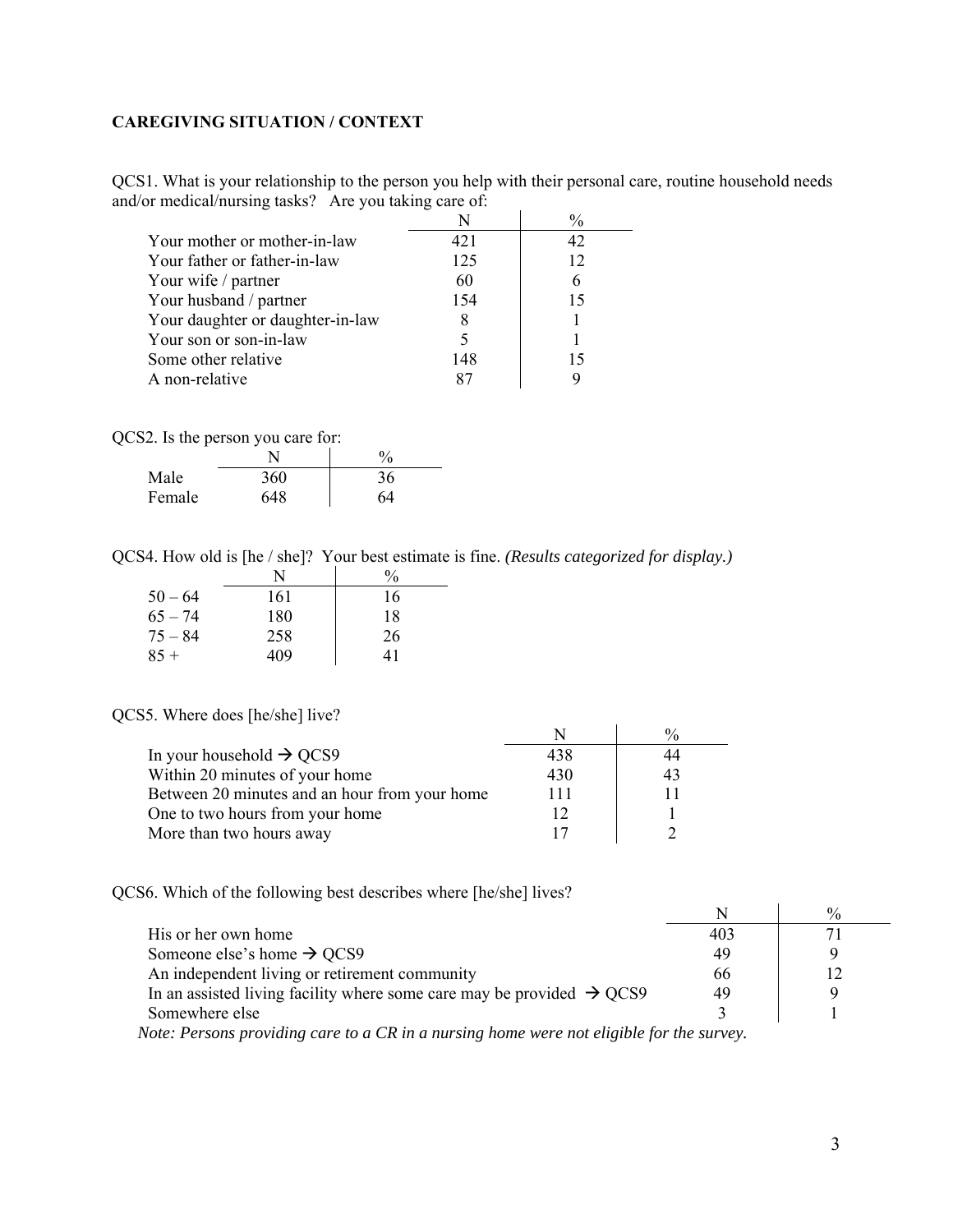| S7. Does [he/she] live alone? |     |               |
|-------------------------------|-----|---------------|
|                               |     | $\frac{0}{0}$ |
| Yes                           | 318 | 68            |
| No                            | 151 | 32            |
| Don't know                    |     |               |
| Refused                       |     |               |

QCS9. Does [he/she] need care because of a… *(multiple responses allowed therefore percentages add to more than 100)* 

|                                                              | N   | $\%$ |
|--------------------------------------------------------------|-----|------|
| Short-term physical condition                                | 121 | 12   |
| Long-term physical condition                                 | 783 | 78   |
| Emotional or mental health problem                           | 192 | 19   |
| Developmental or intellectual disorder or mental retardation | 49  |      |
| Behavioral issue                                             | 74  | 7    |
| Memory problem                                               | 427 | 42   |
| None of the above                                            | 46  |      |
| Don't know                                                   | 4   |      |

QCS10. Does [he/she] suffer from Alzheimer's disease or other types of dementia?

| Yes        | 234 | 23  |
|------------|-----|-----|
| No         | 752 | 75. |
| Don't know | າາ  |     |

Has a doctor ever told [him / her] that [he / she] had...

|  | QCS11. a heart attack or myocardial infarction? |  |
|--|-------------------------------------------------|--|
|  |                                                 |  |

| Yes        | 222 | フフ |
|------------|-----|----|
| No         | 755 | 15 |
| Don't know | 30  |    |
| Refused    |     |    |

QCS12. any other heart disease including angina or congestive heart failure?

| Yes        | 323 | 32 |
|------------|-----|----|
| No         | 654 | 65 |
| Don't know | 30  |    |
| Refused    |     |    |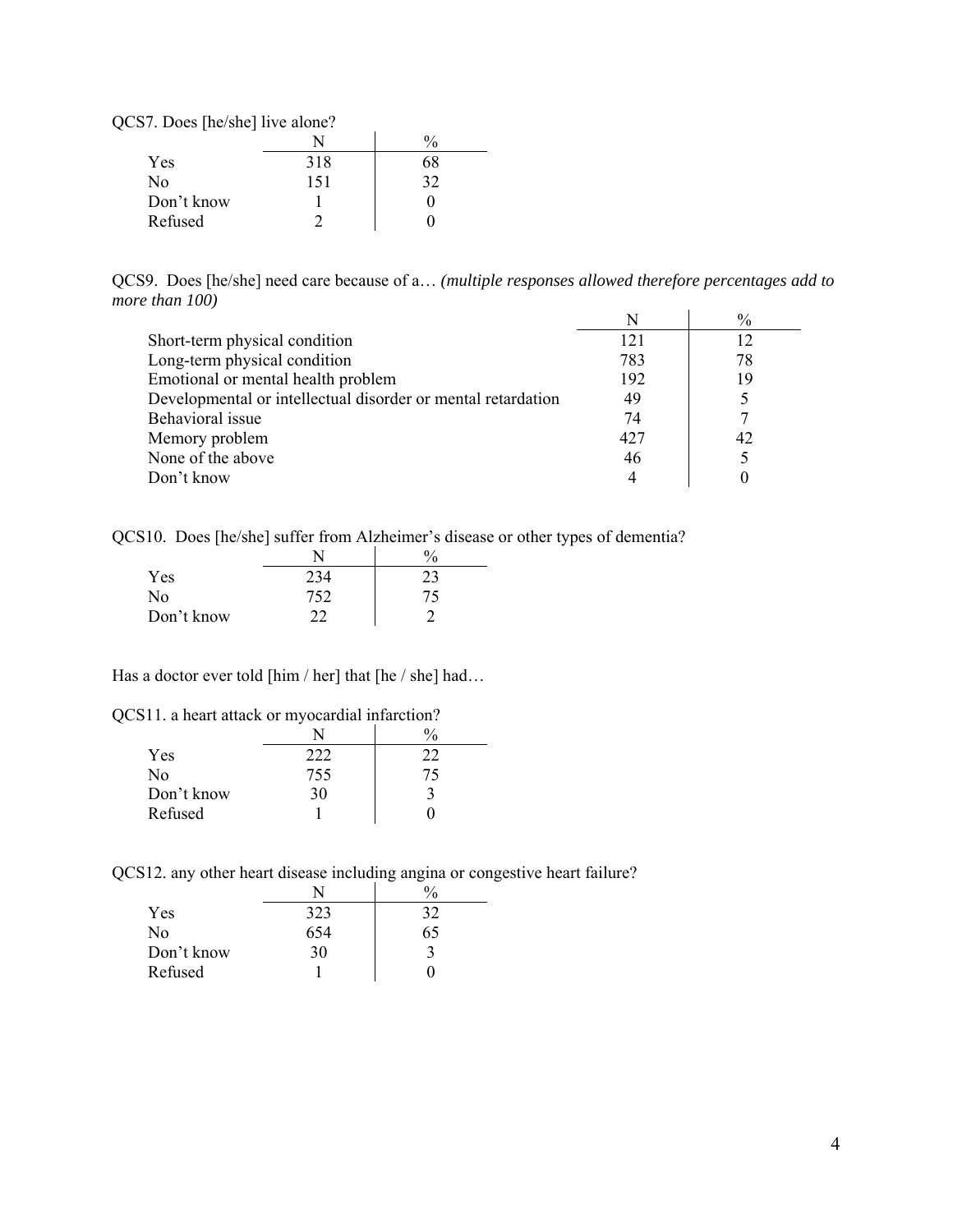QCS13. high blood pressure or hypertension?

|            |     | $\frac{0}{0}$ |
|------------|-----|---------------|
| Yes        | 641 | 64            |
| No         | 337 | 33            |
| Don't know | 29  |               |
| Refused    |     |               |

## QCS14. arthritis?

| Yes        | 641 | 64 |
|------------|-----|----|
| No         | 342 | 34 |
| Don't know | 24  |    |
| Refused    |     |    |

QCS15. osteoporosis or thinning of the bones?

| $\sim$     |     | 'n  |
|------------|-----|-----|
| Yes        | 335 | 33  |
| No         | 615 | 6 I |
| Don't know | 57  |     |
| Refused    |     |     |

## QCS16. diabetes?

|            |     | $^{0/0}$ |
|------------|-----|----------|
| Yes        | 278 | 28       |
| No         | 722 |          |
| Don't know |     |          |
| Refused    |     |          |

QCS17. lung disease, such as emphysema, asthma, or chronic bronchitis?

| Yes        | 234 | 23 |
|------------|-----|----|
| No         | 762 | 76 |
| Don't know |     |    |
| Refused    |     |    |

## QCS18. cancer?

| Yes        | 274 |    |
|------------|-----|----|
| No         | 725 | 77 |
| Don't know |     |    |
| Refused    |     |    |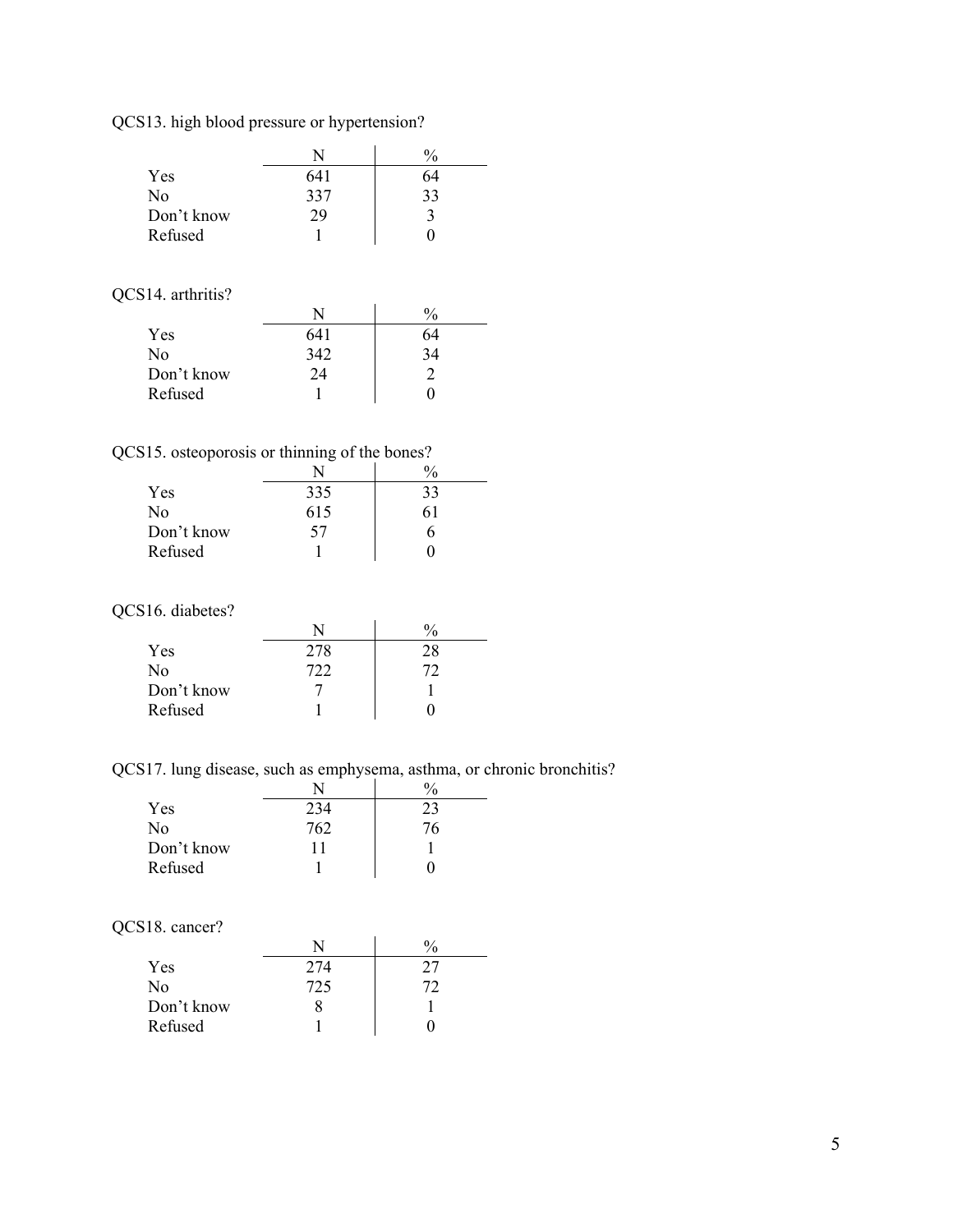| Yes        | 219 | フフ |
|------------|-----|----|
| No         | 772 |    |
| Don't know | 16  |    |
| Refused    |     |    |

# QCS19. serious difficulty seeing?

|            |     | $\frac{0}{0}$ |
|------------|-----|---------------|
| Yes        | 288 |               |
| No         | 712 |               |
| Don't know |     |               |
| Refused    |     |               |

# QCS20. serious difficulty hearing?

|                | N   | $\frac{0}{0}$ |
|----------------|-----|---------------|
| Yes            | 370 | 37            |
| N <sub>0</sub> | 630 | 63            |
| Don't know     |     |               |
| Refused        |     |               |

In the last month has [he / she] used…

QCS22A. glasses or other vision aids such as a magnifying glass?

|            |     | ′∩ |
|------------|-----|----|
| Yes        | 867 | 86 |
| No         | 137 | 14 |
| Don't know |     |    |

# QCS22B. a hearing aid?

|     |            | 0/ |
|-----|------------|----|
| Yes | 183        | 18 |
| No  | 825<br>ں∠ں | QΛ |

# QCS22C. a cane?

|            |     | $\frac{0}{0}$ |
|------------|-----|---------------|
| <b>Yes</b> |     |               |
| No         | 580 | 58            |
| Don't know | ÷.  |               |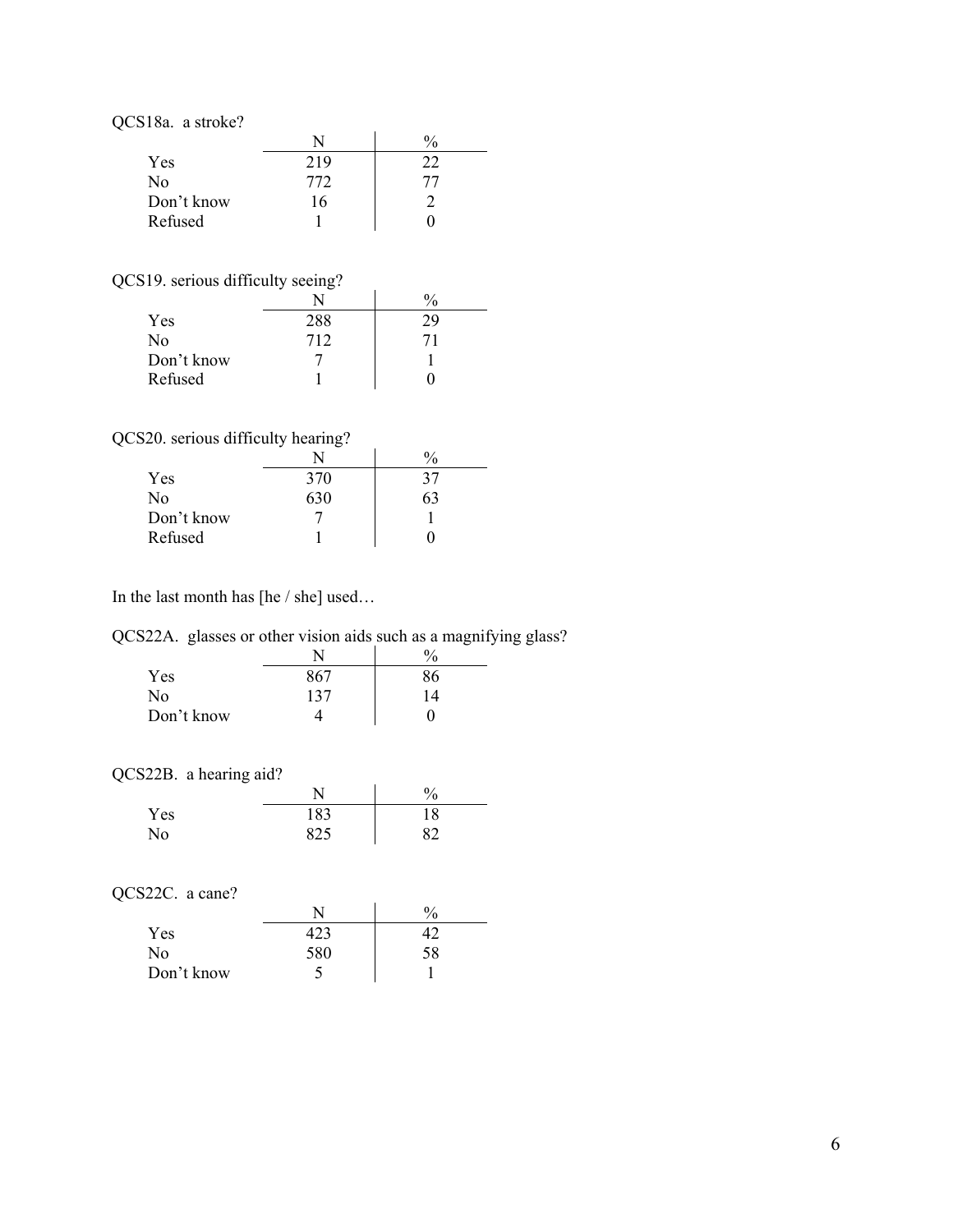| QCS22D. a walker? |     |               |
|-------------------|-----|---------------|
|                   |     | $\frac{0}{0}$ |
| Yes               | 441 | 74            |
| No                | 565 | 56            |
| Don't know        |     |               |

#### QCS22E. a wheelchair?

|            | N   | $^{0}\!/_{0}$ |
|------------|-----|---------------|
| Yes        | 337 | 33            |
| No         | 669 | 66            |
| Don't know |     |               |

 $\ddot{\phantom{a}}$ 

#### QCS22F. a scooter?

| COZZI, a summi |     |          |
|----------------|-----|----------|
|                | N   | $^{0/0}$ |
| <b>Yes</b>     | 76  |          |
| No             | 929 |          |
| Don't know     |     |          |
|                |     |          |

#### QCS22G. a reacher or grabber to pick things up more easily?

|            |     | $^{0}\!/_{0}$ |
|------------|-----|---------------|
| Yes        | 337 | 33            |
| No         | 662 | 66            |
| Don't know | q   |               |

QCS22H. special items to help with dressing, such as button hooks or clothes that are designed to get on and off easily?

|            |     | $\frac{0}{0}$ |
|------------|-----|---------------|
| Yes        | 204 | 20            |
| No         | 790 | 78            |
| Don't know | 14  |               |

QCS22I. adaptive utensils to help to eat or cut food? IF NEEDED: Adapted utensils include things like easy-to-grip silverware, knives that rock, and plates with high sides.

|            |     | $\frac{0}{0}$ |
|------------|-----|---------------|
| Yes        | 55  |               |
| No         | 951 | 94            |
| Don't know |     |               |

QCS23. Does the CR's residence have features to make it easier for older adults such as a railing or a ramp, grab bars in the bathroom, a seat for the shower or tub, or an emergency call system?

| Yes                           | V 1 1 |  |
|-------------------------------|-------|--|
| No $\rightarrow$ next section | 107   |  |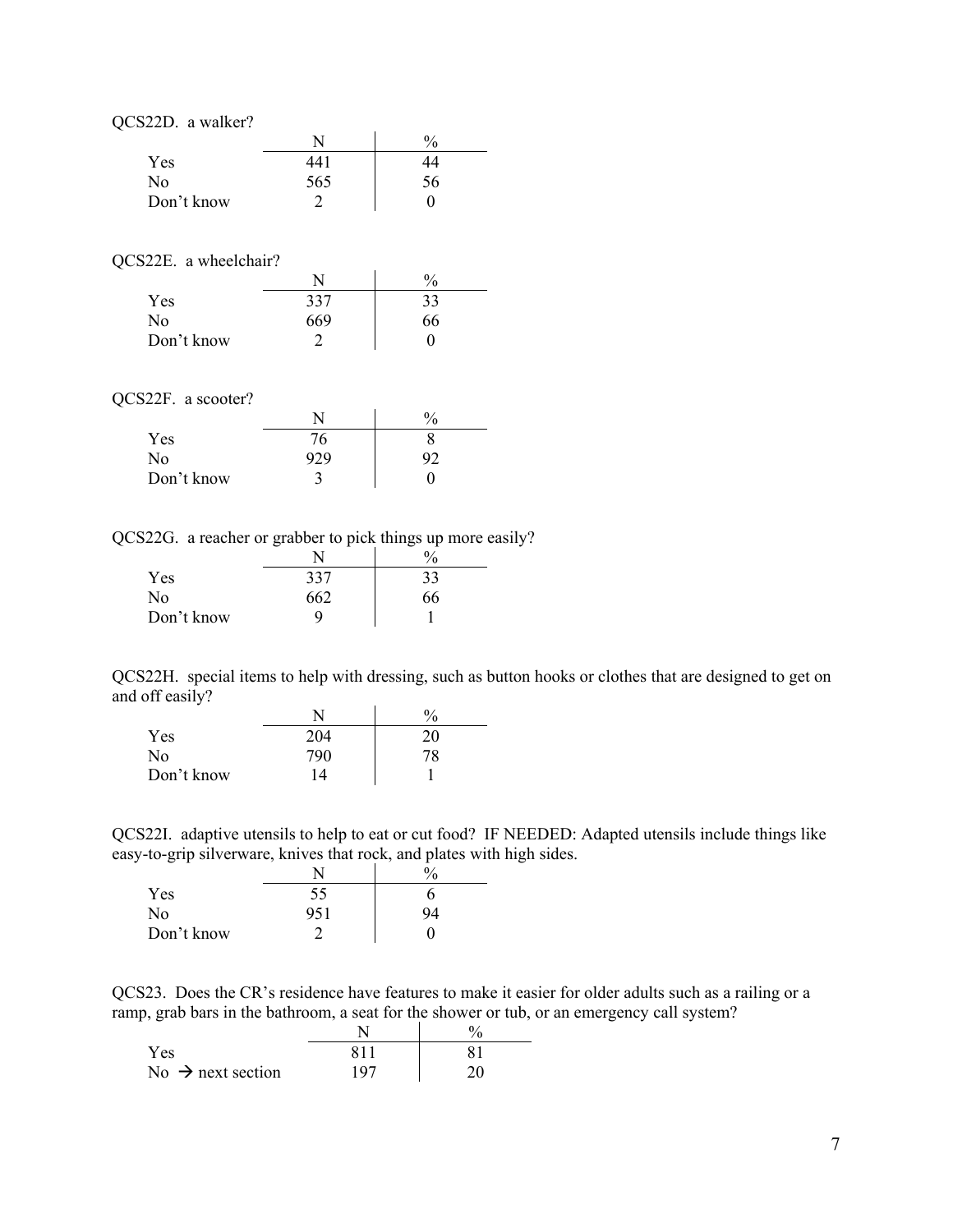|                              | N   | $\frac{0}{0}$ |
|------------------------------|-----|---------------|
| A railing or ramp            | 513 | 63            |
| Grab bars in the bathroom    | 624 | 77            |
| A seat for the shower or tub | 579 | 71            |
| An emergency call system     | 350 | 43            |
| Other                        | 273 | 34            |
| Don't know                   |     |               |

QCS24. Which of these features does the CR's residence have? *(multiple responses accepted)*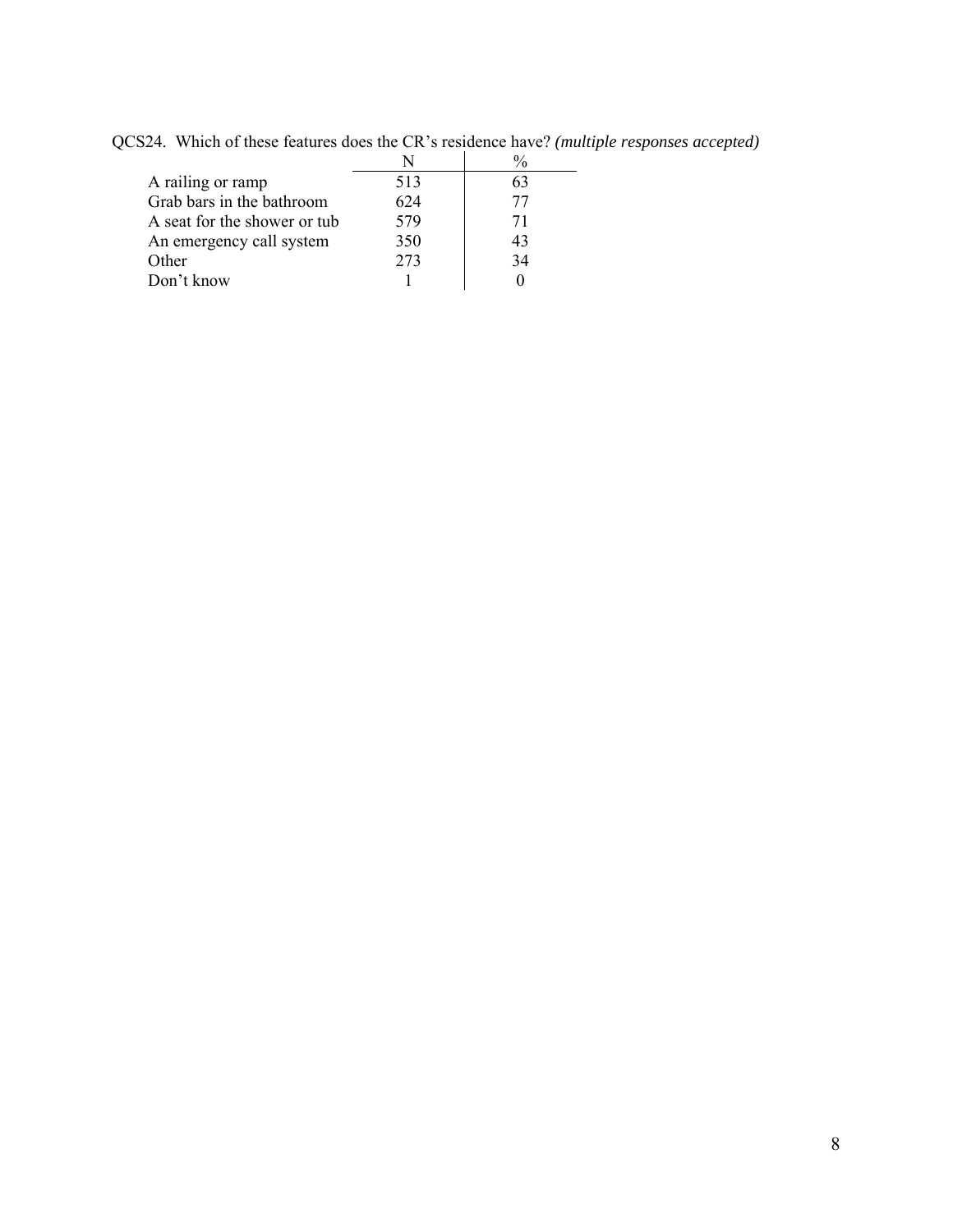#### <span id="page-8-0"></span>**CARE ACTIVITIES**

*Caregivers of persons living in assisted living were not asked QCA1 through QCA4B if they indicated they did not help the care recipient with household tasks (household tasks screener question SCRNHT).* 

QCA1PRE. Next we have a few questions about CR's needs for assistance and ways you may have helped CR in the last month because of [his/her] health and functioning. Let's start with chores you may do around CR's home. This includes laundry, cleaning, or making hot meals.

QCA1. In the last month, how often did [he/she] need help with laundry, cleaning, or making hot meals due to poor health and functioning?

|                                                                                | N   | $\%$ |
|--------------------------------------------------------------------------------|-----|------|
| Every day                                                                      | 503 | 50   |
| Most days                                                                      | 157 | 16   |
| Some days                                                                      | 197 | 20   |
| Rarely                                                                         | 61  | h    |
| Never $\rightarrow$ QCA2                                                       | 61  | h    |
| Does not do, but not because of poor health and functioning $\rightarrow$ QCA2 | 23  |      |
| Don't know $\rightarrow$ QCA2                                                  | h   |      |

QCA1A. In the last month, how often did you help CR with laundry, cleaning, or making hot meals or do these chores for [him/her]?

| Every day | 366 | 40 |
|-----------|-----|----|
| Most days | 158 | 17 |
| Some days | 273 | 30 |
| Rarely    | 71  |    |
| Never     | 50  |    |

QCA1B. Does anyone else help CR with laundry, cleaning, or making hot meals or do these chores for [him/her]? *(Unpaid and paid could be both be selected therefore percentages may add to more than 100)* 

| Yes, another unpaid family member / friend |  |
|--------------------------------------------|--|
| Yes, a paid helper                         |  |
| No                                         |  |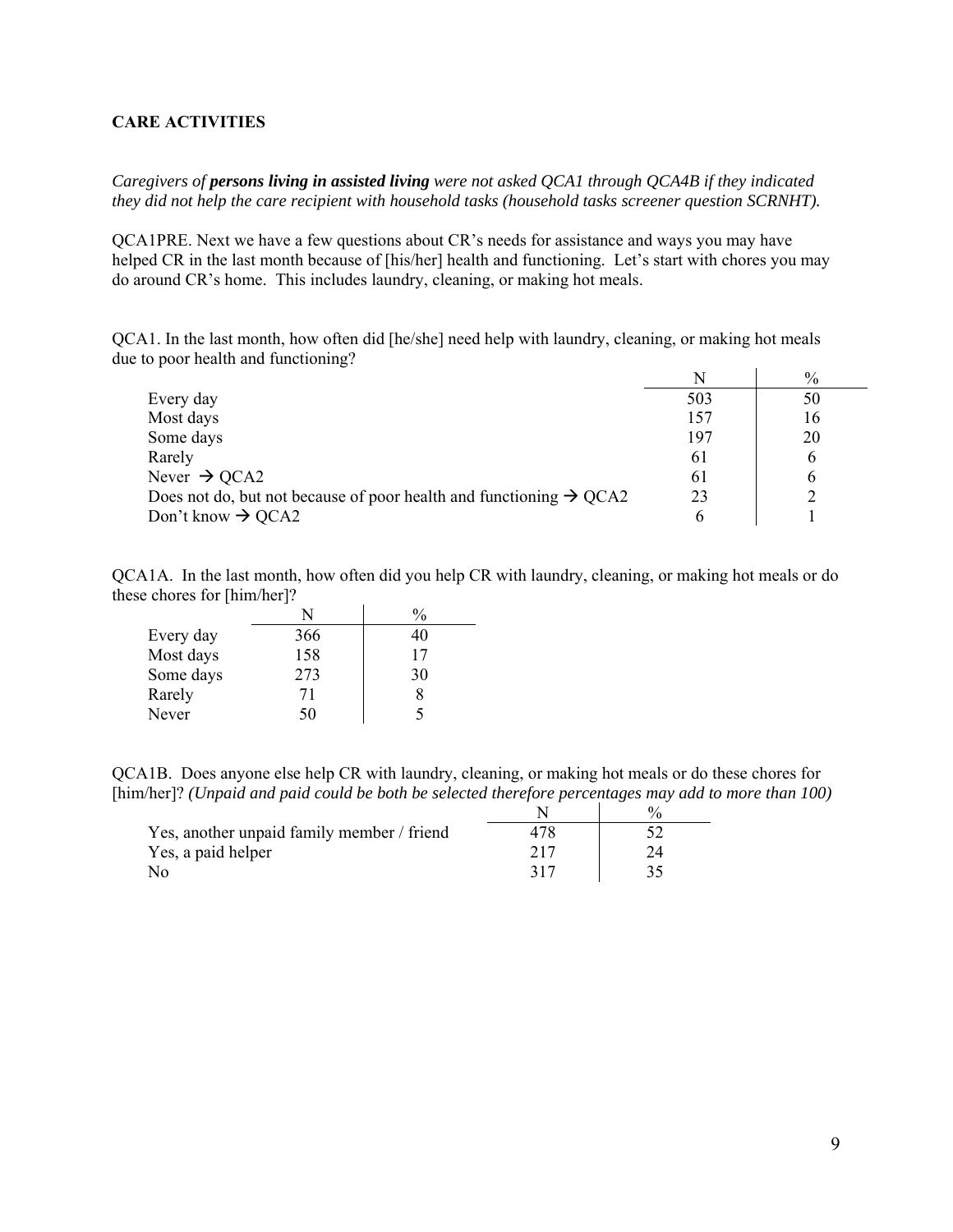|                                                                                |     | $\%$ |
|--------------------------------------------------------------------------------|-----|------|
| Every day                                                                      | 409 | 41   |
| Most days                                                                      | 209 | 21   |
| Some days                                                                      | 238 | 24   |
| Rarely                                                                         | 78  | 8    |
| Never $\rightarrow$ QCA3                                                       | 48  |      |
| Does not do, but not because of poor health and functioning $\rightarrow$ QCA3 | 23  |      |
| Don't know $\rightarrow$ QCA3                                                  |     |      |
| Refused $\rightarrow$ QCA3                                                     |     |      |

QCA2. In the last month, how often did [he/she] need help with shopping for groceries or personal items due to poor health and functioning?

QCA2A. In the last month, how often did you shop with CR for groceries or personal items or do [his/her] shopping for [him/her]?

| Every day | 232 | 25 |
|-----------|-----|----|
| Most days | 205 | 22 |
| Some days | 332 | 36 |
| Rarely    | 93  | 10 |
| Never     | 72  |    |

QCA2B. Does anyone else help CR with shopping for groceries or personal items? *(Unpaid and paid could be both be selected)* 

| Yes, another unpaid family member / friend | 494 |  |
|--------------------------------------------|-----|--|
| Yes, a paid helper                         |     |  |
| No                                         |     |  |
| Don't know                                 |     |  |

QCA3. In the last month, did CR need help with ordering medicines due to poor health and functioning?

|                                                                                |     | 0/2 |
|--------------------------------------------------------------------------------|-----|-----|
| Yes                                                                            | 578 |     |
| No $\rightarrow$ QCA4                                                          | 402 | 40  |
| Does not do, but not because of poor health and functioning $\rightarrow$ QCA4 | 25  |     |
| Don't know $\rightarrow$ QCA4                                                  |     |     |

QCA3A. In the last month, did you ever help CR order [his/her] prescribed medicines or order these for [him/her]?

|     |     | $\%$   |
|-----|-----|--------|
| Yes | 439 | 76     |
| No  | 139 | $2\pi$ |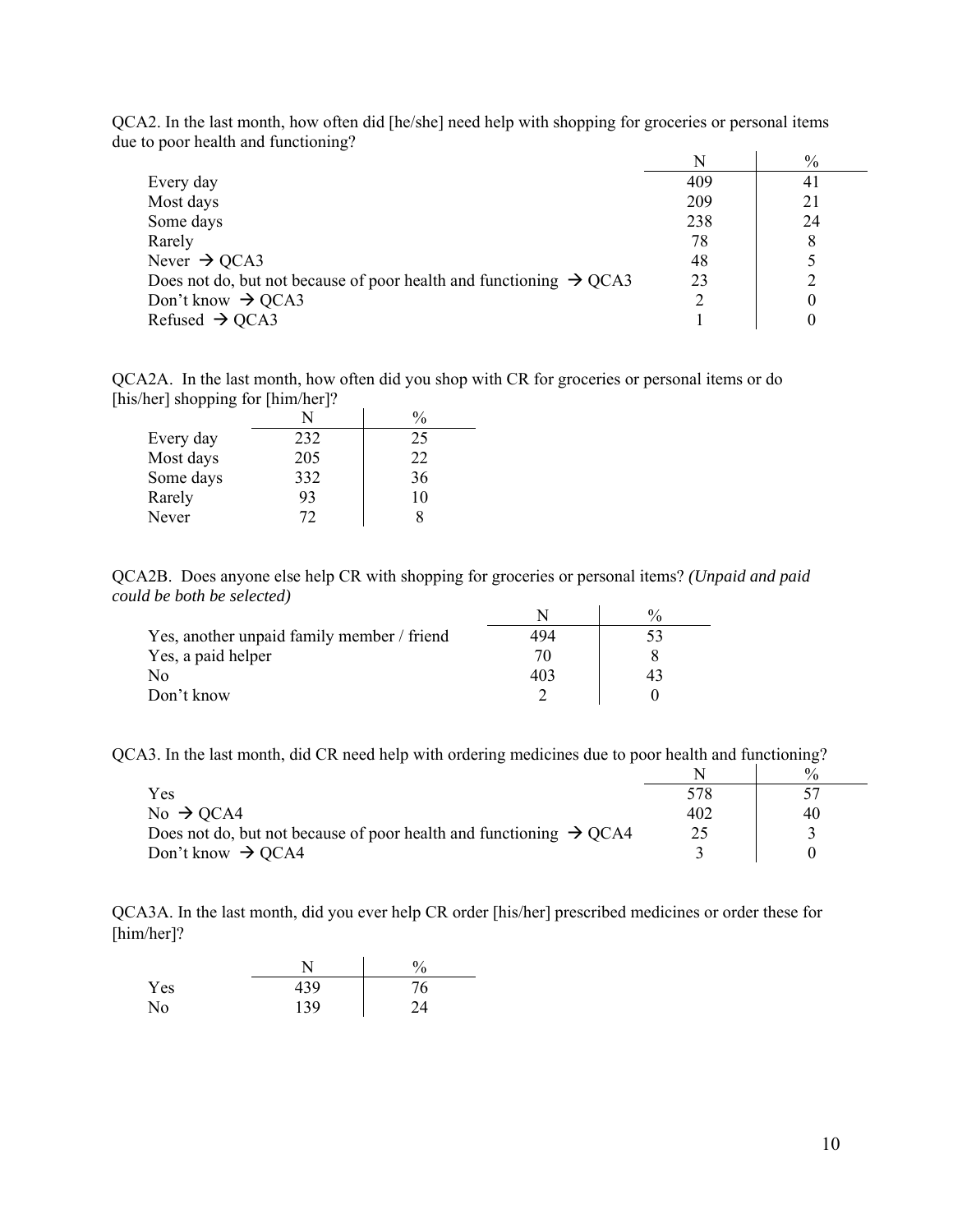|                                            |     | 0/2 |
|--------------------------------------------|-----|-----|
| Yes, another unpaid family member / friend | 197 |     |
| Yes, a paid helper                         | ٢y  |     |
| N <sub>0</sub>                             | 329 |     |
| Don't know                                 |     |     |

QCA3B. Does anyone else help CR with ordering medicines? *(Unpaid and paid could be both be selected)*

QCA4. In the last month, did CR need help with handling bills or banking due to poor health and functioning?

|                                                                                |     | $\frac{0}{0}$ |
|--------------------------------------------------------------------------------|-----|---------------|
| Yes                                                                            | 674 |               |
| $No \rightarrow QCA5$                                                          | 295 | 29            |
| Does not do, but not because of poor health and functioning $\rightarrow$ QCA5 | 38  |               |
| Refused $\rightarrow$ QCA5                                                     |     |               |

QCA4A. In the last month, did you ever help CR with handling bills or banking or do this for [him/her]?

|                |     | $\%$ |
|----------------|-----|------|
| Yes            | 530 | 79   |
| N <sub>0</sub> | 144 | 21   |

QCA4B. Does anyone else help CR with handling bills or banking? *(Unpaid and paid could be both be selected)*

|                                            |     | $^{0}/_{0}$ |
|--------------------------------------------|-----|-------------|
| Yes, another unpaid family member / friend | 273 |             |
| Yes, a paid helper                         |     |             |
| No                                         | 394 | 59          |
| Don't know                                 |     |             |

*Caregivers of persons living in assisted living were not asked QCA5 through QCA12C if they indicated they did not help the care recipient with personal care (personal care screener question SCRNPC).* 

QCA5PRE. Now, a few questions about personal care.

QCA5. In the last month, how often did CR need help with eating due to poor health and functioning?

|                               |     | $\frac{0}{0}$ |
|-------------------------------|-----|---------------|
| Every day                     | 95  | 10            |
| Most days                     | 41  |               |
| Some days                     | 61  | 6             |
| Rarely                        | 100 | 10            |
| Never $\rightarrow$ QCA6      | 674 | 69            |
| Don't know $\rightarrow$ QCA6 |     |               |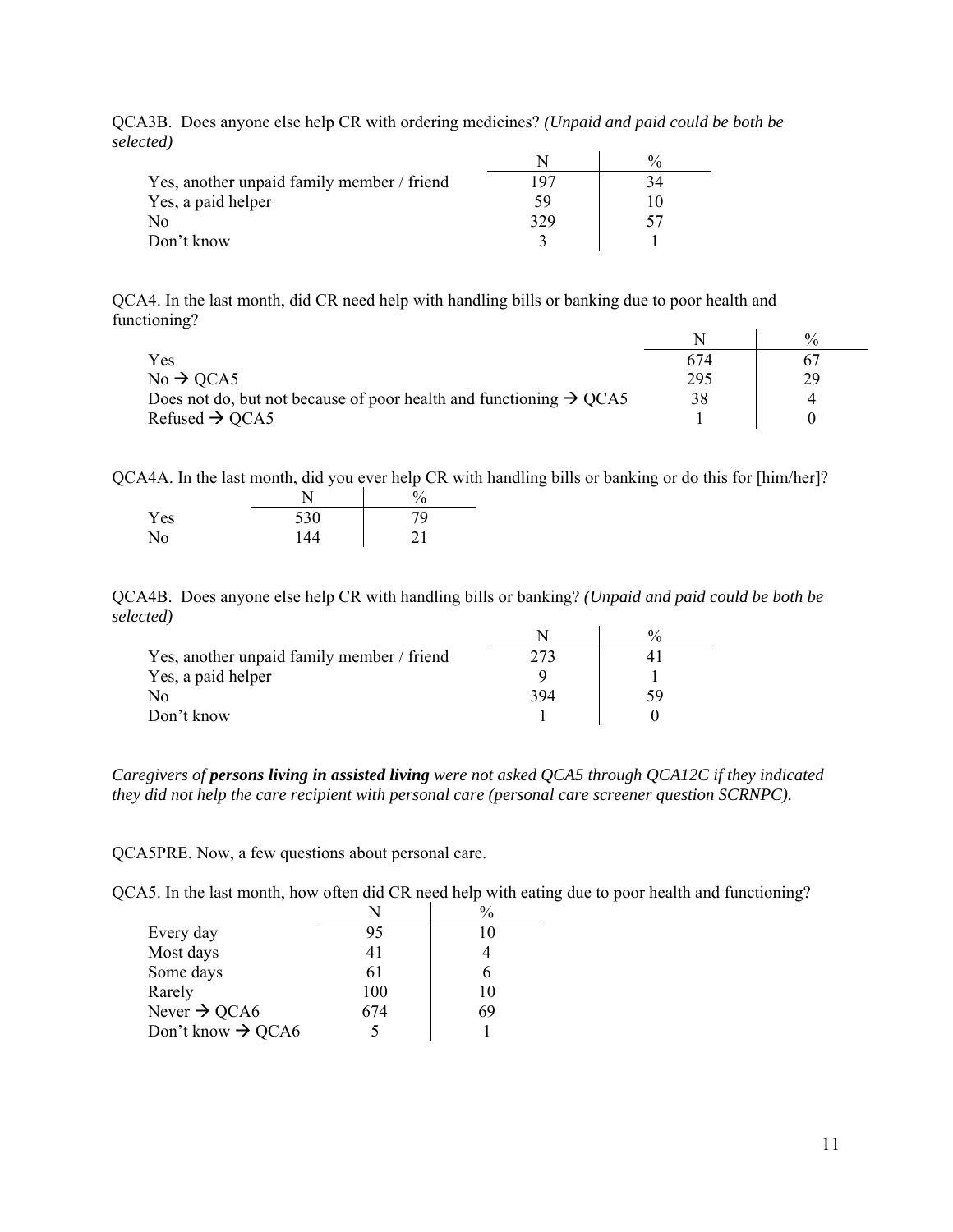| Every day | 74 | 25 |
|-----------|----|----|
| Most days | 38 | 13 |
| Some days | 77 | 26 |
| Rarely    | 71 | 24 |
| Never     | 37 | 13 |

QCA5A. In the last month, how often did you help [him/her] with eating?

QCA5B. Does anyone else help [him/her] with eating? *(Unpaid and paid could be both be selected)*

|                                            |     | $\frac{0}{0}$ |
|--------------------------------------------|-----|---------------|
| Yes, another unpaid family member / friend | 124 |               |
| Yes, a paid helper                         | 46  | 16            |
| No                                         | 146 | 49            |
| Don't know                                 |     |               |

QCA6. In the last month, how often did CR need help with showering or bathing due to poor health and functioning?

|                               | N   |    |
|-------------------------------|-----|----|
| Every day                     | 229 | 24 |
| Most days                     | 95  | 10 |
| Some days                     | 114 | 12 |
| Rarely                        | 97  | 10 |
| Never $\rightarrow$ QCA7      | 427 | 44 |
| Don't know $\rightarrow$ QCA7 | 14  |    |

QCA6A. In the last month, how often did you help [him/her] with showering or bathing?

| Every day | 113 | 21 |
|-----------|-----|----|
| Most days | 68  | 13 |
| Some days | 120 | 22 |
| Rarely    | 88  | 16 |
| Never     | 146 | フフ |

QCA6B. Does anyone else help [him/her] with showering or bathing? *(Unpaid and paid could be both be selected)* N %

|                                            |     | $\gamma_0$ |
|--------------------------------------------|-----|------------|
| Yes, another unpaid family member / friend | 188 |            |
| Yes, a paid helper                         | 156 | 29         |
| No                                         | 228 | 43         |
| Don't know                                 |     |            |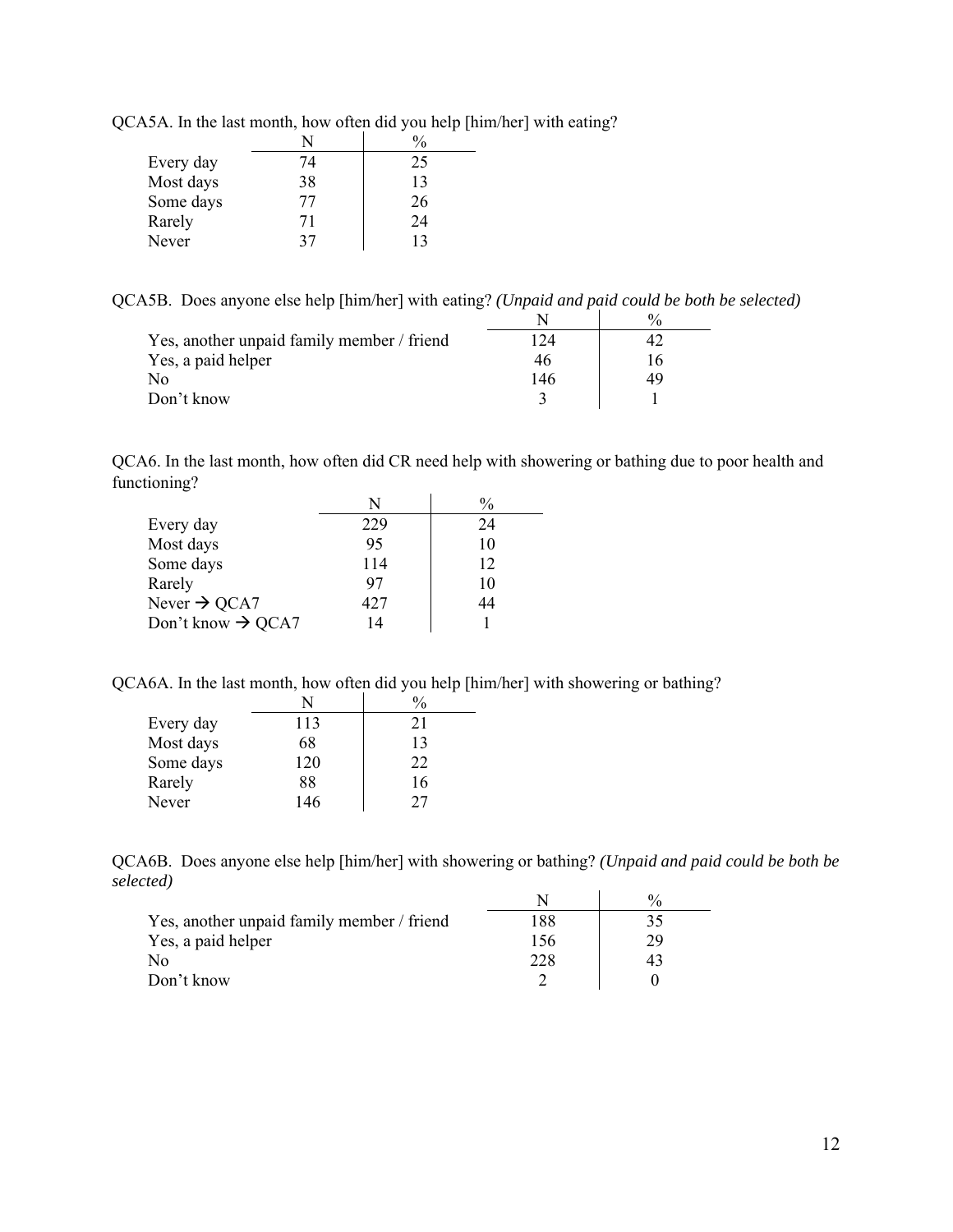|                               | N   | $\frac{0}{0}$ |
|-------------------------------|-----|---------------|
| Every day                     | 220 | 23            |
| Most days                     | 81  |               |
| Some days                     | 143 | 15            |
| Rarely                        | 128 | 13            |
| Never $\rightarrow$ QCA8      | 398 | 41            |
| Don't know $\rightarrow$ QCA8 |     |               |

QCA7. In the last month, how often did CR need help with dressing or grooming due to poor health and functioning?

QCA7A. In the last month, how often did you help CR with dressing or grooming?

| Every day  | 123 | 22 |
|------------|-----|----|
| Most days  | 85  | 15 |
| Some days  | 175 | 31 |
| Rarely     | 124 | 22 |
| Never      | 64  | 11 |
| Don't know |     |    |

QCA7B. Does anyone else help [him/her] with dressing or grooming? *(Unpaid and paid could be both be selected)*

|                                            |     | $\frac{0}{0}$ |
|--------------------------------------------|-----|---------------|
| Yes, another unpaid family member / friend |     | 40            |
| Yes, a paid helper                         |     | 24            |
| No                                         | 259 | 45            |
| Don't know                                 |     |               |

QCA8. In the last month, how often CR need help with using the toilet due to poor health and functioning?

| Every day                     | 155 | 16 |
|-------------------------------|-----|----|
| Most days                     | 33  | 3  |
| Some days                     | 60  |    |
| Rarely                        | 94  | 10 |
| Never $\rightarrow$ QCA9      | 616 | 63 |
| Don't know $\rightarrow$ QCA9 | 18  |    |

QCA8A. In the last month, how often did you help CR with using the toilet?

| Every day | 99 | 29 |
|-----------|----|----|
| Most days | 39 | 11 |
| Some days | 74 | 22 |
| Rarely    | 76 | 22 |
| Never     | 54 | 16 |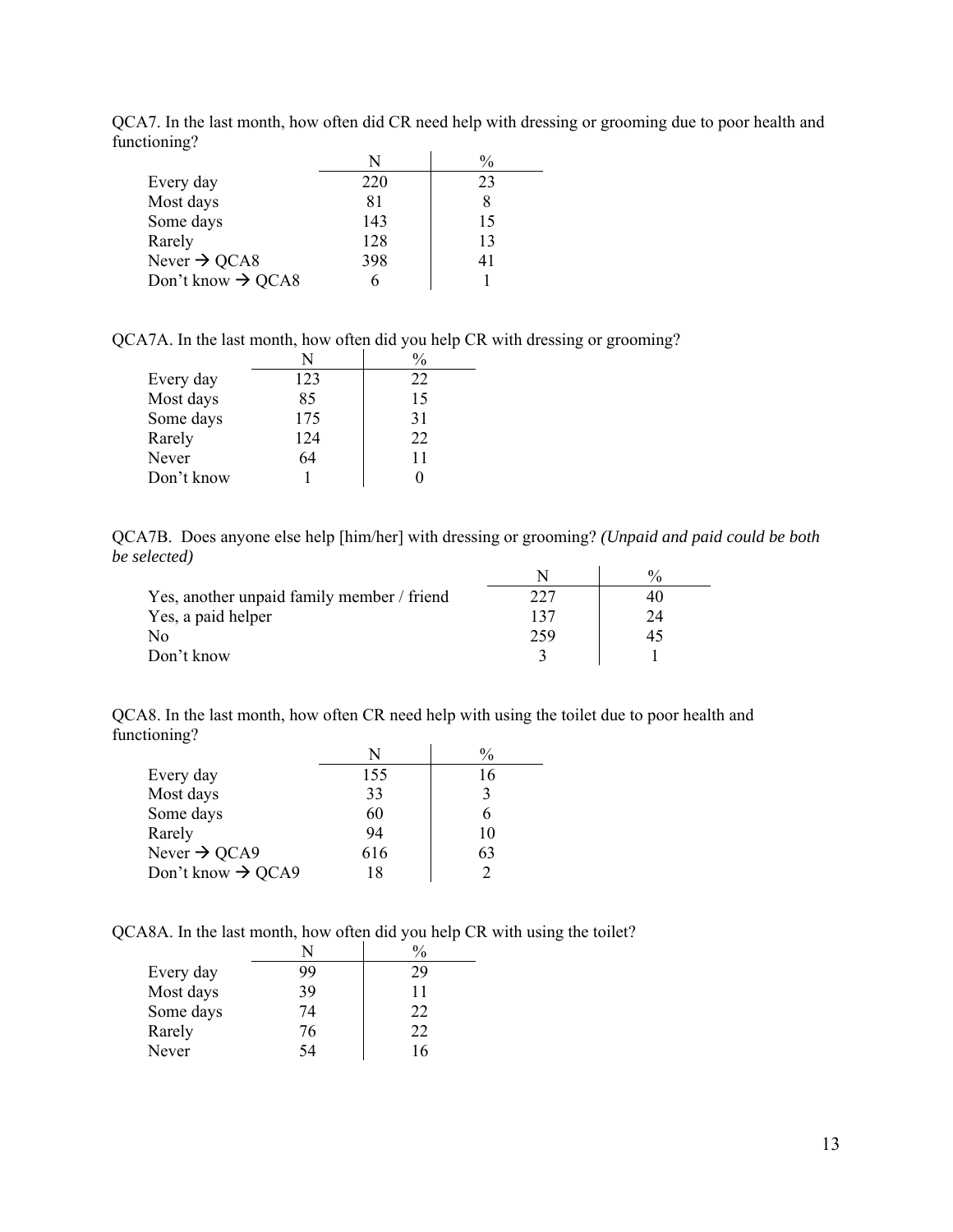| Yes, another unpaid family member / friend | 158 |    |
|--------------------------------------------|-----|----|
| Yes, a paid helper                         | 105 |    |
| No                                         | 124 | 36 |
| Don't know                                 |     |    |

QCA8B. Does anyone else help [him/her] with using the toilet? *(Unpaid and paid could be both be selected)*

QCA9. In the last month, how often did CR need help getting in and out of bed due to poor health and functioning?

|                                |     | $\frac{0}{0}$ |
|--------------------------------|-----|---------------|
| Every day                      | 154 | 16            |
| Most days                      | 35  |               |
| Some days                      | 81  |               |
| Rarely                         | 129 | 13            |
| Never $\rightarrow$ QCA10      | 569 | 58            |
| Don't know $\rightarrow$ QCA10 |     |               |

QCA9A. In the last month, how often did you help CR get in and out of bed?

|           |     | $\frac{0}{0}$ |
|-----------|-----|---------------|
| Every day | 82  | 21            |
| Most days | 40  | 10            |
| Some days | 94  | 24            |
| Rarely    | 121 | 30            |
| Never     | 62  | 16            |

QCA9B. Does anyone else help [him/her] get in and out of bed? *(Unpaid and paid could be both be selected)*

| Yes, another unpaid family member / friend |     | 4r |
|--------------------------------------------|-----|----|
| Yes, a paid helper                         | 92  | 23 |
| No                                         | 166 |    |
| Don't know                                 |     |    |

QCA10. In the last month, how often did CR need help getting around [his/her] home due to poor health and functioning?

|                                | N   | $\frac{0}{0}$ |
|--------------------------------|-----|---------------|
| Every day                      | 162 | 17            |
| Most days                      | 46  |               |
| Some days                      | 122 | 13            |
| Rarely                         | 164 | 17            |
| Never $\rightarrow$ QCA11      | 477 | 49            |
| Don't know $\rightarrow$ QCA11 |     |               |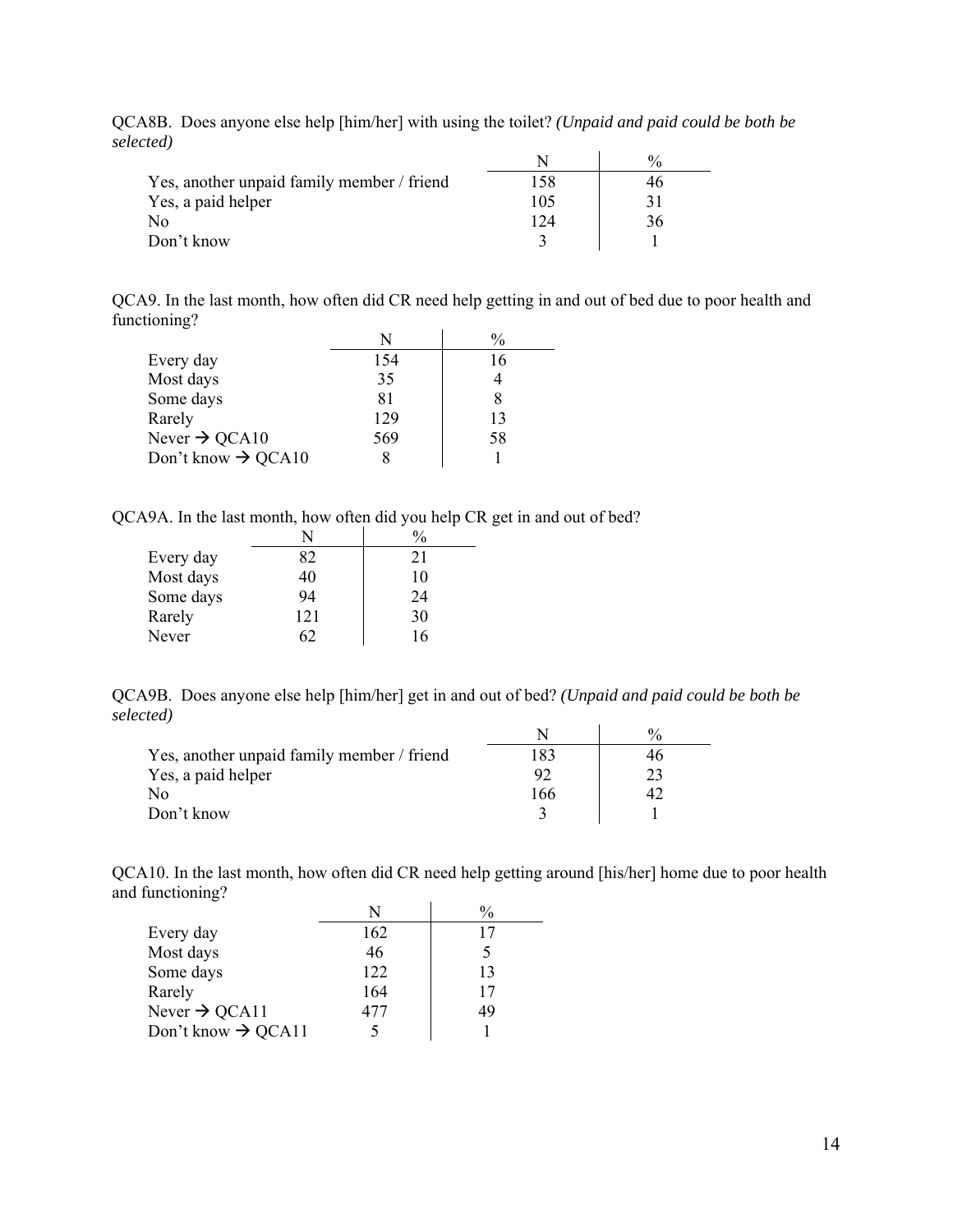| Every day | 99  | 20 |
|-----------|-----|----|
| Most days | 58  | 12 |
| Some days | 159 | 32 |
| Rarely    | 141 | 29 |
| Never     | 37  |    |

QCA10A. In the last month, how often did you help CR get around [his/her] home?

QCA10B. Does anyone else help [him/her] get around [his/her] home? *(Unpaid and paid could be both be selected)*

| Yes, another unpaid family member / friend | 264 |  |
|--------------------------------------------|-----|--|
| Yes, a paid helper                         | 99  |  |
| No                                         |     |  |
| Don't know                                 |     |  |

QCA11. In the last month, how often did CR need help leaving [his/her] home to go outside due to poor health and functioning?

|                                                     | N   | $\frac{0}{0}$ |
|-----------------------------------------------------|-----|---------------|
| Every day                                           | 235 | 24            |
| Most days                                           | 110 | 11            |
| Some days                                           | 187 | 19            |
| Rarely                                              | 130 | 13            |
| Never $\rightarrow$ skip logic prior to QCA12A      | 309 | 32            |
| Don't know $\rightarrow$ skip logic prior to QCA12A |     |               |

QCA11A. In the last month, how often did you help CR leave [his/her] home to go outside?

|           | N   | $\frac{0}{0}$ |
|-----------|-----|---------------|
| Every day | 134 | 20            |
| Most days | 108 | 16            |
| Some days | 248 | 38            |
| Rarely    | 123 | 19            |
| Never     | 48  |               |
| Refused   |     |               |

QCA11B. Does anyone else help [him/her] leave [his/her] home to go outside? *(Unpaid and paid could be both be selected)*

| Yes, another unpaid family member / friend | 388              | 59 |
|--------------------------------------------|------------------|----|
| Yes, a paid helper                         |                  |    |
| No                                         | 22. <sup>5</sup> | 34 |
| Don't know                                 |                  |    |

*Skip logic: QCA12A, QCA12B, and QCA12C were asked if CG responded he / she ever provided care on QCA5A, QCA6A, QCA7A, QCA8A, QCA9A, QCA10A, or QCA11A (i.e., response of every day, most days, some days, or rarely on one or more of these items)*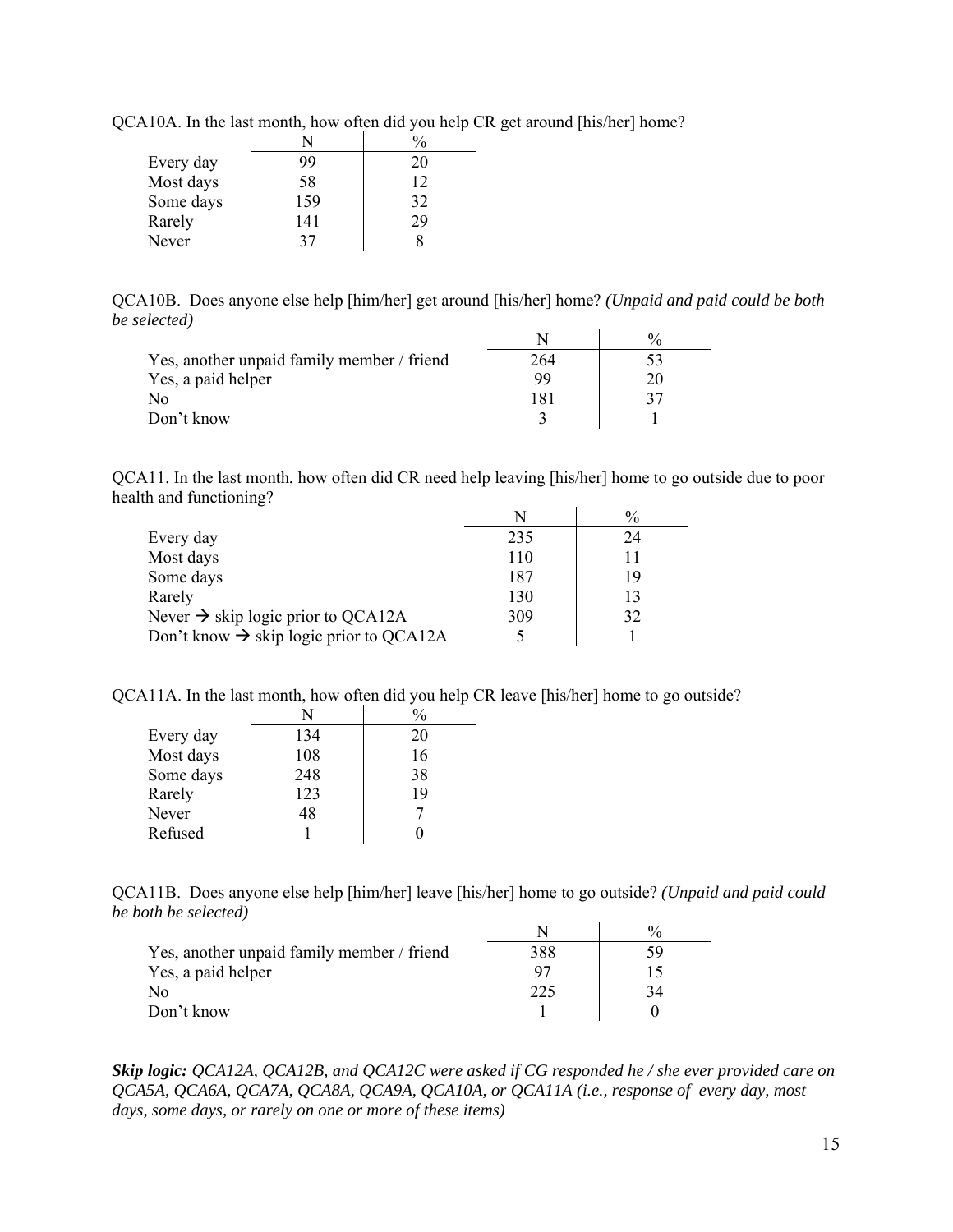QCA12A. In the last month when you helped CR with personal care, did you ever lift [him/her] from a seated or lying position?

| .          | N   | $\frac{0}{0}$ |
|------------|-----|---------------|
| Yes        | 285 | 36            |
| No         | 503 | 64            |
| Don't know |     |               |

QCA12B. [In the last month when you helped CR with personal care,] did you ever let [him/her] lean on you or support [his/her] weight?

| . .        | ~   | 0/ |
|------------|-----|----|
| Yes        | 563 | 71 |
| No         | 224 | 28 |
| Don't know |     |    |

QCA12C. [In the last month when you helped CR with personal care,] did you ever hold [him/her] steady while [he/she] walked or stood?

|            |     | $\frac{0}{0}$ |
|------------|-----|---------------|
| Yes        | 568 | 72.           |
| No         | 220 | 28            |
| Don't know |     |               |

QCA13. In the last month, how often did you drive CR places?

| Every day | 119 | 12 |
|-----------|-----|----|
| Most days | 162 | 16 |
| Some days | 368 | 37 |
| Rarely    | 165 | 16 |
| Never     | 194 | 19 |

QCA14. In the last month, how often did you go with CR in a van, shuttle or cab, or take public transportation -- the bus, subway, train, or light rail – with [him/her]?

| Every day  | 18  |    |
|------------|-----|----|
| Most days  | 25  |    |
| Some days  | 36  |    |
| Rarely     | 49  | 5  |
| Never      | 598 | 59 |
| Do not use | 282 | 28 |

*Caregivers of persons living in assisted living were not asked QCA15A through QCA19 if they indicated they did not help the care recipient with medical / nursing task care (medical / nursing tasks screener question SCRNMNT).* 

QCA15PRE. The next few questions are about help related to CR's health care.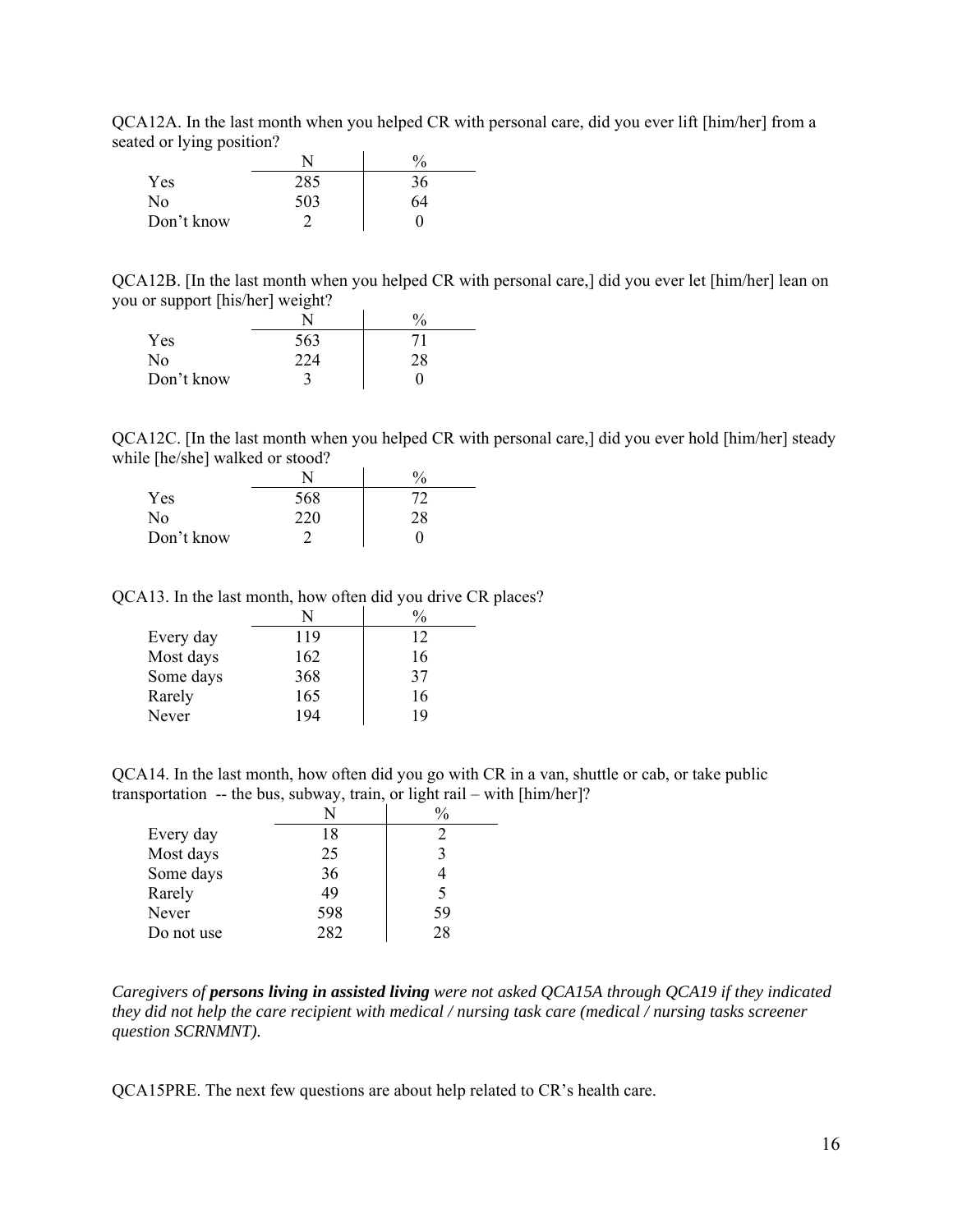| $\mathcal{L}_{111}$ is the new motion, and for $\mathcal{L}_{111}$ in $\mathcal{L}_{121}$ |     |    |
|-------------------------------------------------------------------------------------------|-----|----|
|                                                                                           |     |    |
| Yes                                                                                       | 595 | 61 |
| No                                                                                        | 377 | 39 |
| Don't know                                                                                |     |    |

QCA15A. In the last month, did you ever help CR keep track of [his/her] medications?

QCA15A1. In the last month, did you ever actually give CR [his/her] medications?

|                | N   | $\frac{0}{0}$ |
|----------------|-----|---------------|
| Yes            | 450 | 46            |
| N <sub>o</sub> | 520 | 54            |

QCA15A2. How are these drugs administered? *(multiple responses could be selected)* 

|                                              | N   | $\frac{0}{0}$ |
|----------------------------------------------|-----|---------------|
| Orally (by mouth as pills, capsules, liquid) | 443 | 98            |
| Insulin injection                            | 56  | 12            |
| Other injection                              | 25  | 6             |
| Infusion pump                                | 3   |               |
| Inhaler                                      | 58  | 13            |
| Suppository                                  | 14  | 3             |
| Medication patch                             | 23  |               |
| Spray                                        | 18  | 4             |
| Eye/Ear drops                                | 77  |               |
| Other                                        | 34  | 8             |

QCA15B. [In the last month, did you ever help CR] take shots or injections?

|     | $\mathbf{N}^{\mathsf{T}}$ |    |
|-----|---------------------------|----|
| Yes | 63                        |    |
| No  | 910                       | 94 |

QCA15C. [In the last month, did you ever help CR] manage medical tasks like ostomy care, IVs, or testing blood? J.

|     |     | Ό  |
|-----|-----|----|
| Yes | 88  |    |
| No  | 885 | 91 |

QCA15D. [In the last month, did you ever help CR] with exercises [he/she] was supposed to do?

| Yes            | 271 | 28 |
|----------------|-----|----|
| N <sub>0</sub> | 700 | 72 |
| Don't know     |     | 0  |
| Refused        |     |    |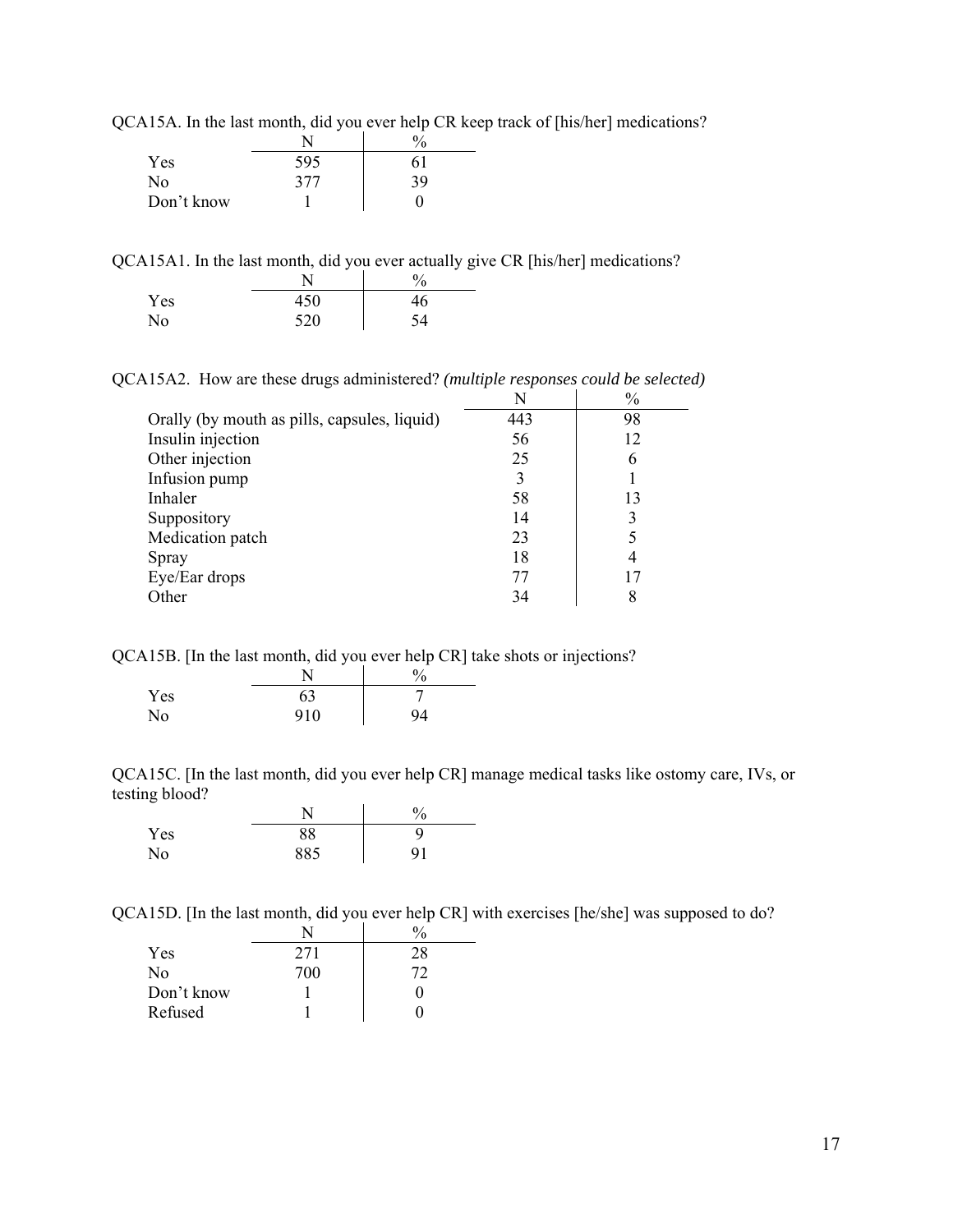|  |  |  | QCA15E. [In the last month, did you ever help CR] with a special diet? |
|--|--|--|------------------------------------------------------------------------|
|--|--|--|------------------------------------------------------------------------|

|                |     | $\frac{0}{0}$ |
|----------------|-----|---------------|
| Yes            | 269 | 28            |
| N <sub>0</sub> | 703 | 72            |
| Don't know     |     |               |

QCA15F. [In the last month, did you ever help CR] care for [his/her] teeth or dentures?

|            |     | $\frac{0}{0}$ |
|------------|-----|---------------|
| Yes        | 189 | 19            |
| No         | 783 | 81            |
| Don't know |     |               |

QCA15G. [In the last month, did you ever help CR] care for [his/her] feet, like clipping nails?

| Yes        | 285 |    |
|------------|-----|----|
| No         | 687 | 71 |
| Don't know |     |    |

QCA15H. [In the last month, did you ever help CR] with skin care related to wounds or sores?

|     |     | $\frac{0}{0}$ |
|-----|-----|---------------|
| Yes | 269 | 28            |
| No. | 704 | רד            |

QCA15I. [In the last month, did you ever help CR] with assistive devices for mobility like canes or walkers?

| Yes            | 456 |    |
|----------------|-----|----|
| N <sub>0</sub> | 515 | 53 |
| Don't know     |     |    |
| Refused        |     |    |

*Caregivers were only asked QCA15J through QCA19 if they indicated they did help the care recipient with medical / nursing task care (medical / nursing task screener question SCRNMNT).* 

You indicated at the beginning of the survey that you perform some medical/nursing tasks. Many different tasks are considered medical/nursing tasks even though they are done at home. Some require equipment; others do not. Which of the following additional medical tasks do you perform?

QCA15J. [In the last month, did you ever] use incontinence equipment like catheters, supplies like adult diapers, or administer enemas?

| . . |     | $\frac{0}{0}$ |
|-----|-----|---------------|
| Yes | 250 | 39            |
| No  | 389 | 61            |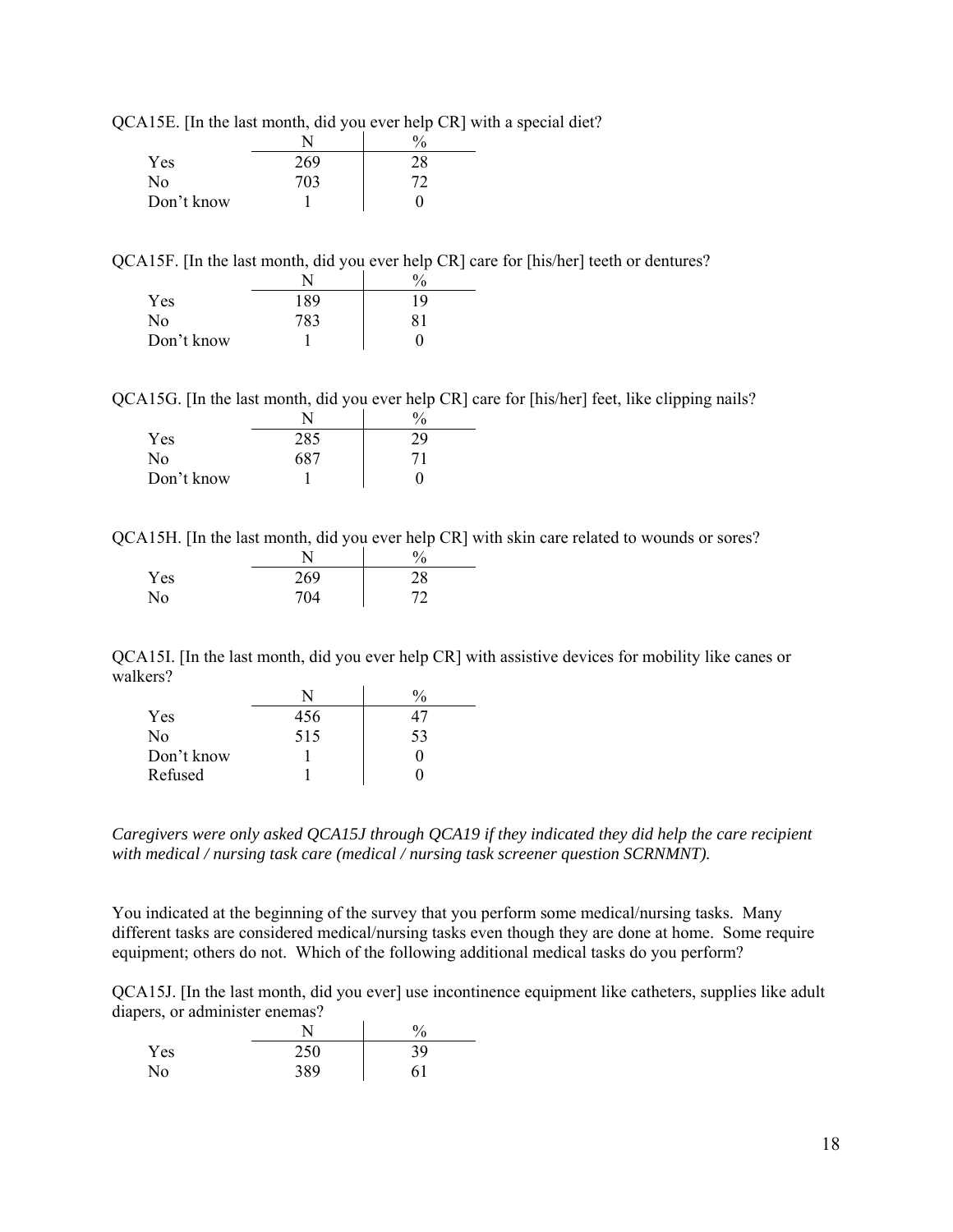QCA15K. [In the last month, did you ever] use meters/monitors (e.g., thermometer, glucometer, stethoscope, weight scales, blood pressure monitors, oxygen saturation monitors)?

| $\sim$ | -   | $\%$ |
|--------|-----|------|
| Yes    | 324 |      |
| No     | 315 | 49   |

QCA15L. [In the last month, did you ever] administer test kits (bladder infection test, for example)?  $N \qquad \qquad \frac{1}{\sqrt{2}}$ 

|     | . . | ∕∪ |
|-----|-----|----|
| Yes | 24  |    |
| No  | 615 | 96 |

QCA15M. [In the last month, did you ever] operate durable medical equipment (hospital beds, lifts, wheelchairs, scooters, toilet or bath chairs, geri-chairs, for example)

|     |     | Ό  |
|-----|-----|----|
| Yes | 298 |    |
| No  | 341 | 53 |

QCA15N. [In the last month, did you ever] operate mechanical ventilators, oxygen, tube feeding equipment, or home dialysis equipment?

| Yes        | 111 | 17 |
|------------|-----|----|
| No         | 527 | 83 |
| Don't know |     |    |

QCA15O. [In the last month, did you ever] use telehealth equipment (cameras, sensors, phone lines to collect medical data in the home and transmit it to doctor or nurse)

|     |     | $\mathbf{U}$<br>υ |
|-----|-----|-------------------|
| Yes |     |                   |
| No  | 585 | ۵ŕ                |

*(If YES to any of QCA15A – QCA15O, ask QCA16 – QCA19; otherwise skip to QCA21)* 

QCA16. How difficult is it for you to do the medical and nursing tasks that are required to help CR? Please answer by choosing a number between 1 and 5, where 1 means not at all difficult and 5 means very difficult.

|                         |     | $\frac{0}{0}$ |
|-------------------------|-----|---------------|
| 1. Not at all difficult | 463 | 54            |
| 2.                      | 169 | 20            |
| 3.                      | 125 | 15            |
|                         | 58  |               |
| 5. Very difficult       | 33  |               |
| Don't know              |     |               |
| Refused                 |     |               |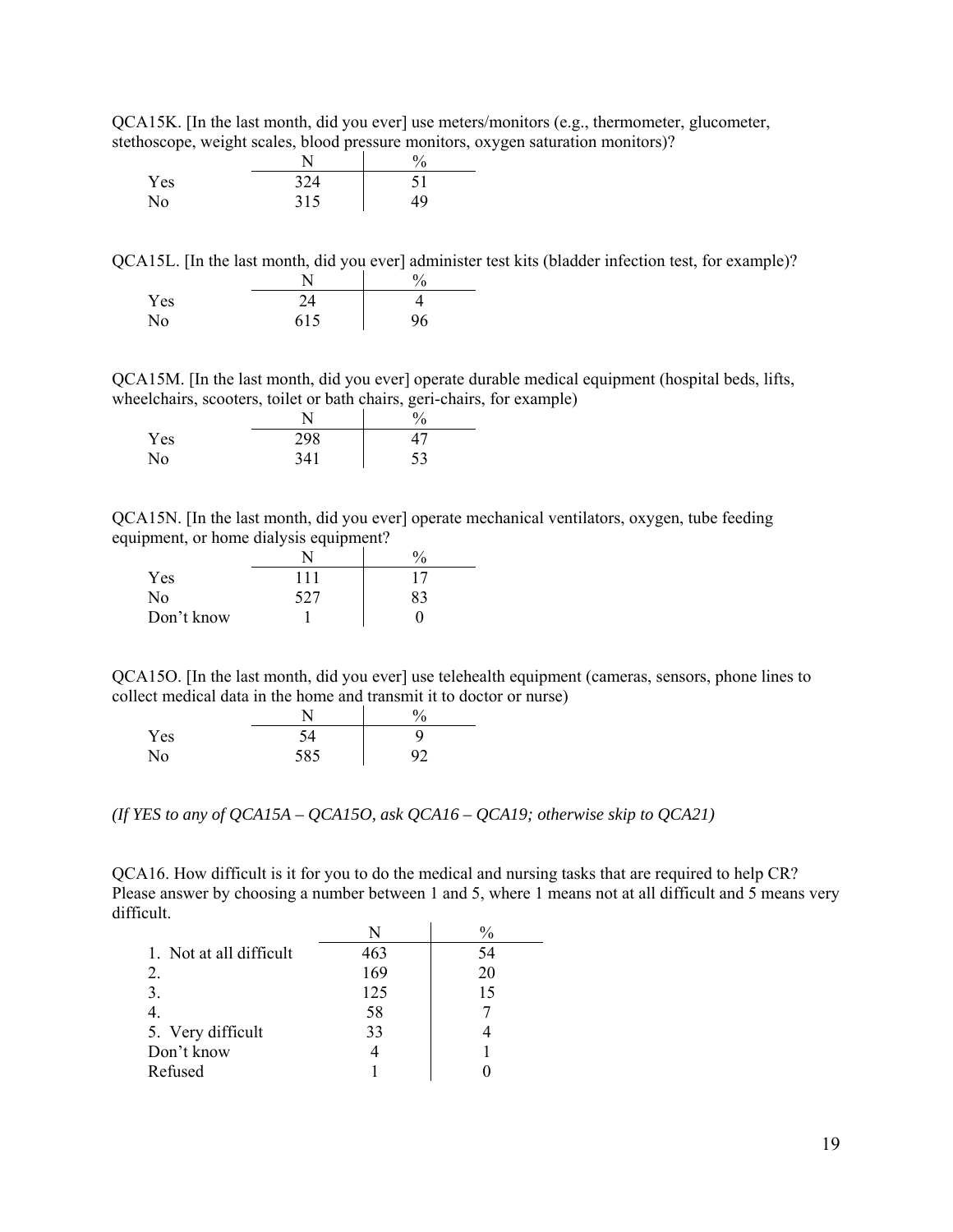QCA17. Did anyone prepare you to do these tasks?

|                                | N   | $\frac{0}{0}$ |
|--------------------------------|-----|---------------|
| Yes                            | 212 | 25            |
| $No \rightarrow QCA21$         | 639 | 75            |
| Don't know $\rightarrow$ QCA21 |     |               |

QCA18. Who prepared you to do the medical and nursing tasks needed to help CR? *(multiple responses could be selected)* 

|                                                |    | $\frac{0}{0}$ |
|------------------------------------------------|----|---------------|
| Hospital nurse                                 | 48 | 23            |
| Hospital doctor                                | 13 | 6             |
| Primary care doctor                            | 31 | 15            |
| Nurse in doctor's office or outpatient setting | 26 | 12            |
| Home care nurse                                | 52 | 25            |
| Social worker/geriatric care manager           |    | 3             |
| Physical or occupational therapist             | 38 | 18            |
| Pharmacist                                     | 13 | 6             |
| Medical supply technician                      |    | 8             |
| Friend or neighbor                             | 15 |               |
| You learned on your own                        | 56 | 26            |
| Other                                          | 93 |               |

QCA19. How well do you feel that person prepared you to take on these medical and nursing tasks?

|               | N   |    |
|---------------|-----|----|
| Very well     | 166 | 78 |
| Somewhat well | 39  | 18 |
| Not well      |     |    |
| Don't know    |     |    |
| Refused       |     |    |

QCA21. During that last 12 months, how many times has [he/she] been hospitalized overnight?

| None $\rightarrow$ QCA24PRE       | 142 | 44 |
|-----------------------------------|-----|----|
| One time                          | 212 | 21 |
| 2 times                           | 156 | 16 |
| 3 or more times                   | 192 | 19 |
| Don't know $\rightarrow$ QCA24PRE |     |    |

QCA22. When [he/she] was in the hospital, were you included by health care workers, like nurses, doctors, or social workers, in discussions about CR's care? Would you say…

| Yes, all the time              | 322 | 58 |
|--------------------------------|-----|----|
| Only some of the time          | 135 | 24 |
| No, and you should have been   | 28. |    |
| No, but you did not need to be | 73  | 13 |
| Don't know                     |     |    |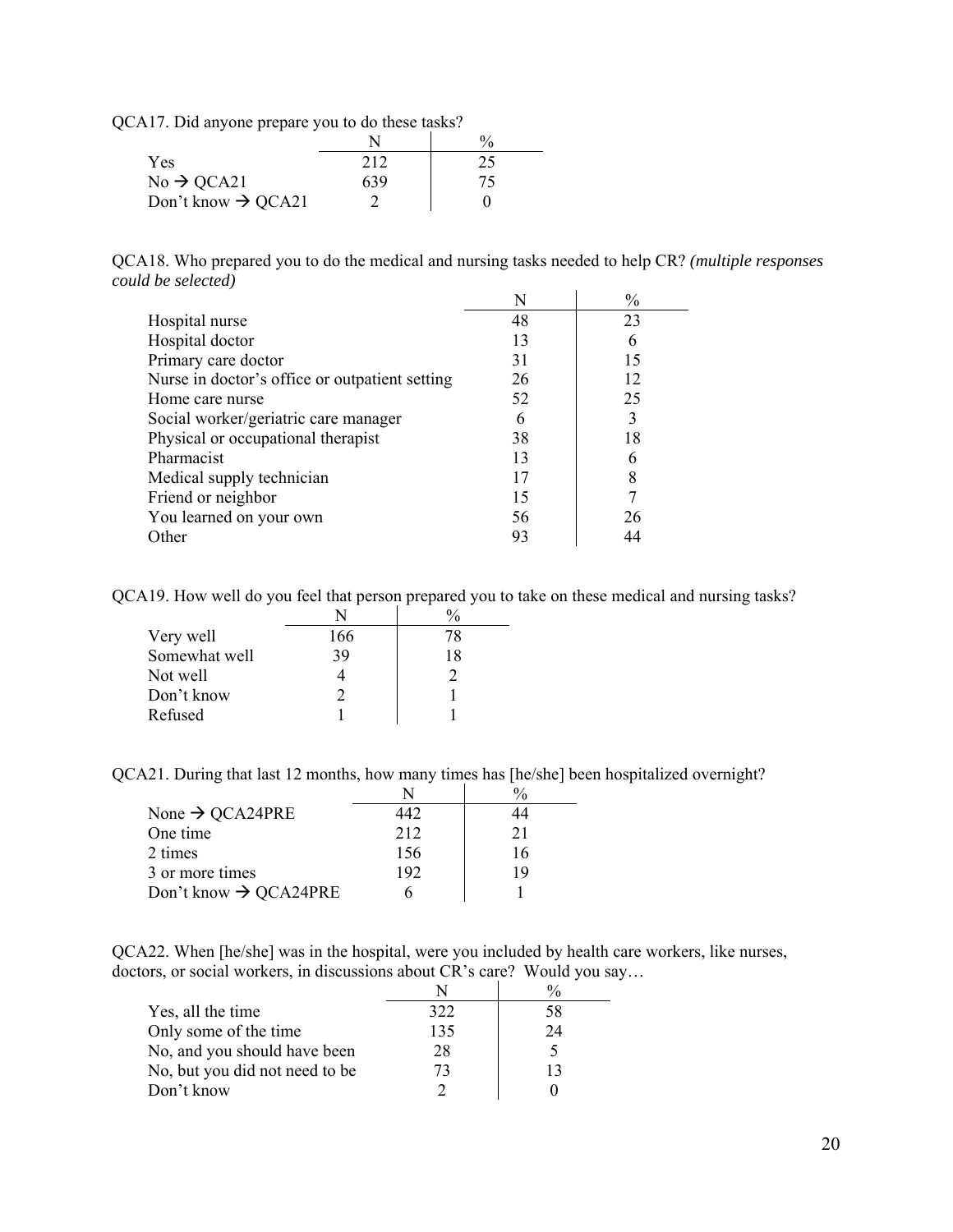QCA23. Before CR left the hospital or was discharged, did you receive clear instructions about any medical or nursing tasks you would need to perform for [him/her]?

| ⊂              |     | $^{0}/_{0}$ |
|----------------|-----|-------------|
| Yes            | 403 |             |
| No             | 115 |             |
| Not applicable | 39  |             |
| Don't know     |     |             |

QCA23b. How prepared did you feel to take on any medical and nursing tasks after CRs hospitalization?

| Very well     | 272 | 52 |
|---------------|-----|----|
| Somewhat well | 177 | 34 |
| Not well      | 53  | 10 |
| Don't know    | 13  | 3  |
| Refused       |     |    |

QCA24PRE. Now think about the last YEAR.

QCA24A. In the last year, did you ever make appointments for CR with a medical provider?

|                |     | $\frac{0}{0}$ |
|----------------|-----|---------------|
| Yes            | 657 | 65            |
| N <sub>0</sub> | 349 | 35            |
| Don't know     |     |               |

QCA24B. [In the last year, did you ever] speak to or email CR's medical provider about [his/her] care?

| Yes        | 667 | 66 |
|------------|-----|----|
| No         | 340 | 34 |
| Don't know |     | 0  |

QCA24B1. [In the last year, did you ever] go with the CR to appointments with a medical provider?

|            | N   | 0  |
|------------|-----|----|
| Yes        | 855 |    |
| No         | 151 | 15 |
| Don't know |     |    |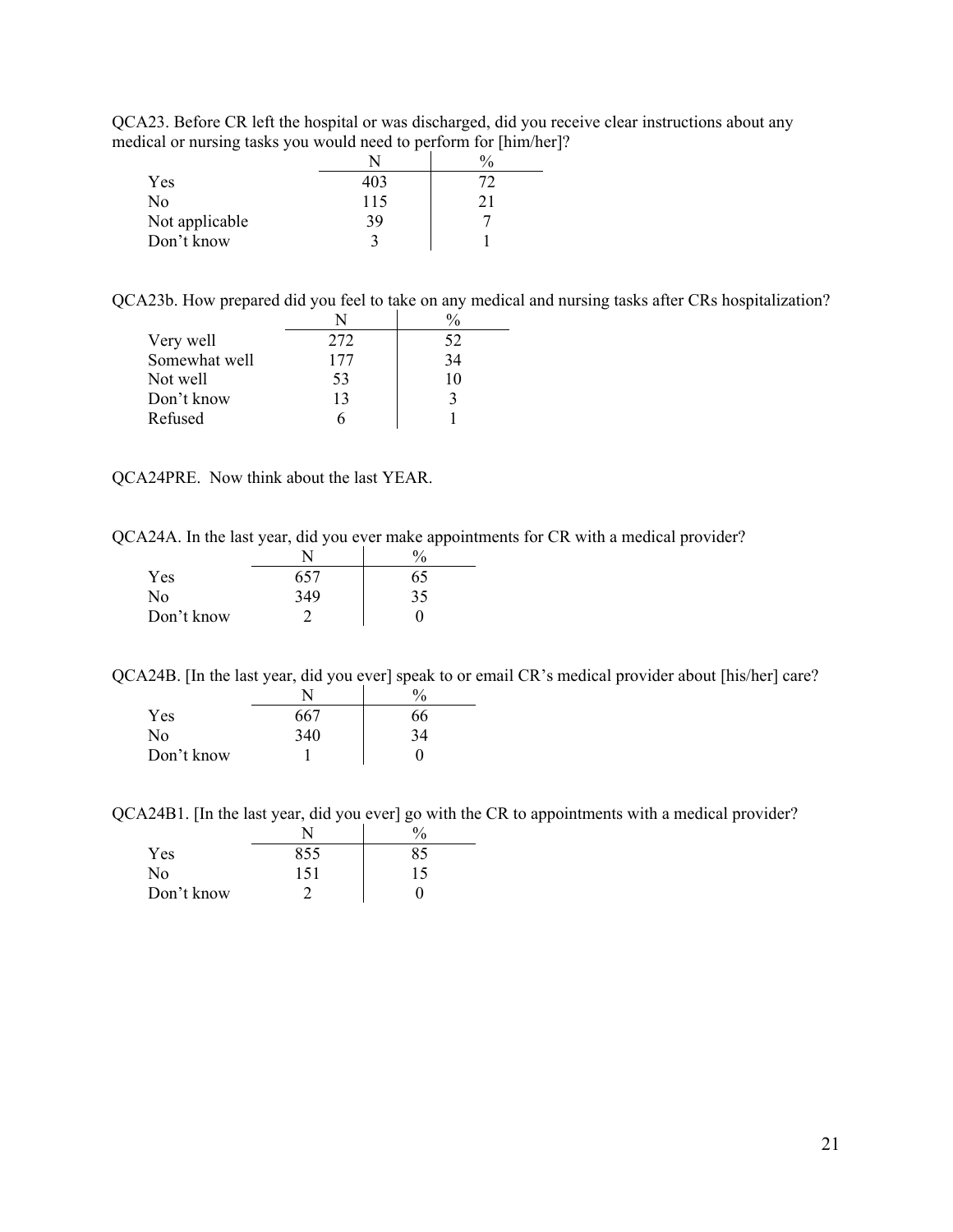QCA24C. [In the last year, did you ever] help [him/her] change or add a health insurance or prescription drug plan? [IF NEEDED: For example, changed or helped [him/her] change a Medicare supplemental plan or prescription drug plan , or helped [him/her] decide to join or leave a managed care plan.]

|            |     | $\%$ |
|------------|-----|------|
| Yes        | 264 | 26   |
| No         | 742 | 74   |
| Don't know |     |      |

QCA24D. [In the last year, did you ever] handle any other health insurance matters related to [his/her] medical care? [IF NEEDED: This includes contacting Medicare or another insurer to find out what is covered, comparing plans or providers, finding out about bills, or filing a claim.]

|     |     | $\frac{0}{0}$ |
|-----|-----|---------------|
| Yes | 387 | 38            |
| No  | 621 | 62            |

QCA25. About how many hours per week on average do you help this person with personal care, routine household needs and/or medical/nursing tasks?

| 8 hours or less per week  | 416 |    |
|---------------------------|-----|----|
| 9 to 19 hours per week    | 254 | 25 |
| 20 to 39 hours per week   | 157 | 16 |
| 40 or more hours per week | 170 | 17 |
| Don't know                |     |    |
| Refused                   |     |    |

QCA25b. Thinking about all of the ways you helped CR in the last month, did you help on a regular basis or did it vary? By regular schedule, we mean the same days or times every week.

| Regular schedule | 528 | 52 |
|------------------|-----|----|
| Varied           | 478 |    |
| Don't know       |     |    |
| Refused          |     |    |

QCA26. For how long have you been helping this person with personal care routine household needs and/or medical/nursing tasks?

| 3 months or less  | 59  |    |
|-------------------|-----|----|
| 4 to 12 months    | 108 | 11 |
| $1 - 2$ years     | 194 | 19 |
| $3 - 5$ years     | 285 | 28 |
| More than 5 years | 361 | 36 |
| Don't know        |     |    |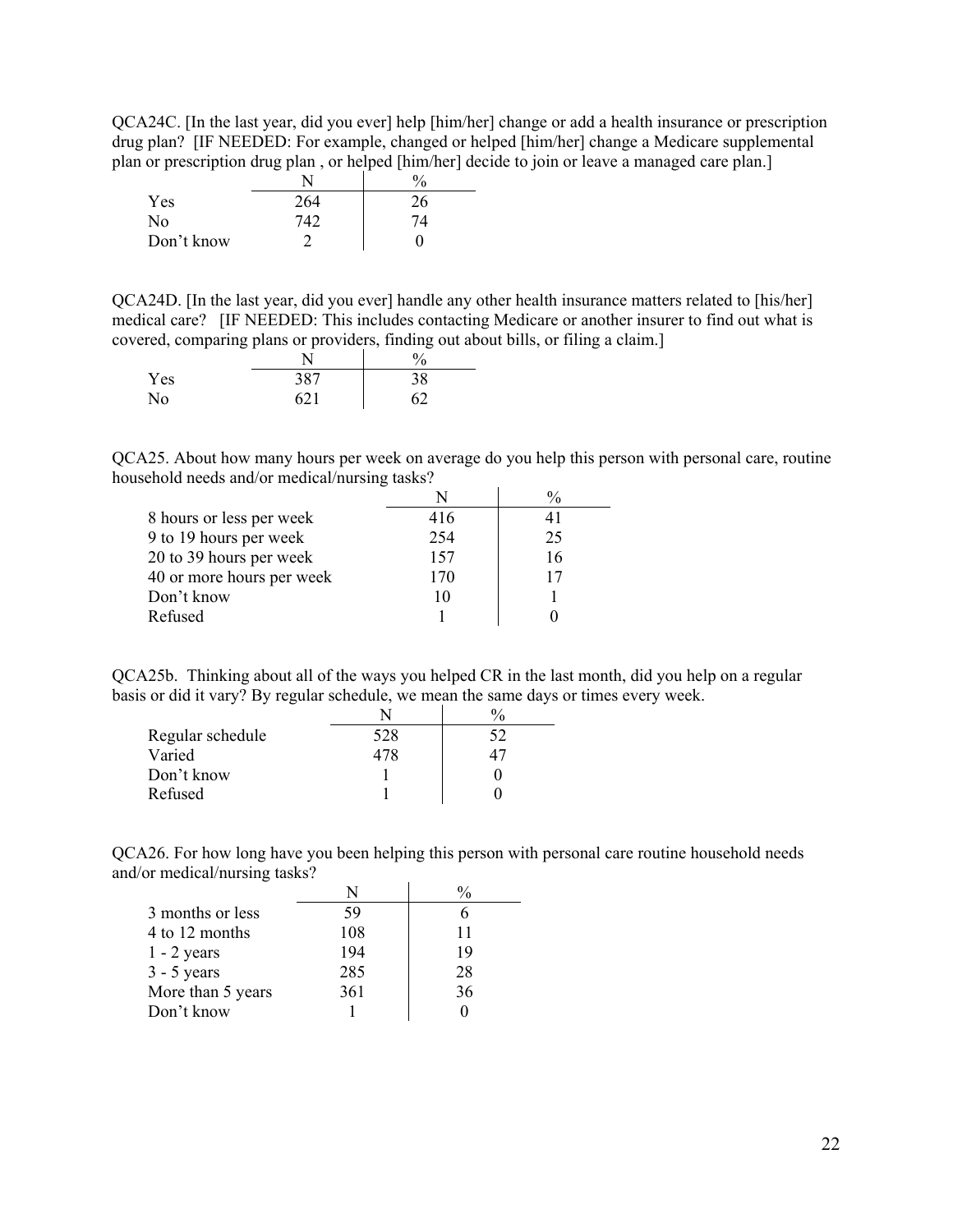|                                       |     | $\frac{0}{0}$ |
|---------------------------------------|-----|---------------|
| Increased in the past month           | 360 | 36            |
| Been about the same in the past month | 555 | 55            |
| Decreased in the past month           | 92  | 10            |
| Don't know                            |     |               |

QCA27. Over the past month, has the amount you helped CR increased, decreased, or been about the same as before?

QCA28. Thinking ahead to next few months, do you think the amount you will help CR will increase, decrease, or be about the same as the past month?

|                        |     | $\frac{0}{0}$ |
|------------------------|-----|---------------|
| Will increase          | 321 | 32            |
| Will be about the same | 581 | 58            |
| Will decrease          |     | u             |
| Don't know             | 24  |               |

QCA29. Do you feel you had a choice in taking on this responsibility for caring for CR?

|            |     | $\%$ |
|------------|-----|------|
| Yes        | 452 | 45   |
| No         | 540 | 54   |
| Don't know | 16  |      |

QCA30. In general, how worried are you about making a mistake or error, or unintentionally hurting CR while caring for him / her?

| Very worried     | 51  |    |
|------------------|-----|----|
| Somewhat worried | 118 | 12 |
| Only a little    | 286 | 28 |
| Not at all       | 551 | 55 |
| Don't know       |     |    |
| Refused          |     |    |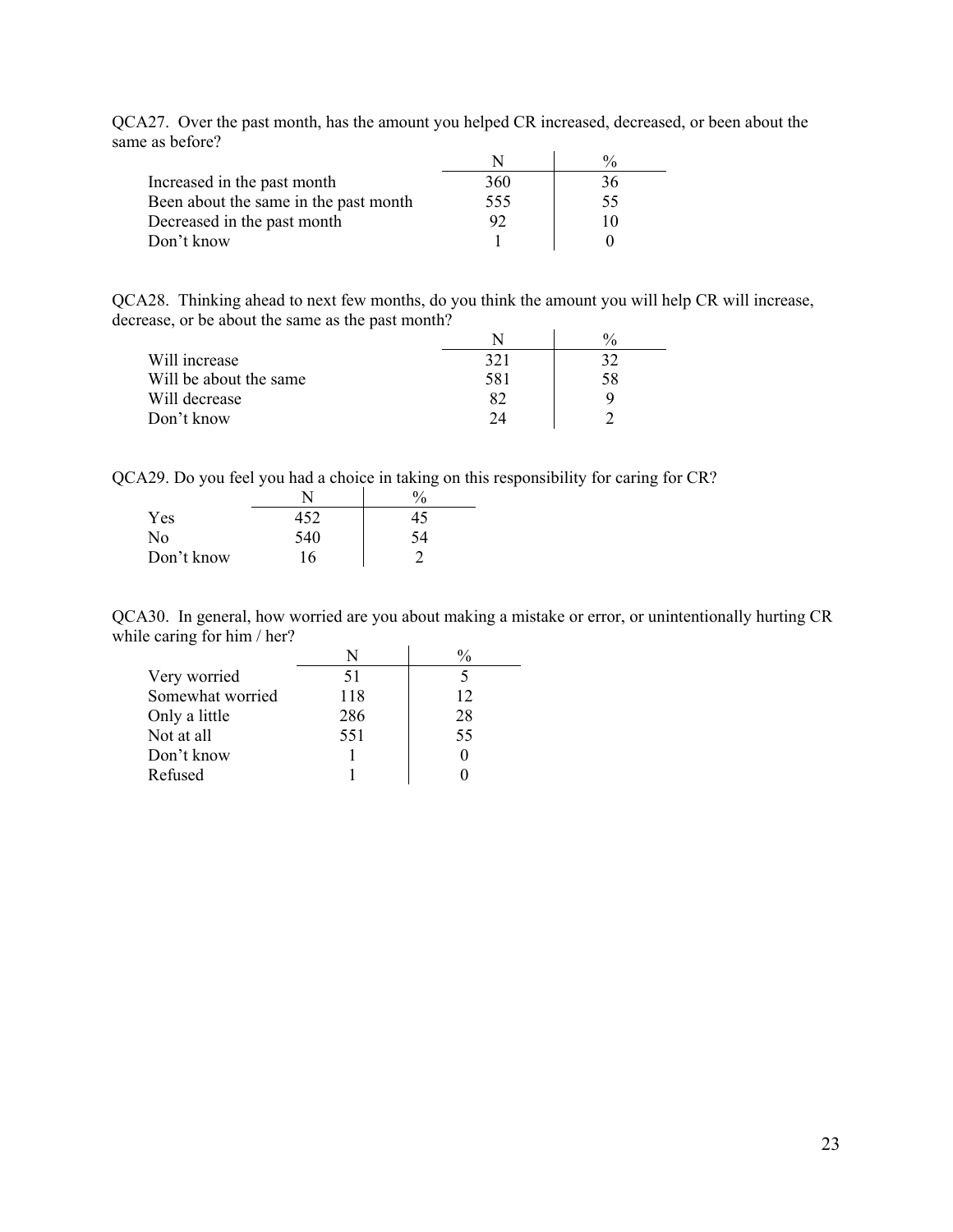Illness, disability, and life circumstances may cause some people to suffer either physically or psychologically.

QCA31. I'd like to ask you to the degree to which you think CR has been suffering physically during the past month on a scale from 1 to 10 where 1 equals "CR has not been suffering physically," and 10 equals "CR has been suffering terribly".)  $\mathbf{v}$   $\mathbf{v}$   $\mathbf{v}$   $\mathbf{v}$   $\mathbf{v}$   $\mathbf{v}$   $\mathbf{v}$ 

|                                        |     | $\%$ |
|----------------------------------------|-----|------|
| 1 CR has not been suffering physically | 132 | 13   |
|                                        | 94  |      |
|                                        | 141 | 14   |
|                                        | 93  |      |
|                                        | 143 | 14   |
|                                        | 87  |      |
|                                        | 114 |      |
|                                        | 94  |      |
|                                        | 44  |      |
| 10 CR has been suffering terribly      | 57  | 6    |
| Don't know                             |     |      |

QCA32. Now, please rate the degree to which you think CR has been suffering psychogically or emotionally during the past month on a scale from 1 to 10 where 1 equals "CR has not been suffering psychologically / emotionally," and 10 equals "CR has been suffering terribly".)

| $\frac{0}{0}$<br>N<br>129<br>13         |  |
|-----------------------------------------|--|
|                                         |  |
| 1 CR has not been suffering physically  |  |
| 94                                      |  |
| 109                                     |  |
| 70                                      |  |
| 148<br>15                               |  |
| 96<br>10                                |  |
| 10<br>97                                |  |
| 12<br>120                               |  |
| 54                                      |  |
| 10 CR has been suffering terribly<br>74 |  |
| Don't know                              |  |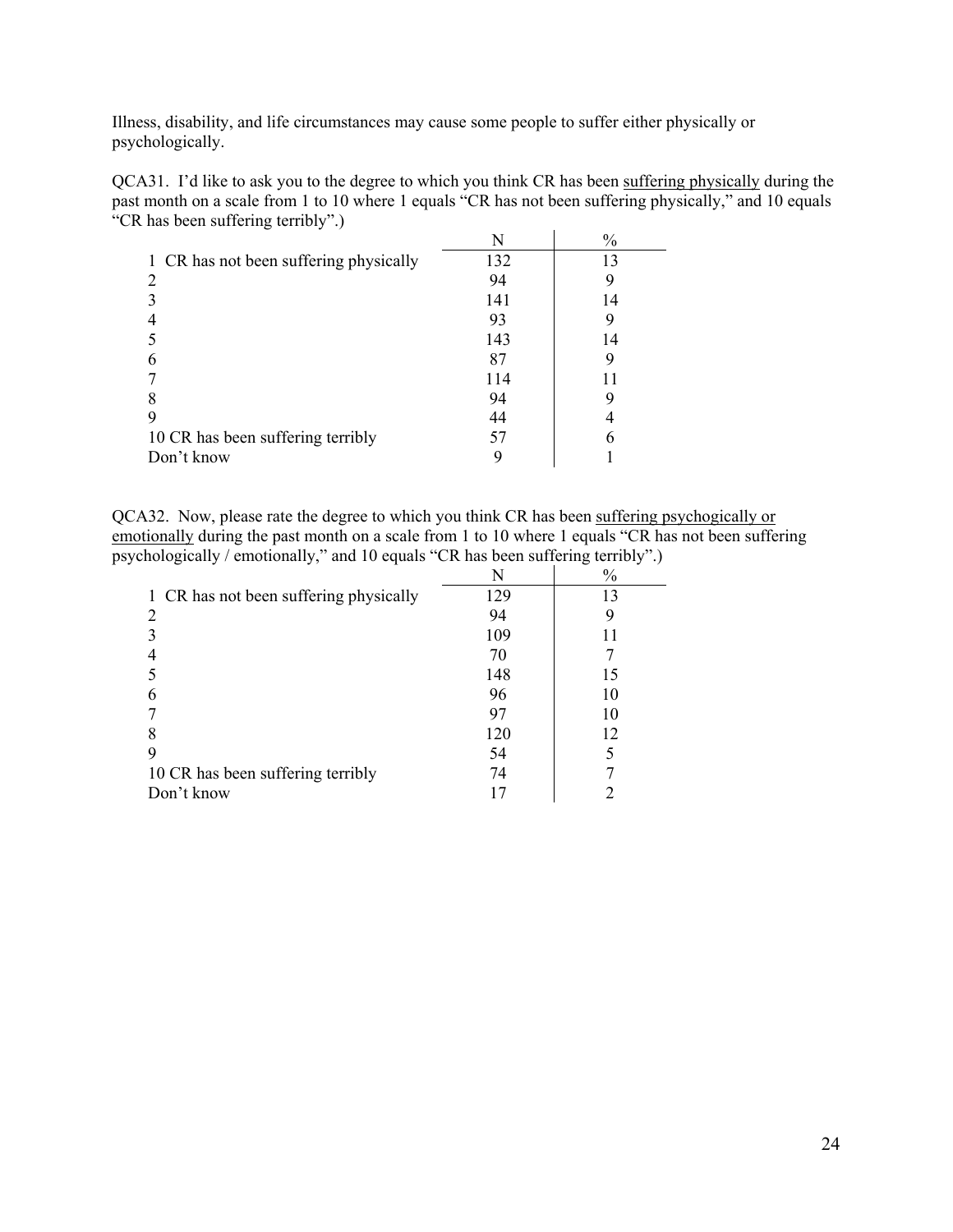## <span id="page-24-0"></span>**ASPECTS OF CAREGIVING**

QAC1PRE. Now we have a few questions about your relationship with CR.

QAC1. How much do you enjoy being with [him/her]?

| A lot      | 705 | 70 |
|------------|-----|----|
| Some       | 234 | 23 |
| A little   | 53  |    |
| Not at all | 12  |    |
| Don't know |     |    |

QAC2. How much does [he/she] argue with you?

|            |     | $\frac{0}{0}$ |
|------------|-----|---------------|
| A lot      | 187 | 19            |
| Some       | 259 | 26            |
| A little   | 291 | 29            |
| Not at all | 271 | 27            |

QAC3. How much does CR appreciate what you do for [him/her]?

| A lot      | 787 | 78 |
|------------|-----|----|
| Some       | 117 | 12 |
| A little   | 57  |    |
| Not at all | 25  |    |
| Don't know | つつ  |    |

QAC4. How often does [he/she] get on your nerves?

| A lot      | 200 | 20 |
|------------|-----|----|
| Some       | 309 | 31 |
| A little   | 330 | 33 |
| Not at all | 168 | 17 |
| Don't know |     |    |

QAC4b. How would you say the quality of your relationship with CR has changed, if at all, since you began helping him/her? Would you say your relationship has…

|                        |     | $\frac{0}{0}$ |
|------------------------|-----|---------------|
| Gotten much better     | 170 | 17            |
| Gotten somewhat better | 204 | 20            |
| Stayed about the same  | 475 | 47            |
| Gotten somewhat worse  | 124 | 12            |
| Gotten much worse      | 28  |               |
| Don't know             |     |               |
| Refused                |     |               |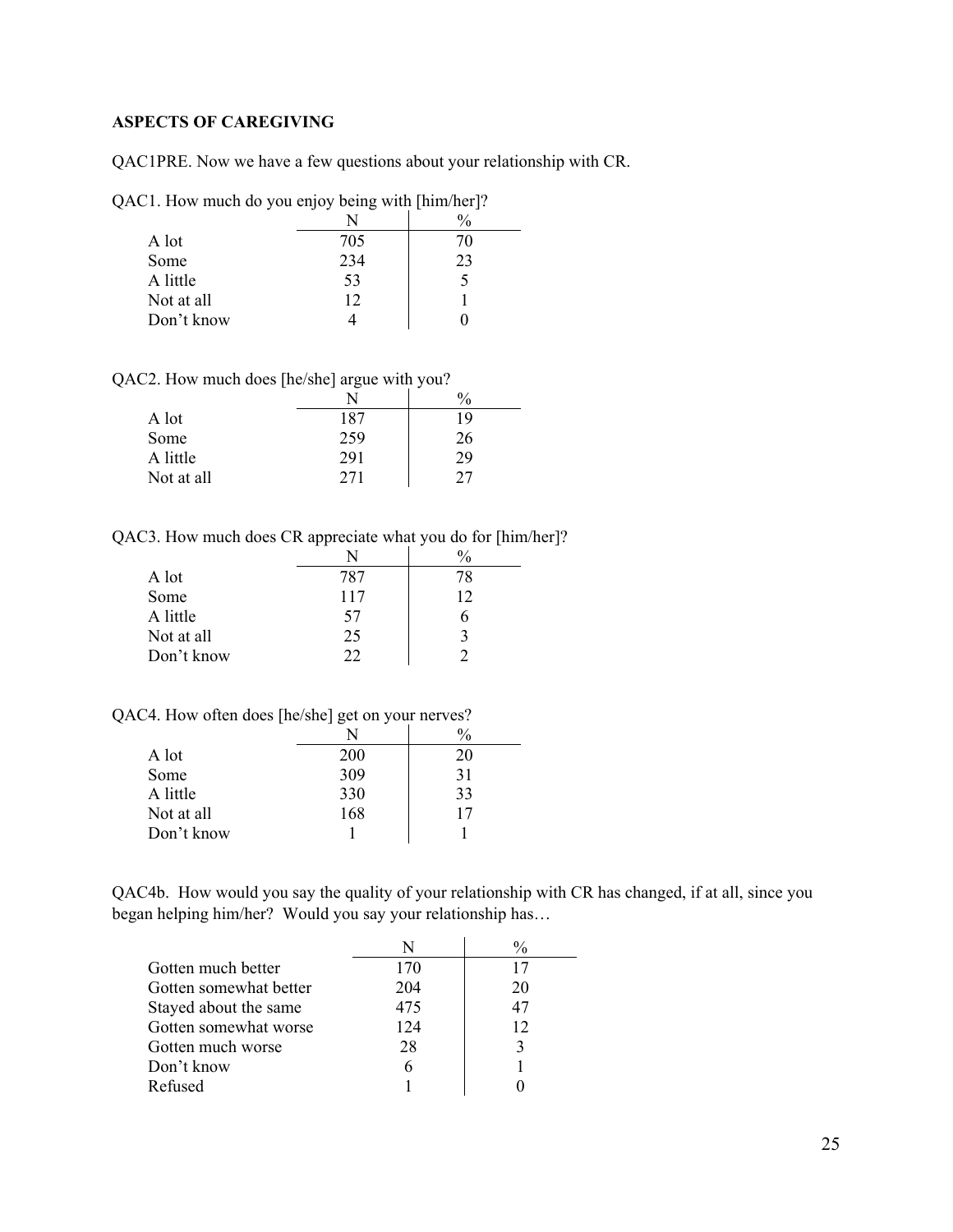QAC5PRE. Next we have a few questions about your experience helping CR. For each statement I read, please tell me whether this describes your situation very much, somewhat, or not so much.

QAC5A. Helping [him/her] has made you more confident about your abilities.

| Very much   | 378 | 38 |
|-------------|-----|----|
| Somewhat    | 371 | 37 |
| Not so much | 249 | 25 |
| Don't know  |     |    |
| Refused     |     |    |

QAC5B. Helping [him/her] has taught you to deal with difficult situations.

| Very much   | 475 |    |
|-------------|-----|----|
| Somewhat    | 364 | 36 |
| Not so much | 159 | 16 |
| Don't know  |     |    |
| Refused     |     |    |

QAC5C. Helping CR has brought you closer to [him/her].

| Very much   | 476 |    |
|-------------|-----|----|
| Somewhat    | 355 | 35 |
| Not so much | 172 | 17 |
| Don't know  |     |    |
| Refused     |     |    |

QAC5D. Helping CR gives you satisfaction that [he/she] is well cared for.

| Very much   | 785 | 78 |
|-------------|-----|----|
| Somewhat    | 189 | 19 |
| Not so much | 32  |    |
| Don't know  |     |    |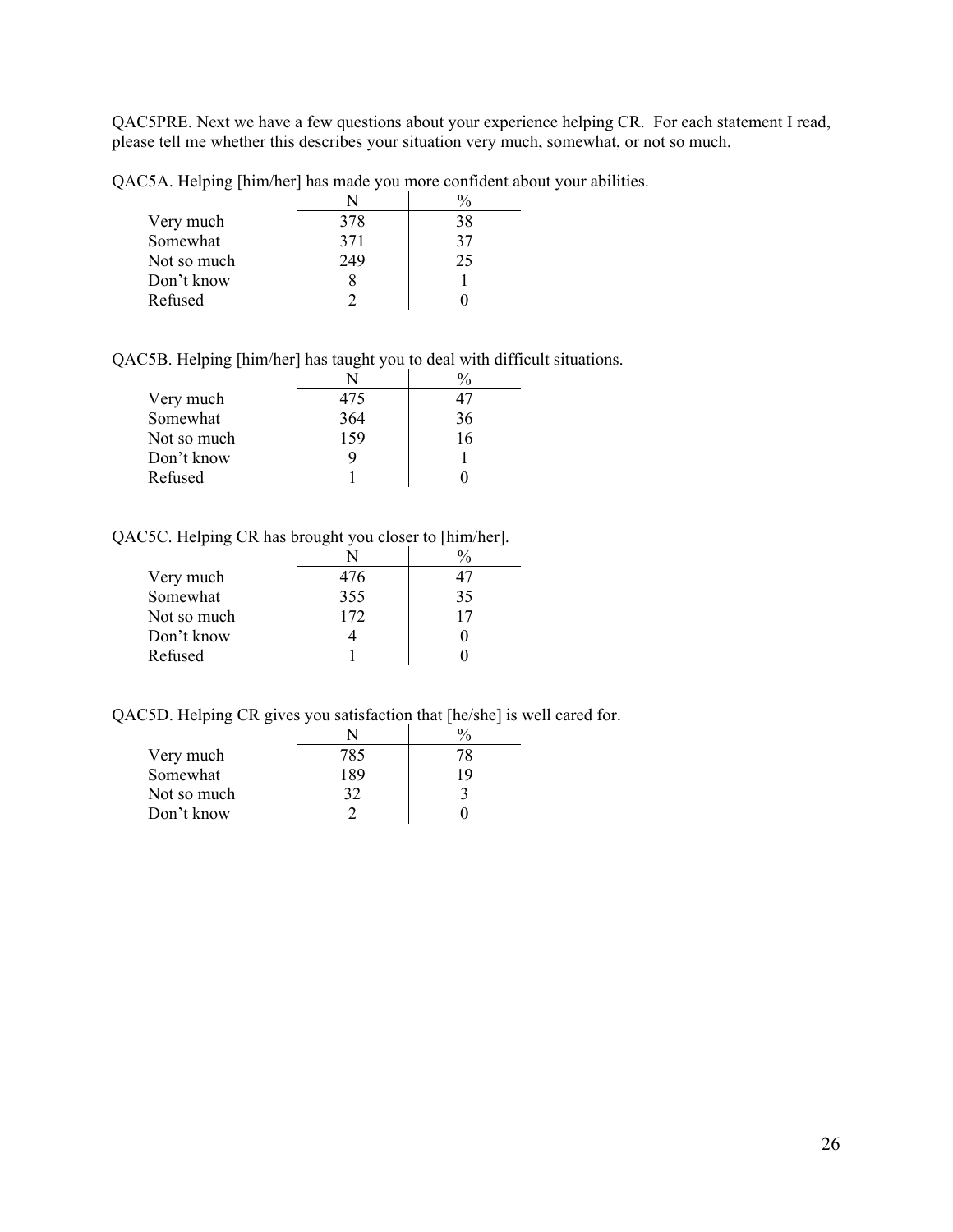QAC6A. Is helping CR financially difficult for you?

|                | N   | $\frac{0}{0}$ |
|----------------|-----|---------------|
| Yes            | 224 | 22            |
| N <sub>0</sub> | 776 | 77            |
| Don't know     |     |               |
| Refused        |     |               |

QAC6B. Is helping [him/her] emotionally difficult for you?

| Yes        | 602 | hU |
|------------|-----|----|
| No         | 394 | 39 |
| Don't know | 10  |    |
| Refused    |     |    |

QAC6C. Is helping [him/her] physically difficult for you?

|         |     | $\mathbf{0}$<br>′0 |
|---------|-----|--------------------|
| Yes     | 201 | 29                 |
| No      | 716 | 71                 |
| Refused |     |                    |

QAC7A. Please tell me how difficult helping is by picking a number from 1 to 5. The number 5 means very difficult and the number 1 means a little difficult. How financially difficult is helping CR? *(Asked if "yes" to QAC6A)*

| 1. A little difficult | 25 |    |
|-----------------------|----|----|
|                       | 24 |    |
| 3.                    | 69 | 31 |
|                       | 55 | 25 |
| 5. Very difficult     |    |    |

QAC7B. How emotionally difficult is helping [him/her]? *(Asked if "yes" to QAC6B)* 

| 1. A little difficult | 71  | 12 |
|-----------------------|-----|----|
|                       | 104 | 17 |
| 3.                    | 170 | 28 |
|                       | 137 | 23 |
| 5. Very difficult     | 120 | 20 |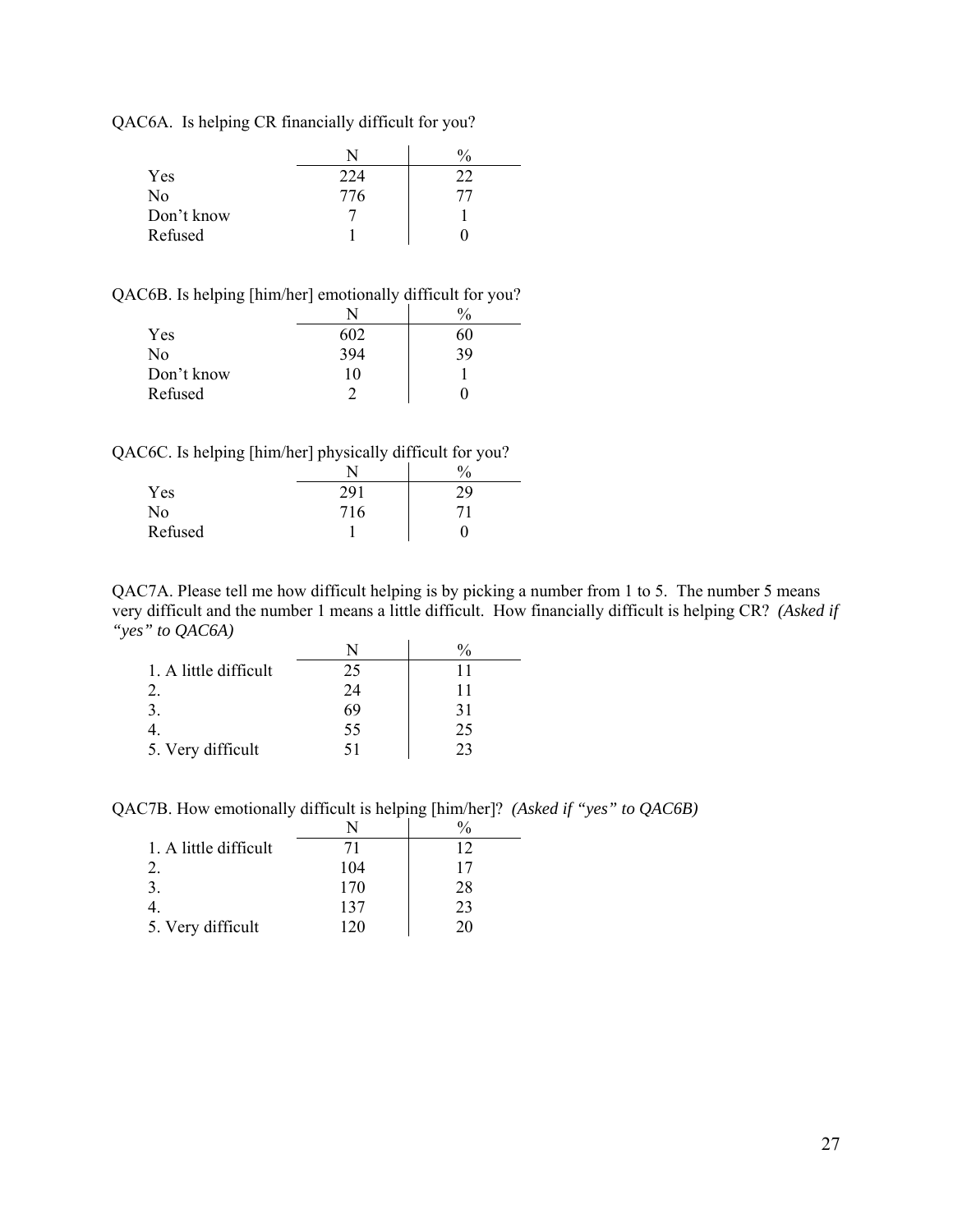| 1. A little difficult | 27  |    |
|-----------------------|-----|----|
|                       | 52  | 18 |
|                       | 104 | 36 |
|                       | 67  | 23 |
| 5. Very difficult     |     | 14 |

QAC7C. How physically difficult is helping [him/her]? *(Asked if "yes" to QAC6C)*

QAC8. In general, how much has your family disagreed over the details of [his/her] care? *(Asked if CR was related to CG)* 

 $\overline{\phantom{a}}$ 

| Very much       | 66  |    |
|-----------------|-----|----|
| Somewhat        | 169 | 18 |
| Not so much     | 541 | 59 |
| Not applicable. | 143 | 16 |
| Don't know      |     |    |

QAC9PRE. Please listen to a few more statements and answer whether this describes your situation very much, somewhat, or not so much.

QAC9A. You are exhausted when you go to bed at night.

| Very much   | 319 | 32 |
|-------------|-----|----|
| Somewhat    | 301 | 30 |
| Not so much | 386 | 38 |
| Don't know  |     |    |

QAC9B. You have more things to do than you can handle.

| Very much   | 237 | 24 |
|-------------|-----|----|
| Somewhat    | 340 | 34 |
| Not so much | 431 | 43 |

QAC9C. You don't have time for yourself.

| Very much   | 264 | 26 |
|-------------|-----|----|
| Somewhat    | 335 | 33 |
| Not so much | 408 |    |
| Don't know  |     |    |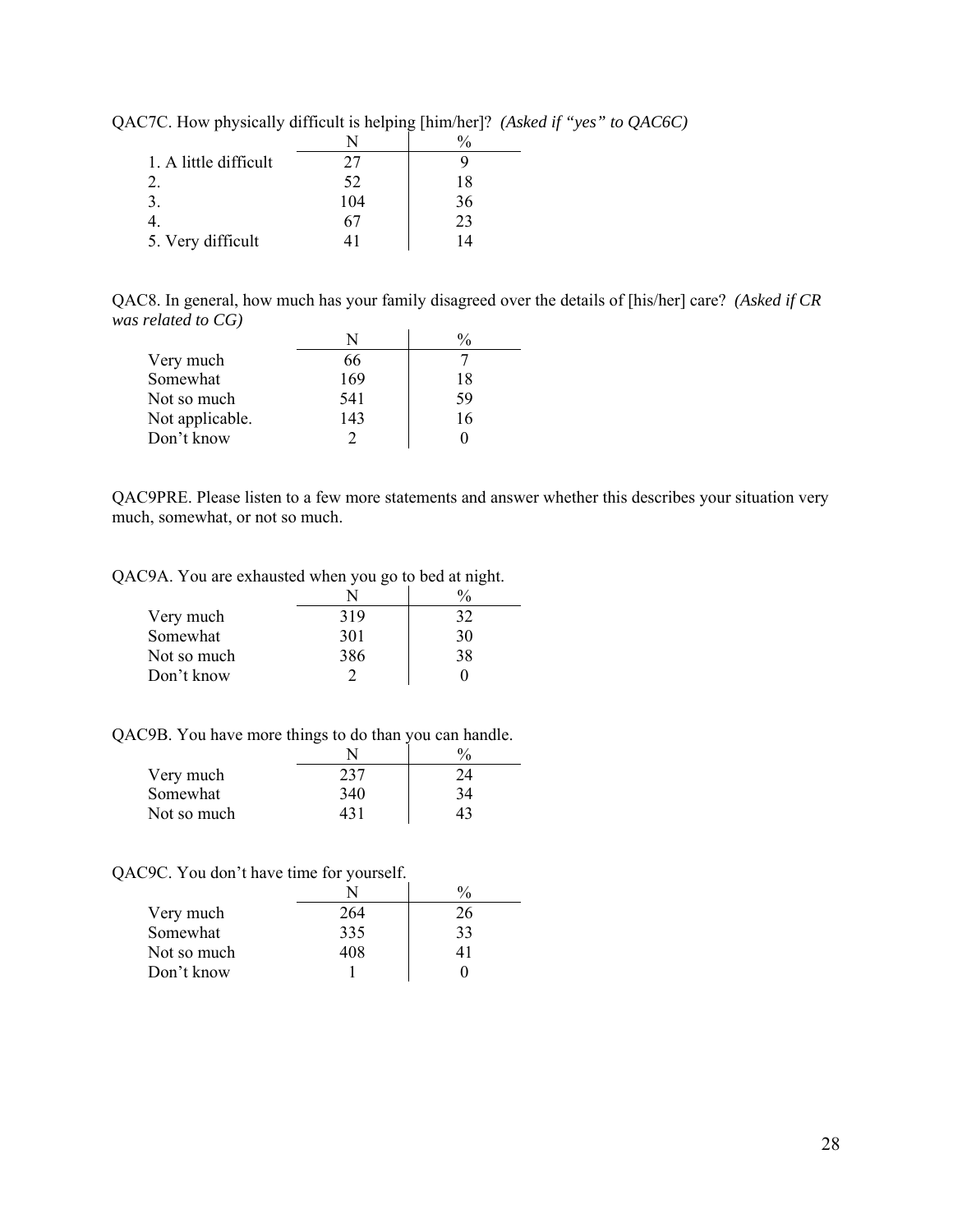QAC9D. As soon as you get a routine going, CR's needs change.

 $\overline{\phantom{0}}$ 

| Very much   | 111 | 11 |
|-------------|-----|----|
| Somewhat    | 276 | 27 |
| Not so much | 618 | 61 |
| Don't know  |     |    |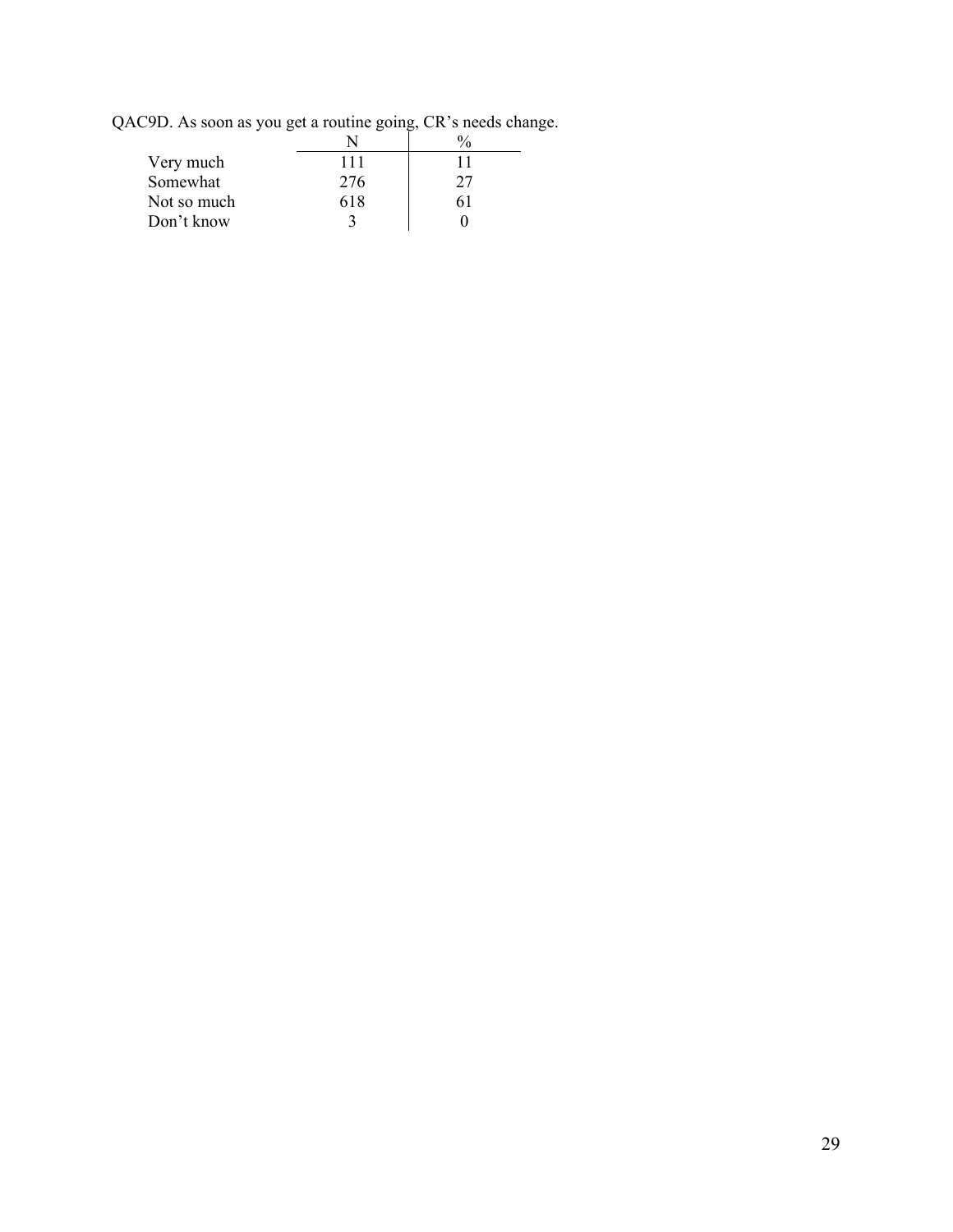#### <span id="page-29-0"></span>**SUPPORT ENVIRONMENT**

QSE1PRE. The next questions are about support you may be getting.

QSE1. Do you have friends or family that you talk to about important things in your life?

|                | N   | $\frac{0}{0}$ |
|----------------|-----|---------------|
| Yes            | 901 | 89            |
| N <sub>0</sub> | 105 | 10            |
| Don't know     |     |               |
| Refused        |     |               |

QSE2. Do you have friends or family that help you with your daily activities, such as running errands, or helping you with things around the house?

|                | N   | $\frac{0}{0}$ |
|----------------|-----|---------------|
| Yes            | 526 | 52            |
| N <sub>0</sub> | 480 | 4Χ            |
| Don't know     |     |               |
| Refused        |     |               |

QSE3. Do you have friends or family that help you care for CR?

| Yes        | 671 |    |
|------------|-----|----|
| No         | 333 | 33 |
| Don't know |     |    |
| Refused    |     |    |

QSE4. In the last year, have you gone to a support group for people who give care?

|     |     | $\frac{0}{0}$ |
|-----|-----|---------------|
| Yes | 59  |               |
| No  | 949 | 94            |

QSE4a. In the last year, have you used any service that took care of CR so that you could take some time away from helping?

|            |     | $\frac{0}{0}$ |
|------------|-----|---------------|
| Yes        | 196 | 19            |
| No         | 811 | 81            |
| Don't know |     |               |

QSE5. In the last year, have you received any training to help you take care of CR?

|     |     | $\%$ |
|-----|-----|------|
| Yes | 98  | 10   |
| No  | 910 | 90   |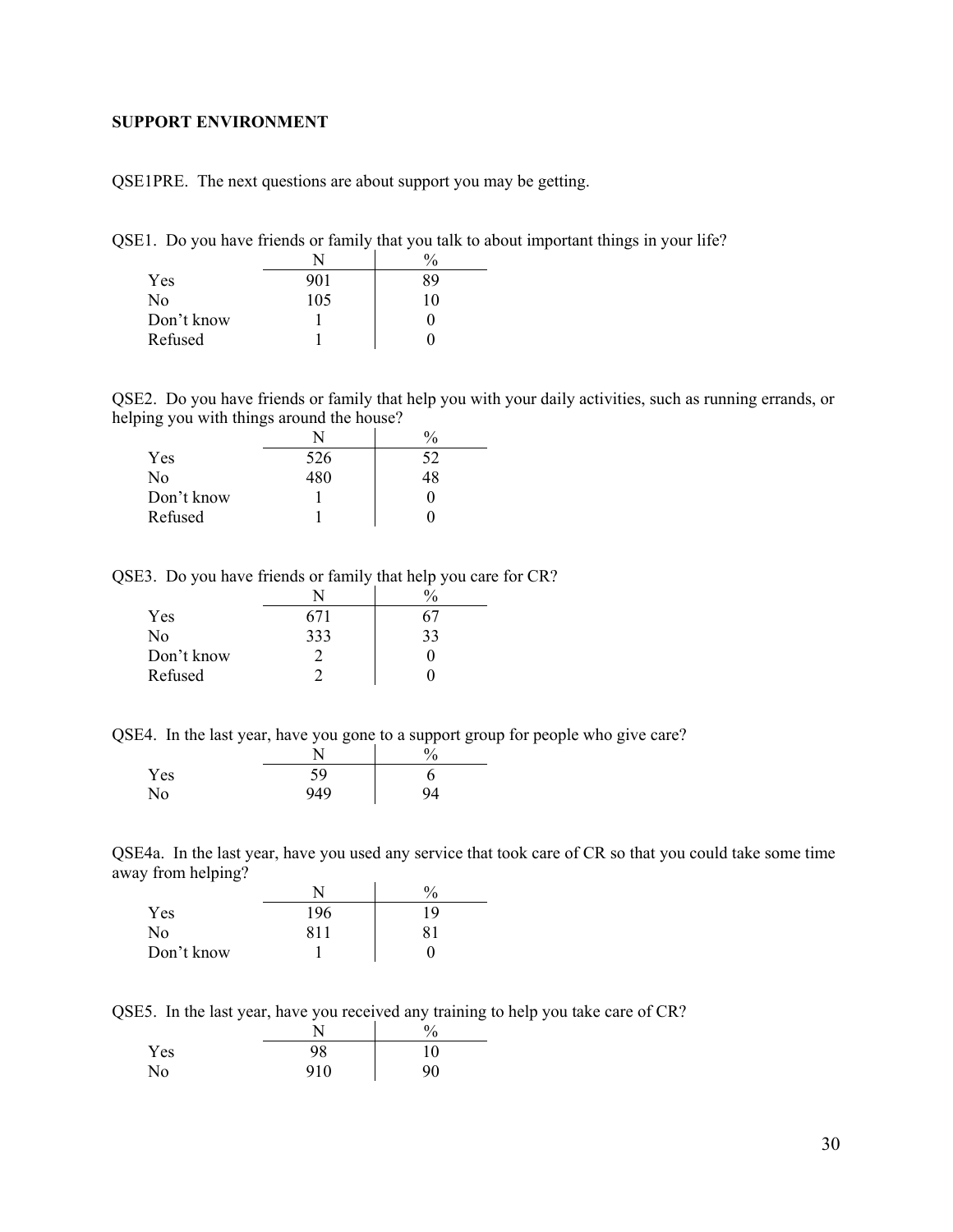QSE6. In the last year, have you found financial help for CR, including helping [him/her] apply for Medicaid?

|            |     | $\frac{0}{0}$ |
|------------|-----|---------------|
| Yes        | 173 |               |
| No         | 830 |               |
| Don't know |     |               |

QSE7. Have you ever looked for [A support group for people who provide care] or [A service to care for CR so you could take time away] or [Training to help you care for CR] or [Information about how to get financial help for CR]? *(Asked regarding items the respondent did not say YES to)* 

|            |     | $\%$ |
|------------|-----|------|
| Yes        | 188 | 19   |
| No         | 816 | 81   |
| Don't know |     |      |

QSE8. In the last year, have you helped [him/her] to get devices to get around more easily, such as a cane, walker, wheelchair, or scooter?

|            |     | $^{0}\!/_{0}$ |
|------------|-----|---------------|
| <b>Yes</b> |     | 43            |
| No         | 578 | 57            |
| Don't know |     |               |

QSE9. In the last year, have you [made your home safer] [helped CR make [his/her] home safer] by adding features such as a railing or a ramp, grab bars in the bathroom, a seat for the shower or tub, or an emergency call system?

|            | N   |    |
|------------|-----|----|
| Yes        | 438 | 44 |
| No         | 567 | 56 |
| Don't know |     |    |
| Refused    |     |    |

QSE10. In the last year, have you helped [him/her] find a paid helper to do household chores or personal care?

| Yes        | 212 |  |
|------------|-----|--|
| No         |     |  |
| Don't know |     |  |
| Refused    |     |  |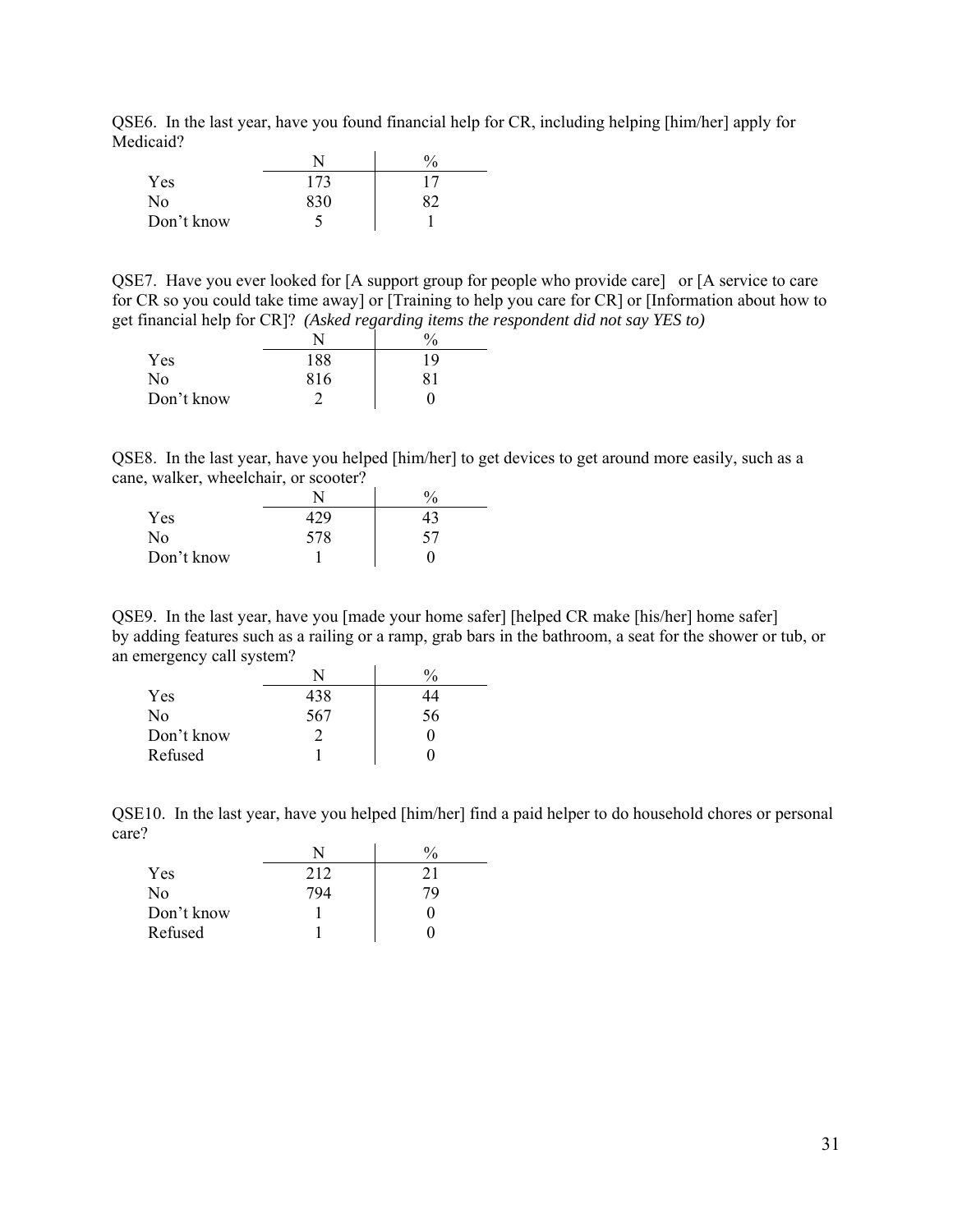**Shared Caregiving** *(Questions QSE11 through QSE16 were asked if the respondent indicated that he/she has family or friends to help care for CR in QSE3)* 

You mentioned that you have other family or friends that help you care for CR. I'd now like to ask a few questions about that.

| One           | 152 | 23 |
|---------------|-----|----|
| Two           | 181 | 27 |
| Three or more | 333 | 50 |
| Don't know    |     |    |
| Refused       |     |    |

QSE11. First, how many other family and friends help you care for CR?

QSE11A. Who is that (are they)? *(multiple responses accepted)*

|                                      | N   | $\%$ |
|--------------------------------------|-----|------|
| Caregiver's Brother(s)               | 178 | 27   |
| CG's Sister(s)                       | 257 | 39   |
| CG's husband                         | 129 | 19   |
| CG's wife                            | 52  | 8    |
| $CG's other relative(s) / in-law(s)$ | 360 | 54   |
| CG's friend(s)                       | 82  | 12   |
| Other                                | 161 | 24   |
| Refused                              |     |      |

QSE12. Which of the following best describes where this/these additional helper(s) live(s)? *(multiple responses accepted)*  $N$   $\vert$  0/

|                                                   |     | $\%$ |
|---------------------------------------------------|-----|------|
| Live(s) with you                                  | 262 | 39   |
| Within twenty minutes of your home                | 428 | 64   |
| Between twenty minutes and an hour from your home | 169 | 25   |
| One to two hours from your home                   | 39  | h    |
| Two to four hours away                            | 27  |      |
| More than four hours away                         |     |      |

QSE13. Which of the following best describes how you divide the tasks of caring for CR?

|                                                                       |     | $\frac{0}{0}$ |
|-----------------------------------------------------------------------|-----|---------------|
| We complement each other $-$ we<br>each help CR with different tasks. | 185 | 28            |
| We help with the same things but<br>we divide the help over time.     | 109 | 16            |
| We share some tasks, and others we<br>do separately                   | 344 | 52            |
| Don't know                                                            | 25  | 4             |
| Refused                                                               |     |               |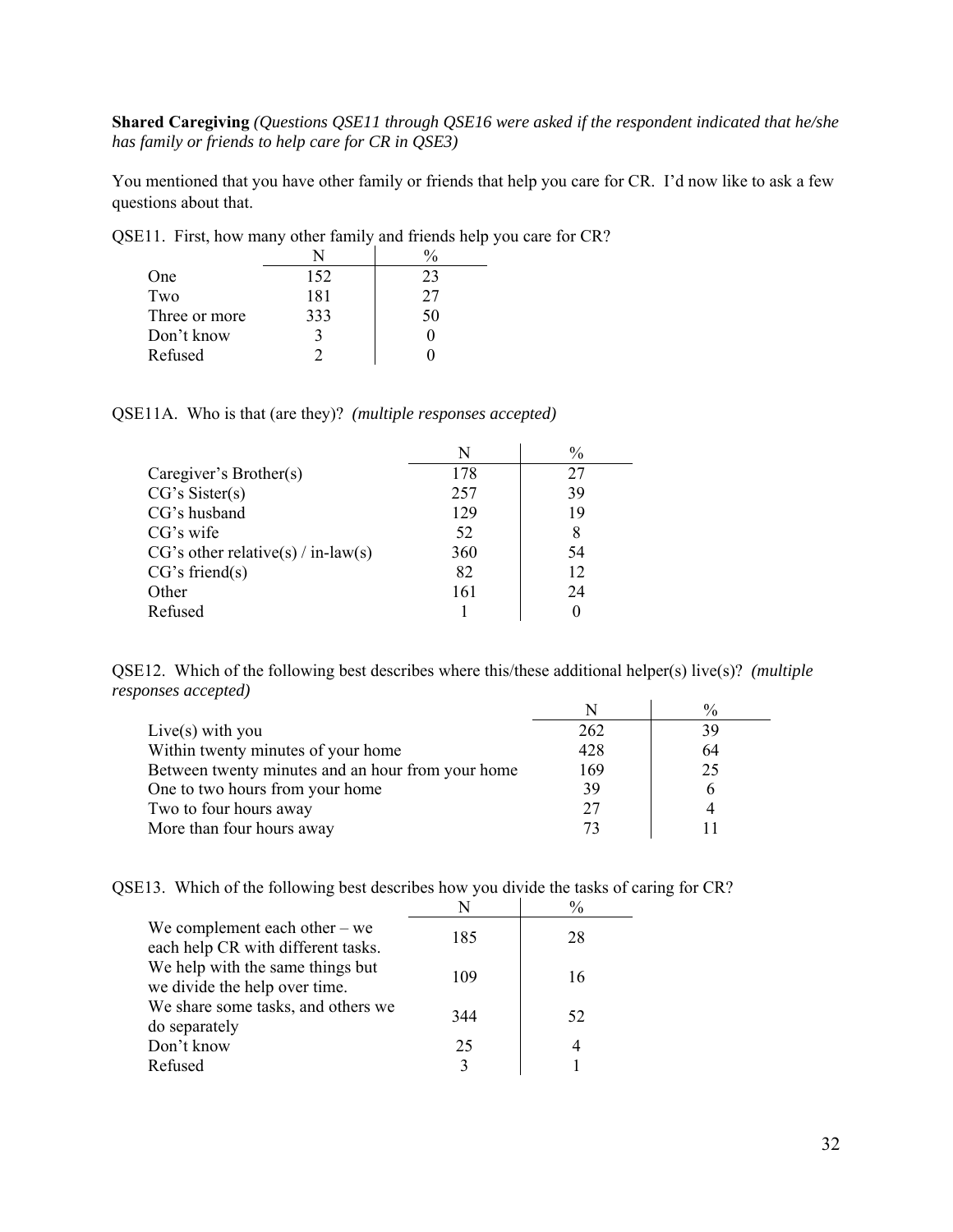|                               |  |  | QSE14. Would you say that you or someone else is the "primary caregiver," or the person that provides |  |
|-------------------------------|--|--|-------------------------------------------------------------------------------------------------------|--|
| MOST of the help for your CR? |  |  |                                                                                                       |  |

| Respondent is the primary caregiver   | 370 | 56 <sub>1</sub> |
|---------------------------------------|-----|-----------------|
| Someone else is the primary caregiver | 199 | 30              |
| Care is equally shared                | 94  |                 |
| Don't know                            |     |                 |

QSE15. To what extent would you say that you and the other caregiver(s) experience confilict or disagreement over coordinating care for the CR?

| To a great extent    | 14  |    |
|----------------------|-----|----|
| To a moderate extent | 56  |    |
| Only a little        | 193 | 29 |
| Not at all           | 402 |    |
| Refused              |     |    |

QSE16. Overall, how satisfied or dissatisifed are you with the care coordination between you and your family / friends?

| Very satisfied          | 448           |    |
|-------------------------|---------------|----|
| Moderately satisfied    | 166           | 25 |
| Moderately dissatisfied | 34            | 5  |
| Very dissatisfied       | 15            | 2  |
| Don't know              | $\mathcal{D}$ |    |
| Refused                 |               |    |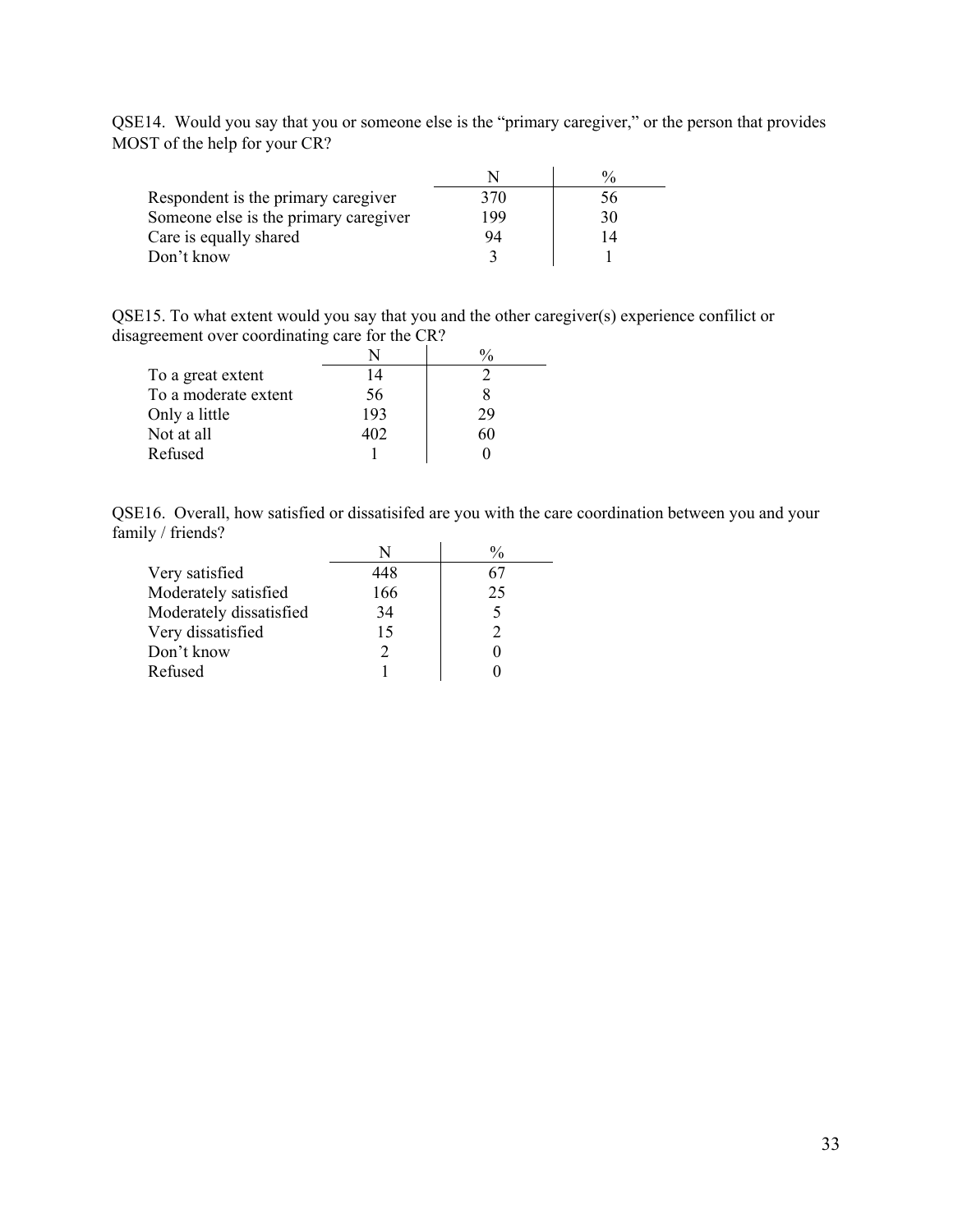## <span id="page-33-0"></span>**PARTICIPATION**

QPP1PRE. Now let's talk about other activities you may have done in the last month.

QPP1. In the last month, did you ever visit in person with friends or family NOT living with you, either at your home or theirs?

| Yes                           | 853 | 85 |
|-------------------------------|-----|----|
| No                            | 152 | 15 |
| Don't know $\rightarrow$ QPP4 |     |    |
| Refused $\rightarrow$ QPP4    |     |    |

QPP2. In the last month, did helping CR ever keep you from doing this [visiting in person with friends or family NOT living with you]?

|         |      | 0/ |
|---------|------|----|
| Yes     | 307  | 31 |
| No      | -697 | 69 |
| Refused |      |    |

QPP3. How important is it to you to visit in person with friends or family NOT living with you?

| Very important     | 527 |    |
|--------------------|-----|----|
| Somewhat important | 332 | 33 |
| Not so important   | 141 | 14 |
| Don't know         |     |    |

QPP4. In the last month, did you ever attend religious services?

|                            |     | $\frac{0}{0}$ |
|----------------------------|-----|---------------|
| Yes                        | 607 | 60            |
| No                         | 399 | 40            |
| Refused $\rightarrow$ QPP7 |     |               |

QPP5. In the last month, did helping CR ever keep you from doing this [attending religious services]?

|            |     | $^{0}$ |
|------------|-----|--------|
| Yes        | 129 | 13     |
| No         | 876 | 87     |
| Don't know |     |        |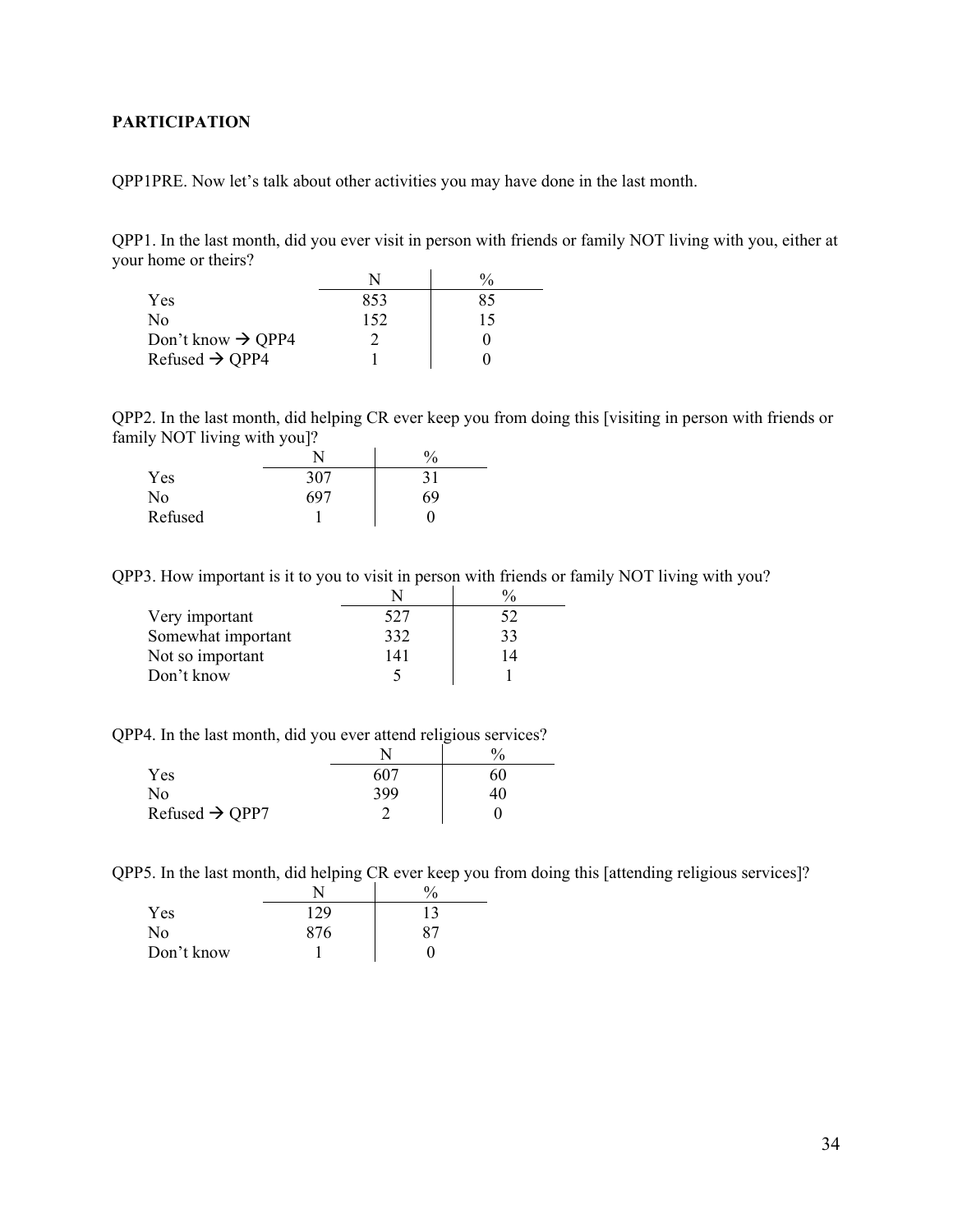QPP6. How important is it to you to attend religious services?

| Very important     | 465 | 40 |
|--------------------|-----|----|
| Somewhat important | 237 | 24 |
| Not so important   | 304 | 30 |

QPP7. In the last month, [besides religious services,] did you ever participate in club meetings or group activities? [IF NEEDED: These could be any ongoing group activity including dinner or bridge clubs, neighborhood or political organizations, knitting or regular exercise groups.]

|                             |     | $\%$ |
|-----------------------------|-----|------|
| Yes.                        | 483 | 48   |
| No                          | 524 |      |
| Refused $\rightarrow$ QPP10 |     |      |

QPP8. In the last month, did helping CR ever keep you from doing this [participating in club meetings or group activities [other than religious services]]? [IF NEEDED: These could be any ongoing group activity including dinner or bridge clubs, neighborhood or political organizations, knitting or regular exercise groups.]

|         |     | $\frac{0}{0}$ |
|---------|-----|---------------|
| Yes     | 206 |               |
| No      | 800 | 79            |
| Refused |     |               |

QPP9. How important is it to you to participate in club meetings or group activities [other than religious services]? [IF NEEDED: These could be any ongoing group activity including dinner or bridge clubs, neighborhood or political organizations, knitting or regular exercise groups.]

| Very important     | 308 |    |
|--------------------|-----|----|
| Somewhat important | 312 |    |
| Not so important   | 387 | 38 |

QPP10. In the last month, [besides for club or group activities,] did you ever go out for enjoyment? This includes things like going out to dinner, a movie, to gamble, or to hear music or see a play.

|     |     | $\%$ |
|-----|-----|------|
| Yes | 842 | 84   |
| No  | 166 |      |

QPP11. In the last month, did helping CR ever keep you from doing this [going out for enjoyment]? [IF NEEDED: This includes things like going out to dinner, a movie, to gamble, or to hear music or see a play.]

|            |     | $\frac{0}{0}$ |
|------------|-----|---------------|
| Yes        | 248 | 25            |
| No         | 758 | 75            |
| Don't know |     |               |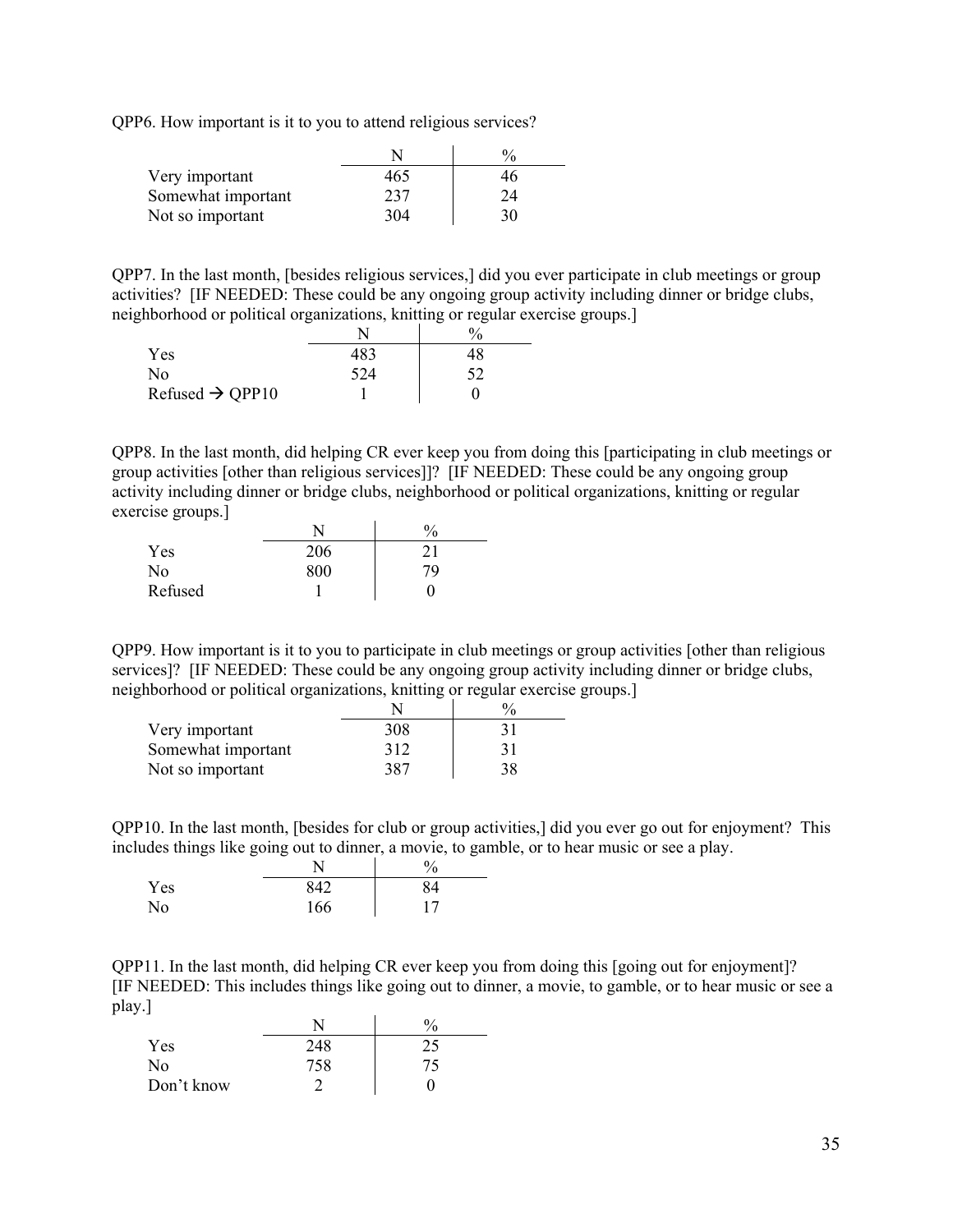|                                                                          | QPP12. How important is it to you to go out for enjoyment? [IF NEEDED: This includes things like |
|--------------------------------------------------------------------------|--------------------------------------------------------------------------------------------------|
| going out to dinner, a movie, to gamble, or to hear music or see a play. |                                                                                                  |

|                    |     | $\frac{0}{0}$ |
|--------------------|-----|---------------|
| Very important     | 481 | 48            |
| Somewhat important | 377 | 37            |
| Not so important   | 149 | 15            |
| Don't know         |     |               |

QPP13. In the last month, did you ever do volunteer work?

|     |     | $\%$ |
|-----|-----|------|
| Yes | 365 | 36   |
| No  | 643 | 64   |

QPP14. In the last month, did helping CR ever keep you from doing this [volunteer work]?

|            | N   | $\frac{0}{0}$ |
|------------|-----|---------------|
| Yes        | 158 | 16            |
| No         | 848 | 84            |
| Don't know |     |               |

QPP15. In the last month, [besides as a job or volunteer work,] did you ever provide care to or look after a child or adult who cannot care for themselves? We mean someone besides CR.

| <b>Yes</b>                            |     |    |
|---------------------------------------|-----|----|
| No                                    | 595 | 59 |
| Don't know $\rightarrow$ next section |     |    |

QPP16. In the last month, did helping CR ever keep you from doing this [caring for a child or other adult]?

|     |           | $\frac{0}{0}$ |
|-----|-----------|---------------|
| Yes | 70<br>′ o |               |
| No  | 929       | 92            |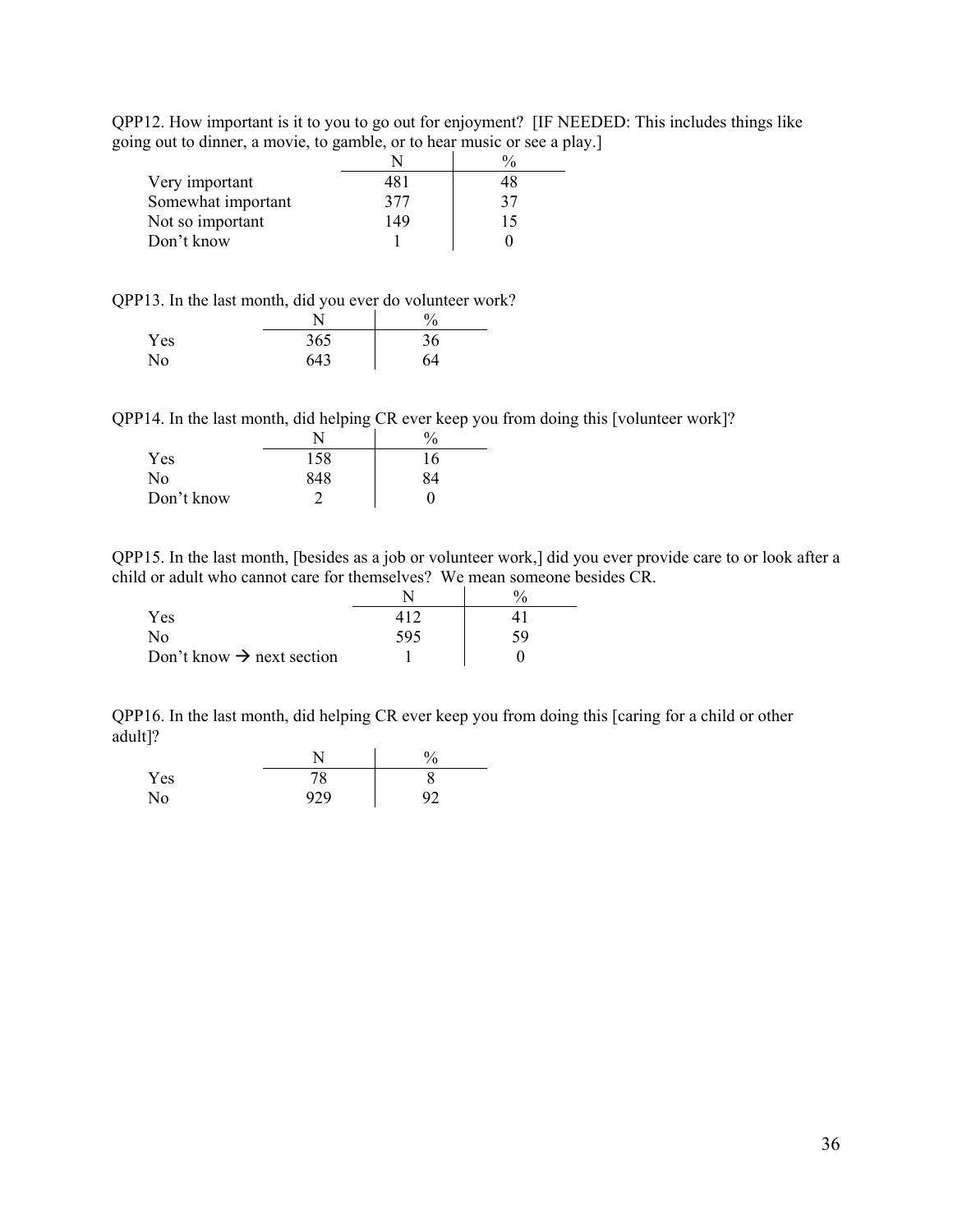## <span id="page-36-0"></span>**HEALTH**

| Excellent  | 155 | 15 |
|------------|-----|----|
| Very good  | 313 | 31 |
| Good       | 313 | 31 |
| Fair       | 189 | 19 |
| Poor       | 36  |    |
| Don't know |     |    |
| Refused    |     |    |

QHE1. Would you say that in general, your health is excellent, very good, good, fair, or poor?

QHE2. Has a doctor ever told you that you had a heart attack or myocardial infarction?

|            |     | $\%$ |  |
|------------|-----|------|--|
| Yes        | 70  |      |  |
| No         | 935 | 93   |  |
| Don't know |     |      |  |
| Refused    |     |      |  |

QHE3. Has a doctor ever told you that you had any other heart disease including angina or congestive heart failure?

|            |     | $\frac{0}{0}$ |
|------------|-----|---------------|
| Yes        | 90  |               |
| No         | 915 | 91            |
| Don't know |     |               |
| Refused    |     |               |

QHE4. [Has a doctor ever told you that you had] high blood pressure or hypertension?

| Yes        | 413 |    |
|------------|-----|----|
| No         | 592 | 59 |
| Don't know |     |    |
| Refused    |     |    |

QHE5. [Has a doctor ever told you that you had] arthritis?

| Yes        | 480 |    |
|------------|-----|----|
| No         | 525 | 52 |
| Don't know |     |    |
| Refused    |     |    |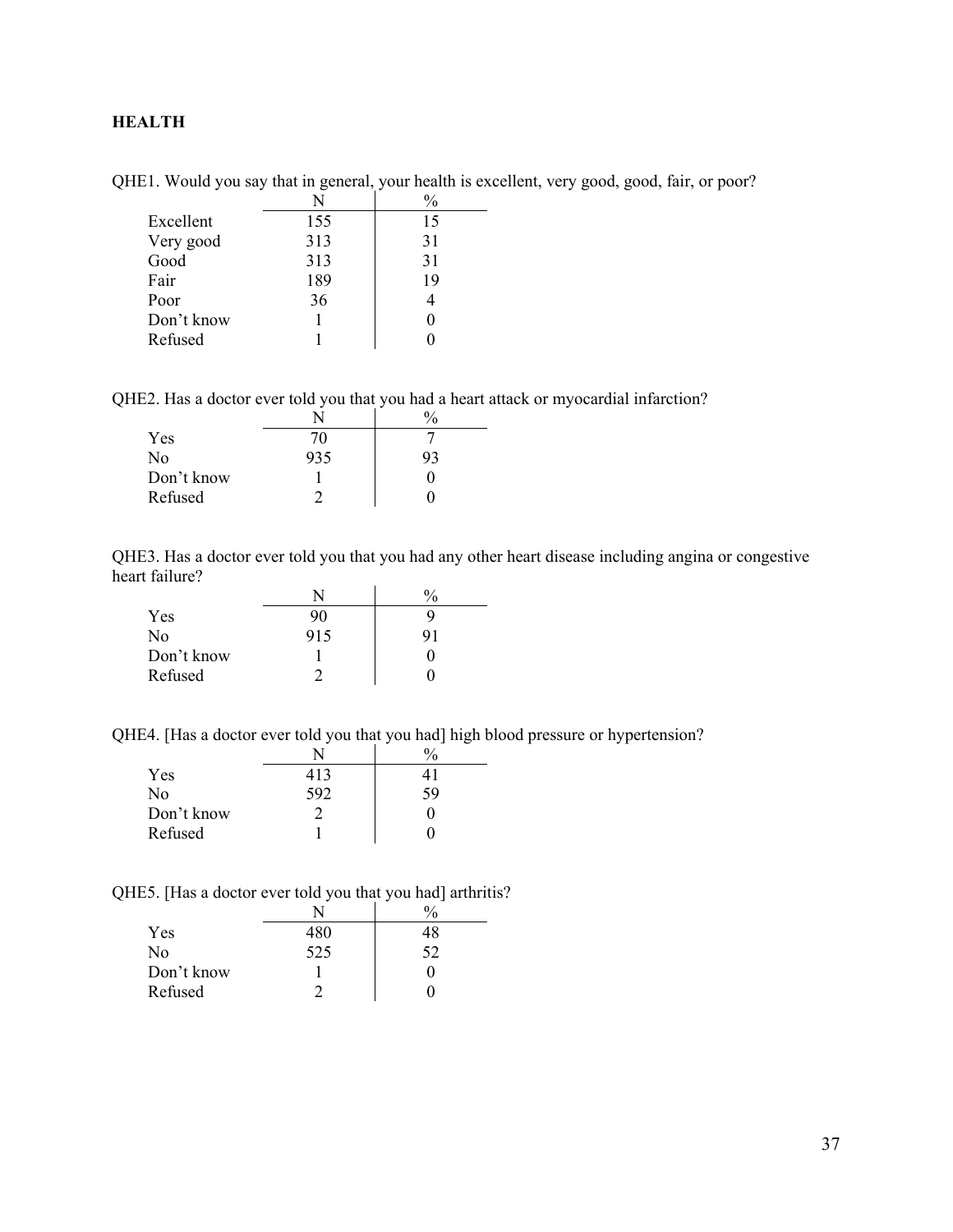|            |     | $\frac{0}{0}$ |
|------------|-----|---------------|
| Yes        | 197 | 20            |
| No         | 804 |               |
| Don't know |     |               |
| Refused    |     |               |

QHE6. [Has a doctor ever told you that you had] osteoporosis or thinning of the bones?

QHE7. [Has a doctor ever told you that you had] diabetes?

| Yes            | 146 | 15 |
|----------------|-----|----|
| N <sub>0</sub> | 858 | 85 |
| Don't know     |     |    |
| Refused        |     |    |

QHE8. [Has a doctor ever told you that you had] lung disease, such as emphysema, asthma, or chronic bronchitis?

| Yes        | 159 | 16 |
|------------|-----|----|
| No         | 845 | 84 |
| Don't know |     |    |
| Refused    |     |    |

QHE9. [Has a doctor ever told you that you had] cancer?

|         |     | 0/<br>70 |
|---------|-----|----------|
| Yes     | 140 | 14       |
| No      | 867 | 86       |
| Refused |     |          |

QHE10PRE. Now I have a few questions about health problems.

QHE10. In the last month, have you been bothered by pain?

| Yes     |     | ر د |
|---------|-----|-----|
| No      | 384 | 38  |
| Refused |     |     |

QHE12. In the last month, did you have any breathing problems, including shortness of breath or difficulty breathing?  $\ddot{\phantom{a}}$ 

|         |     | 0<br>70 |
|---------|-----|---------|
| Yes     |     |         |
| No      | 836 | 83      |
| Refused |     |         |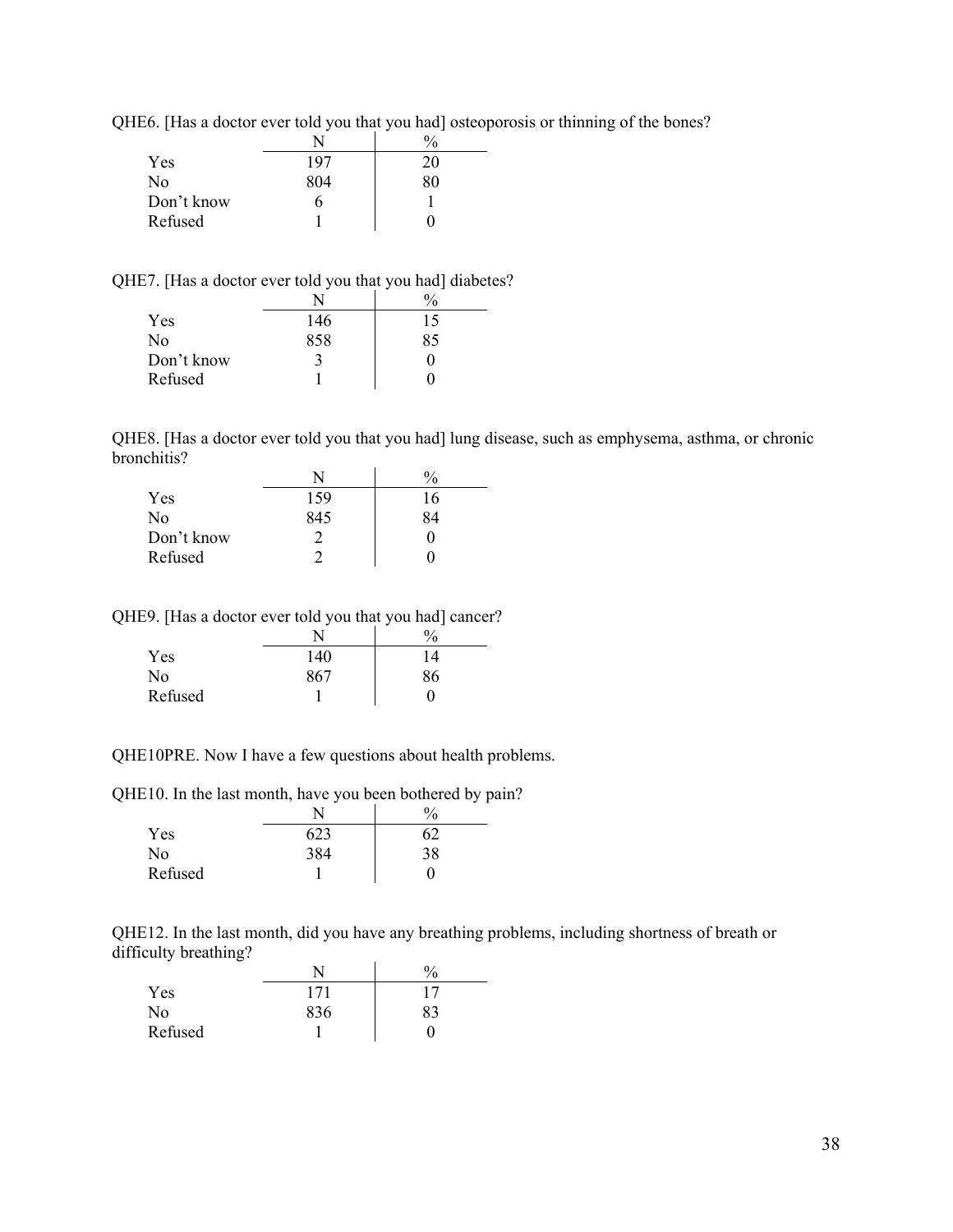QHE14. In the last month, did you have limited strength or movement in your shoulders, arms, or hands?

|         |     | $\frac{0}{0}$ |
|---------|-----|---------------|
| Yes     | 307 | 31            |
| No      | 700 | 69            |
| Refused |     |               |

QHE16. In the last month, did you have limited strength in your hips, legs, knees, or feet?

|                |     | $\frac{0}{0}$ |
|----------------|-----|---------------|
| Yes            | 395 | 39            |
| N <sub>o</sub> | 612 | 61            |
| Refused        |     |               |

QHE18. In the last month, did you have low energy or were you easily exhausted?

|            |     | $^{0}\!/_{0}$ |  |
|------------|-----|---------------|--|
| Yes        | 522 | 52            |  |
| No         | 183 |               |  |
| Don't know |     |               |  |
| Refused    |     |               |  |

QHE20. In the last month, on nights when you woke up before you wanted to, how often did you have trouble falling back asleep?

|             | N   |    |
|-------------|-----|----|
| Every night | 93  |    |
| Most nights | 149 | 15 |
| Some nights | 330 | 33 |
| Rarely      | 263 | 26 |
| Never       | 172 | 17 |
| Refused     |     |    |

QHE21. In the last month, how often did helping CR cause your sleep to be interrupted?

|             | N   |    |
|-------------|-----|----|
| Every night | 26  |    |
| Most nights | 49  | 5  |
| Some nights | 188 | 19 |
| Rarely      | 236 | 23 |
| Never       | 508 | 50 |
| Don't know  |     |    |

QHE23a. How tall are you? *(see BMI below)* QHE23b. How tall are you? *(see BMI below)* QHE22. How much do you currently weigh? *(see BMI below)*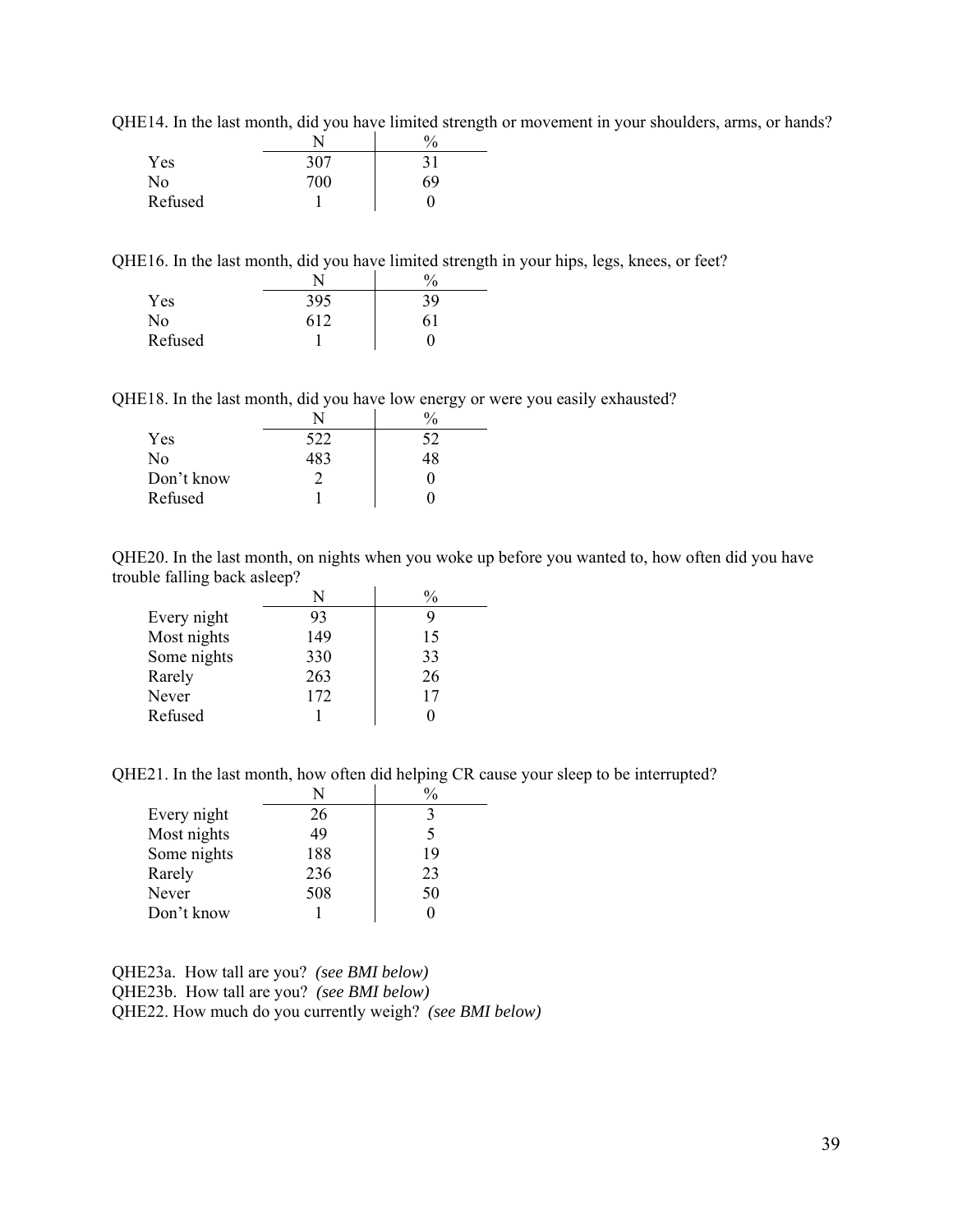BMI categories:

|                                  |     | $\frac{0}{0}$ |
|----------------------------------|-----|---------------|
| $\leq$ 18.5 (underweight)        |     |               |
| $18.5 - 24.9$ (normal)           | 265 | 26            |
| $25.0 - 29.9$ (overweight)       | 355 | 35            |
| $30.0 - 34.9$ (moderately obese) | 219 | 22            |
| $35.0 - 39.9$ (severely obese)   | 72. |               |
| $40.0 + (very severely obese)$   | 60  |               |
| Missing                          | 29  |               |

QHE24. Have you lost 10 or more pounds in the last 12 months?

| <b>Yes</b>                      | 302 | 30 |
|---------------------------------|-----|----|
| $No \rightarrow QHE25A$         | 704 | 70 |
| Don't know $\rightarrow$ QHE25A |     |    |
| Refused $\rightarrow$ QHE25A    |     |    |

QHE24a. Were you trying to lose weight?

|                |     | $\%$ |
|----------------|-----|------|
| Yes            | 205 | 68   |
| N <sub>o</sub> | 96  | 32   |
| Don't know     |     |      |

QHE25a. Thinking about the last month, how often did you feel cheerful?

|           | N   | $\frac{0}{0}$ |
|-----------|-----|---------------|
| Every day | 153 | 15            |
| Most days | 461 | 46            |
| Some days | 297 | 30            |
| Rarely    | 88  |               |
| Never     | 8   |               |
| Refused   |     |               |

QHE25b. Thinking about the last month, how often did you feel calm and peaceful?

|            | N   | $\frac{0}{0}$ |
|------------|-----|---------------|
| Every day  | 123 | 12            |
| Most days  | 388 | 39            |
| Some days  | 331 | 33            |
| Rarely     | 136 | 14            |
| Never      | 25  | 3             |
| Don't know | 3   |               |
| Refused    |     |               |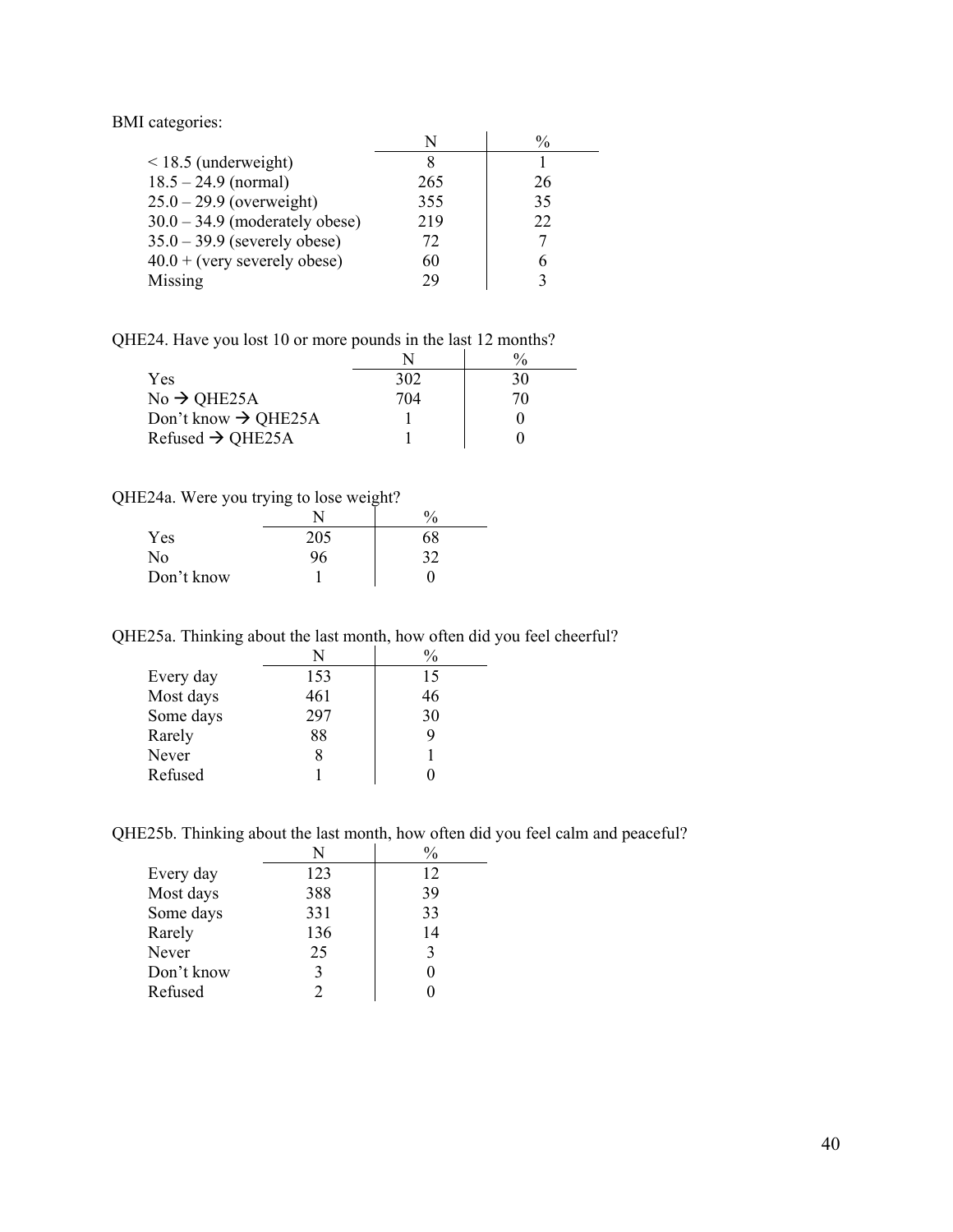|            | N   |    |
|------------|-----|----|
| Every day  | 159 | 16 |
| Most days  | 325 | 32 |
| Some days  | 317 | 31 |
| Rarely     | 163 | 16 |
| Never      | 39  |    |
| Don't know | 3   | 0  |
| Refused    |     |    |

QHE25c. [Thinking about the last month,] how often did you feel full of life?

QHE25d. [Thinking about the last month,] how often did you feel bored?

| Every day | 26  |    |
|-----------|-----|----|
| Most days | 56  |    |
| Some days | 217 | 22 |
| Rarely    | 316 | 31 |
| Never     | 391 | 39 |
| Refused   | 2   |    |

QHE25e. [Thinking about the last month,] how often did you feel lonely?

|           | N   | $\frac{0}{0}$ |
|-----------|-----|---------------|
| Every day | 26  |               |
| Most days | 74  |               |
| Some days | 207 | 21            |
| Rarely    | 284 | 28            |
| Never     | 415 | 41            |
| Refused   |     |               |
|           |     |               |

QHE25f. [Thinking about the last month,] how often did you feel upset?

|            | N   |    |
|------------|-----|----|
| Every day  | 36  |    |
| Most days  | 87  |    |
| Some days  | 475 | 47 |
| Rarely     | 346 | 34 |
| Never      | 61  |    |
| Don't know |     |    |
| Refused    |     |    |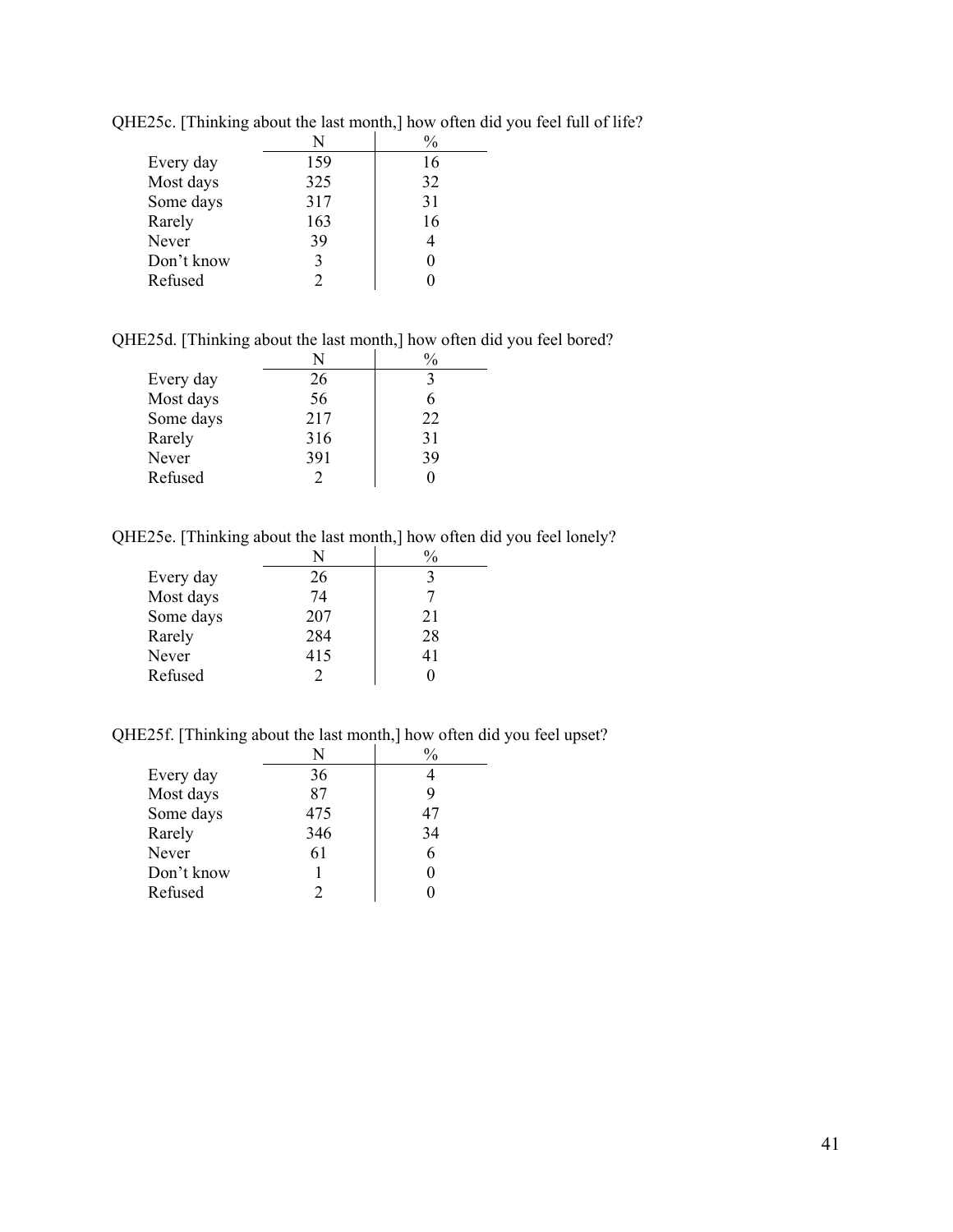QHE26a. Over the last month, how often have you had little interest or pleasure doing things?

| Not at all              | 552 | 55 |
|-------------------------|-----|----|
| Several days            | 317 | 31 |
| More than half the days | 80  |    |
| Nearly every day        | 46  |    |
| Don't know              | 11  |    |
| Refused                 |     |    |

QHE26b. [Over the last month, how often have you] felt down, depressed, or hopeless?

|                         |     | $\frac{0}{0}$ |
|-------------------------|-----|---------------|
| Not at all              | 567 | 56            |
| Several days            | 319 | 32            |
| More than half the days | 73  |               |
| Nearly every day        | 38  |               |
| Don't know              |     |               |
| Refused                 |     |               |

QHE26c. [Over the last month, how often have you] felt nervous, anxious, or on edge?

|                         |     | $\frac{0}{0}$ |
|-------------------------|-----|---------------|
| Not at all              | 410 | 41            |
| Several days            | 436 | 43            |
| More than half the days | 83  |               |
| Nearly every day        | 69  |               |
| Don't know              |     |               |
| Refused                 |     |               |

QHE26d. [Over the last month, how often have you] been unable to stop or control worrying?

| 504<br>Not at all<br>50       |              |     |    |
|-------------------------------|--------------|-----|----|
|                               |              |     |    |
|                               | Several days | 310 | 31 |
| More than half the days<br>84 |              |     |    |
| Nearly every day<br>98<br>10  |              |     |    |
| Don't know                    |              |     |    |
| Refused                       |              |     |    |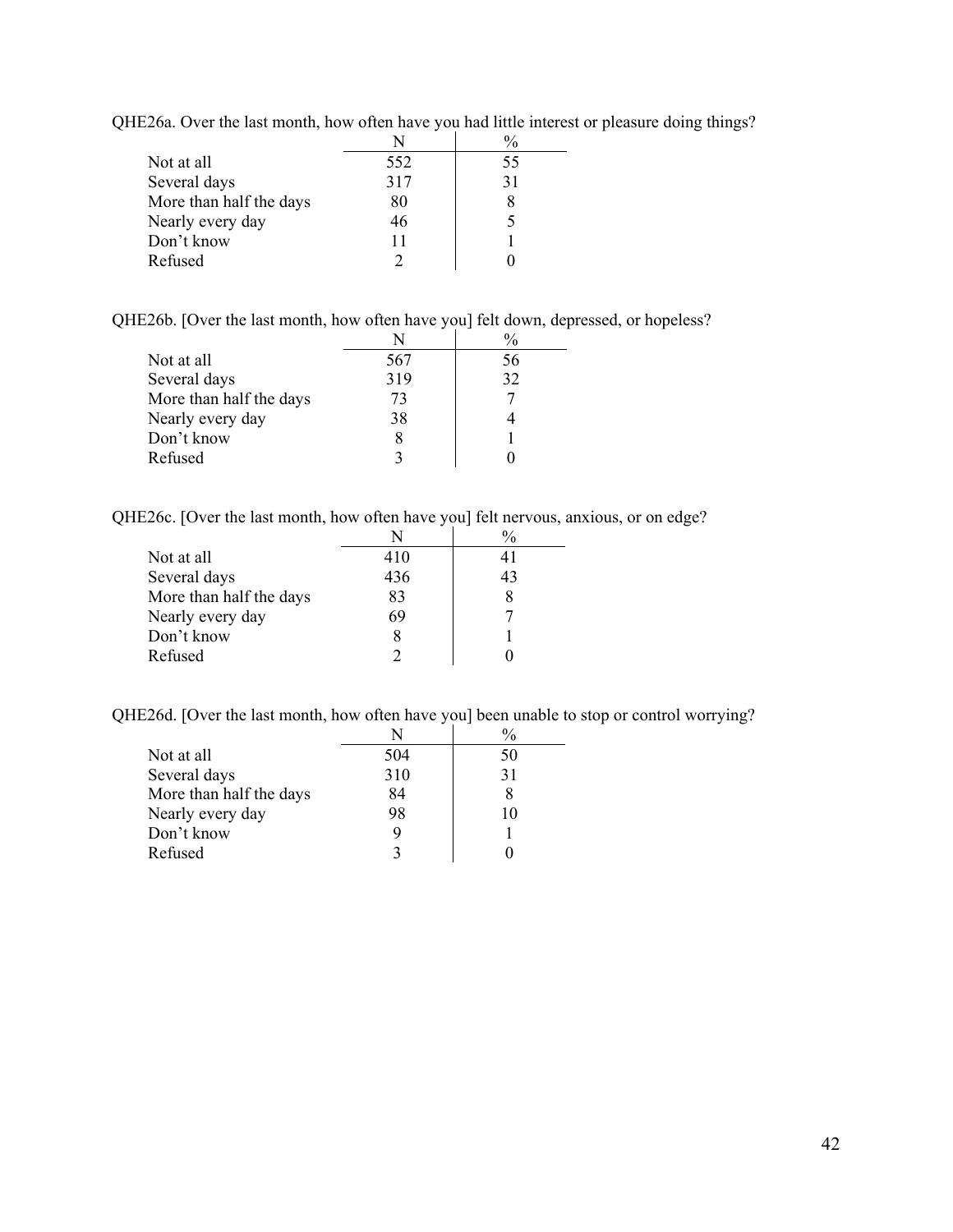## <span id="page-42-0"></span>**HEALTH LITERACY AND NUMERACY**

QLN1PRE. The next few questions are about your abilities and skills in understanding medical information when you have a health problem.

| Not at all   | 30  |    |
|--------------|-----|----|
| A little bit | 42  |    |
| Somewhat     | 90  | 9  |
| Quite a bit  | 282 | 28 |
| Extremely    | 562 | 56 |
| Don't know   |     |    |
| Refused      |     |    |

QLN1. How confident are you filling out medical forms by yourself?

QLN2. How often do you need to have someone help you when you read instructions, pamphlets, or other written material from a doctor or pharmacy?

|            | N   | -<br>$\%$ |
|------------|-----|-----------|
| Never      | 682 | 68        |
| Rarely     | 234 | 23        |
| Sometimes  | 80  |           |
| Often      |     |           |
| Always     |     |           |
| Don't know |     |           |

QLN3. How often do you have problems learning about a medical condition because of difficulty understanding written information?

 $\overline{\phantom{a}}$ 

|           |     | $\frac{0}{0}$ |
|-----------|-----|---------------|
| Never     | 654 | 65            |
| Rarely    | 249 | 25            |
| Sometimes | 91  |               |
| Often     |     |               |
| Always    |     |               |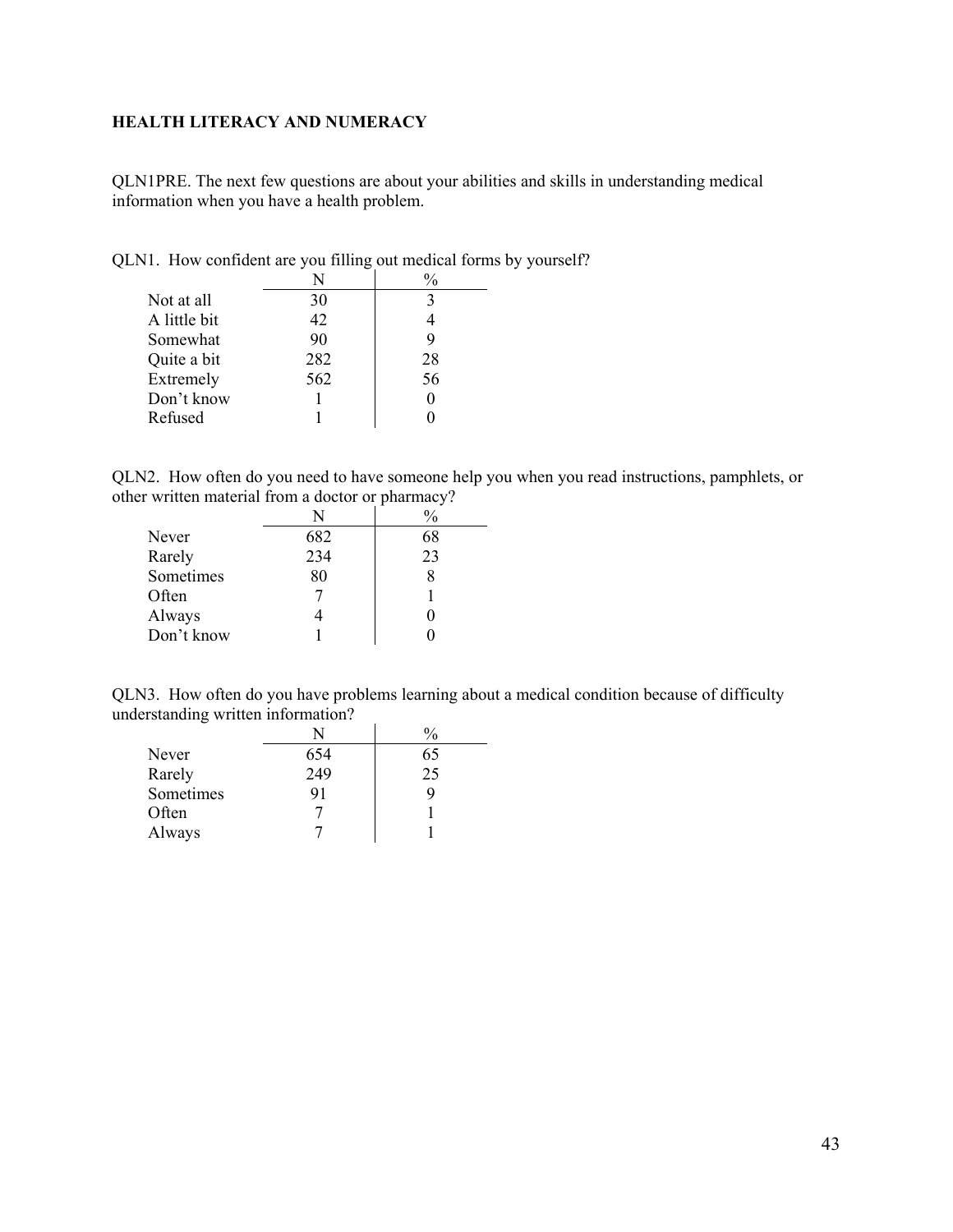QLN4PRE. As a caregiver, you might be asked to help CR understand medical information like test results, diagnoses, or the likelihood of side effects of various medications. This can sometimes involve working with and understanding numbers. The next few questions are designed to measure your ability to work with numbers. Many people have trouble with some of these questions, so don't worry if you find any of them difficult. Just do the best you can.

QLN4. Which of the following numbers represents the biggest risk of getting a disease (1 in 100; 1 in 1,000; or 1 in 10)?

| Correct   |     |    |
|-----------|-----|----|
| Incorrect | 333 | 33 |
| Refused   |     |    |

QLN5. If the chance of getting a disease is 10%, how many people out of 1000 would be expected to get the disease? *(open-ended question; responses categorized for presentation)*

|           |       | 0. |
|-----------|-------|----|
| Correct   |       |    |
| Incorrect | 1 R N | 18 |
| Refused   |       |    |

QLN6. If the chance of getting a disease is 20 out of 100, this would be the same as having a what percent chance of getting the disease? *(open-ended question; responses categorized for presentation)*

|           |     | v. |
|-----------|-----|----|
| Correct   | 766 |    |
| Incorrect |     |    |
| Refused   |     |    |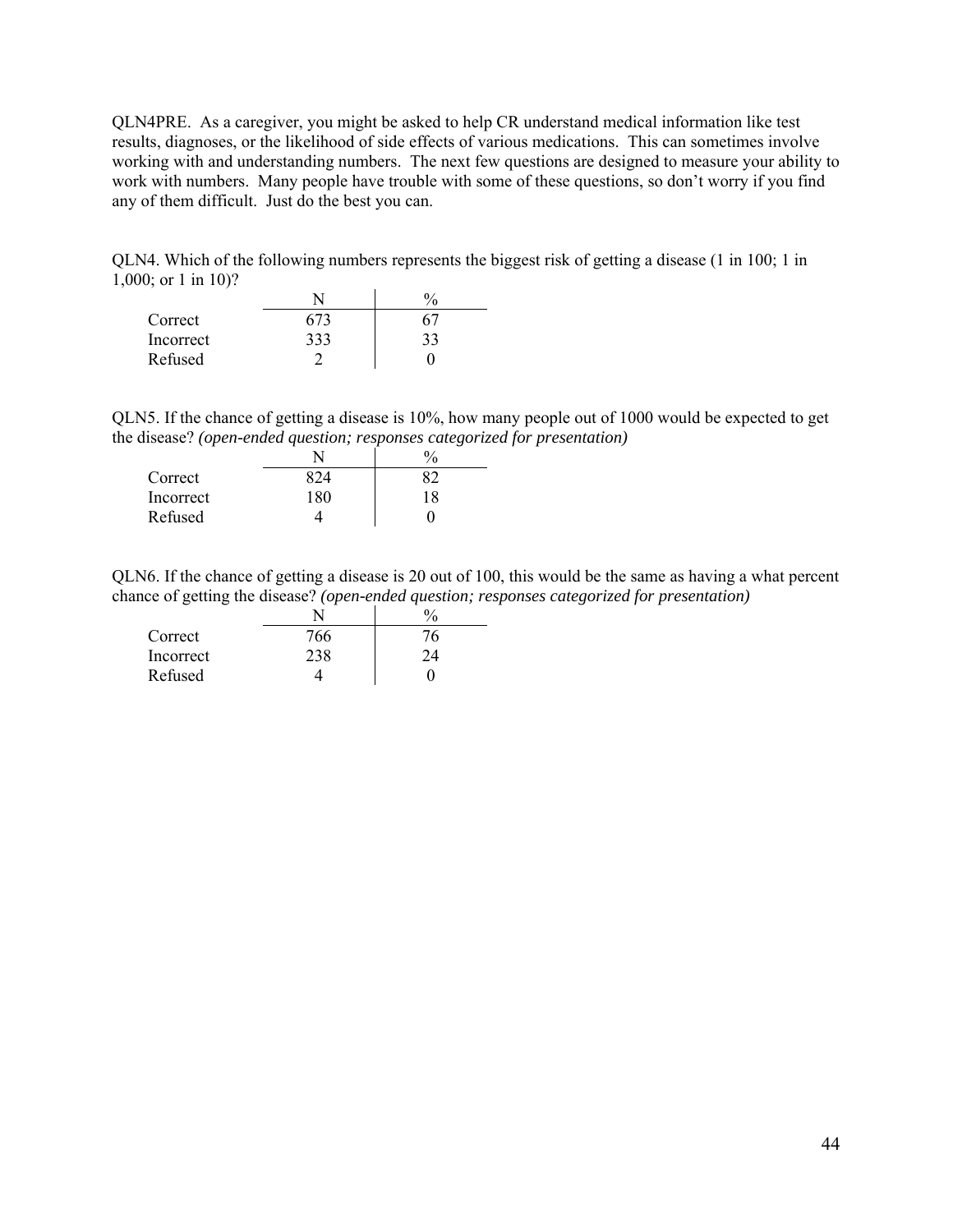#### <span id="page-44-0"></span>**EMPLOYMENT AND CAREGIVING**

QEC1PRE. Now I'd like to ask you some questions about work and jobs you may have had.

QEC1. Did you do any work for pay in the last week? By the last week, I mean the last full week beginning on a Sunday and ending on a Saturday.

|                                                  |     | $\frac{0}{0}$ |
|--------------------------------------------------|-----|---------------|
| $Yes \rightarrow OEC4$                           |     |               |
| Nο                                               | 223 |               |
| Retired / don't work anymore $\rightarrow$ QEC16 | 312 |               |
| Refused                                          |     |               |

QEC2. Do you have a job from which you were absent last week because of illness, vacation, or some other reason?

| $Yes \rightarrow OEC4$                           |     |    |
|--------------------------------------------------|-----|----|
| No                                               | 154 | 69 |
| Retired / don't work anymore $\rightarrow$ QEC16 | 53  | 24 |
| Refused                                          |     |    |

QEC3. In the last week, were you looking for a job or were you on layoff from a job?

| Yes, looking for a job $\rightarrow$ QEC16       |     |  |
|--------------------------------------------------|-----|--|
| Yes, on layoff $\rightarrow$ QEC16               |     |  |
| $No \rightarrow$ QEC16                           | 113 |  |
| Retired / don't work anymore $\rightarrow$ QEC16 |     |  |
| Refused $\rightarrow$ QEC16                      |     |  |

QEC4. Last week, did you have more than one job, including part-time, evening, or weekend work?

|     |     | $\%$ |
|-----|-----|------|
| Yes | 106 | 22   |
| No  | 382 | 78   |

QEC5. How many total hours per week do you usually work? *(open-ended question; categorized for display)* 

| 20 or fewer | 105 | 22 |
|-------------|-----|----|
| $21 - 39$   | 92  | 19 |
| 40 or more  | 286 | 59 |
| Don't know  |     |    |
| Refused     |     |    |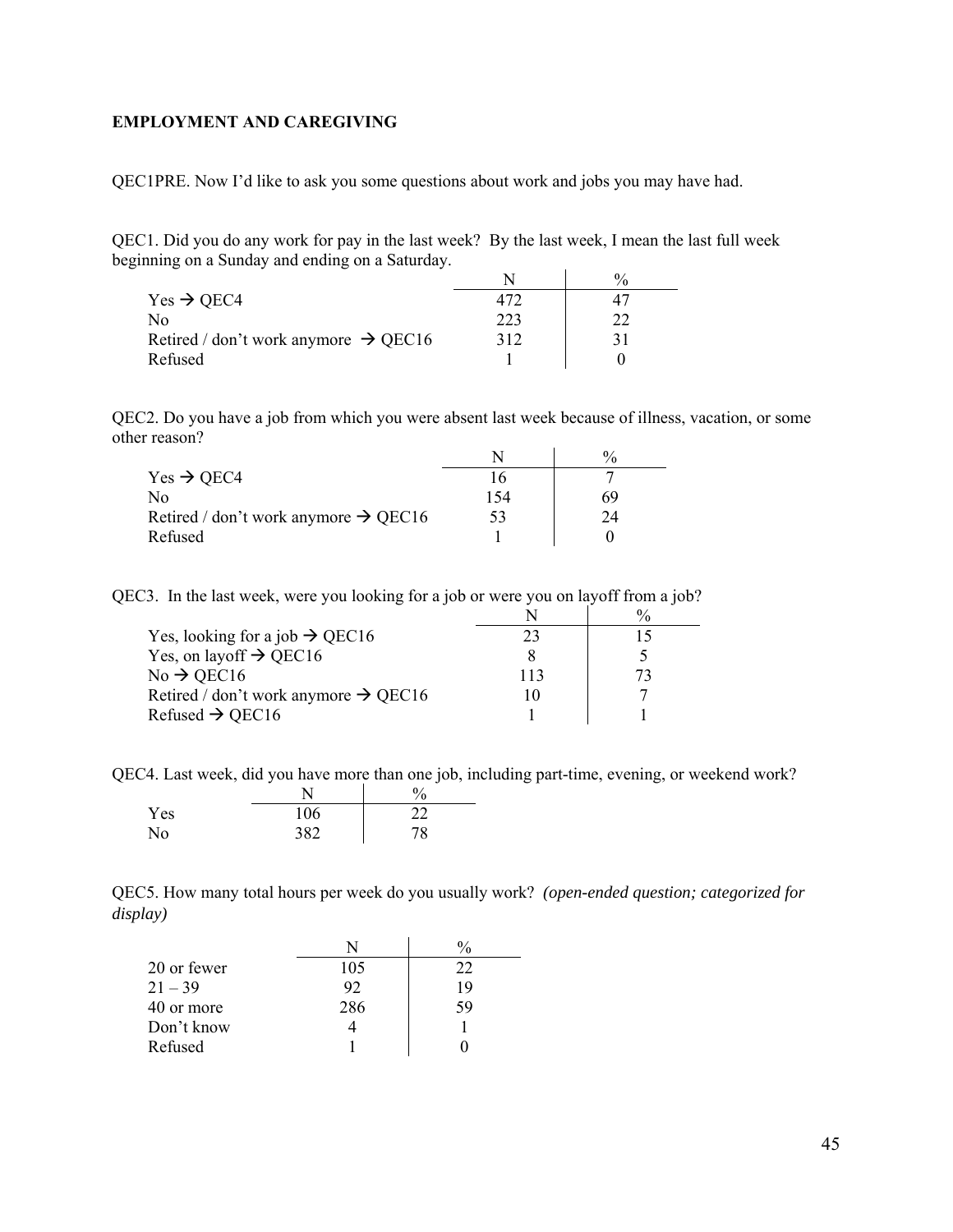QEC6. [On your main job do / Do] you have flexible work hours that allow you to vary or make changes in the time you begin and end work?

| $\frac{1}{2}$ and $\frac{1}{2}$ and $\frac{1}{2}$ and $\frac{1}{2}$ and $\frac{1}{2}$ |     |               |
|---------------------------------------------------------------------------------------|-----|---------------|
|                                                                                       |     | $\frac{0}{0}$ |
| Yes                                                                                   | 289 | 59            |
| No                                                                                    | 196 | 40            |
| Don't know                                                                            |     |               |
|                                                                                       |     |               |

QEC7. [On your main job do / Do] you usually work a daytime schedule or some other schedule?

| Daytime             | 395 |    |
|---------------------|-----|----|
| Some other schedule |     | 19 |
| Don't know          |     |    |

*If response to QEC2 was yes, skip to QEC9A* 

QEC8. Now thinking back over the last month, were you ever absent from work for any reason?

| Yes                    | 208 |    |
|------------------------|-----|----|
| $No \rightarrow QEC12$ | 264 | 56 |

QEC9A. I will read a few reasons people miss work. For each one, please say "yes" if this was a reason you missed work over the last month, and say "no" if you did not miss work for this reason.

You were on vacation.

|            | N   | $\frac{0}{0}$ |
|------------|-----|---------------|
| Yes        |     | 32            |
| No         | 152 | 68            |
| Don't know |     |               |

QEC9B. You were sick.

|            |     | 0/2 |
|------------|-----|-----|
| Yes        | 90  |     |
| No         | 133 | 59  |
| Don't know |     |     |

|                | ÷   | $\%$ |
|----------------|-----|------|
| Yes            | 100 | 45   |
| N <sub>o</sub> | 124 | 55   |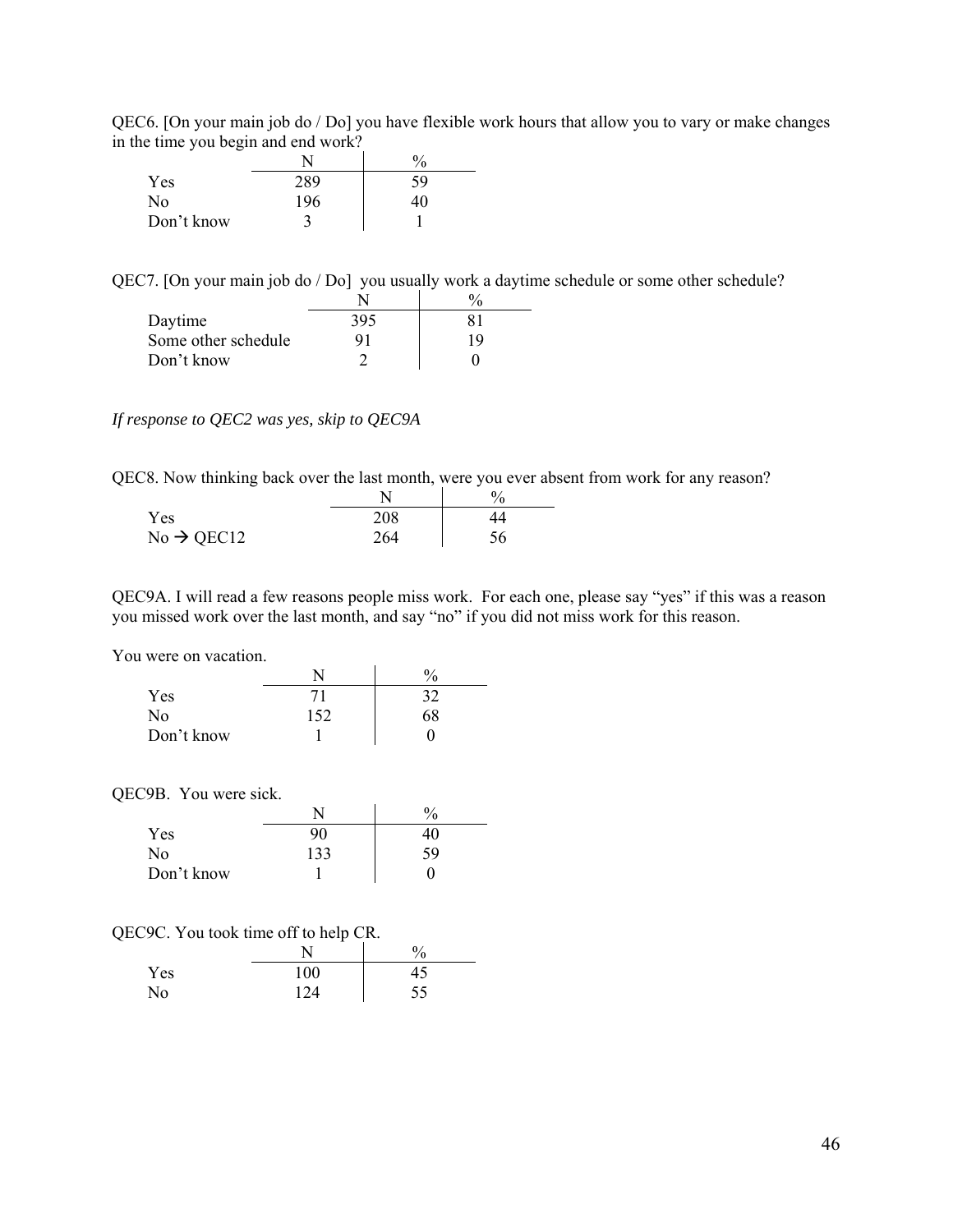QEC9D. Other family members were sick.

|            |     | $^{0}\!/_{0}$ |
|------------|-----|---------------|
| Yes        | 46  | 21            |
| No         | 177 | 79            |
| Don't know |     |               |

QEC9E. You took personal time for other reasons. [IF NEEDED: For example, a school visit for a child, looking for a job, taking classes.]

|     |     | 0/<br>Ό |
|-----|-----|---------|
| Yes | 82  | 37      |
| No  | 142 | 63      |

*If response to QEC9C was yes, ask QEC10; otherwise, skip to QEC12* 

QEC10. You said one of the reasons you were absent from work last month was because you were helping CR. About how many days of work did you miss last month to do this?

| One           | 50 | า() |
|---------------|----|-----|
| Two           | 22 | つつ  |
| Three or more | ۷b | 'n  |
| Don't know    |    |     |

QEC12. We are interested in whether helping CR affects you at work. In the last month, did helping [him/her] make it harder for you to get your work done?

|                             |     | $\%$ |
|-----------------------------|-----|------|
| Yes                         | 124 | 25   |
| No $\rightarrow$ QEC14      | 363 | 74   |
| Refused $\rightarrow$ QEC14 |     |      |

QEC13. Please tell me how much helping CR affected you at work by picking a number from 1 to 10. The number 10 means helping [him/her] made your work a lot harder and the number 1 means helping [him/her] made your work a little harder.

|                   | N  | $\frac{0}{0}$ |
|-------------------|----|---------------|
| 1 A little harder | 17 | 14            |
| 2                 | 13 | 11            |
| 3                 | 24 | 19            |
|                   | 17 | 14            |
| 5                 | 20 | 16            |
|                   | 10 | 8             |
|                   | 8  |               |
| 8                 |    | y             |
| 10 A lot harder   |    |               |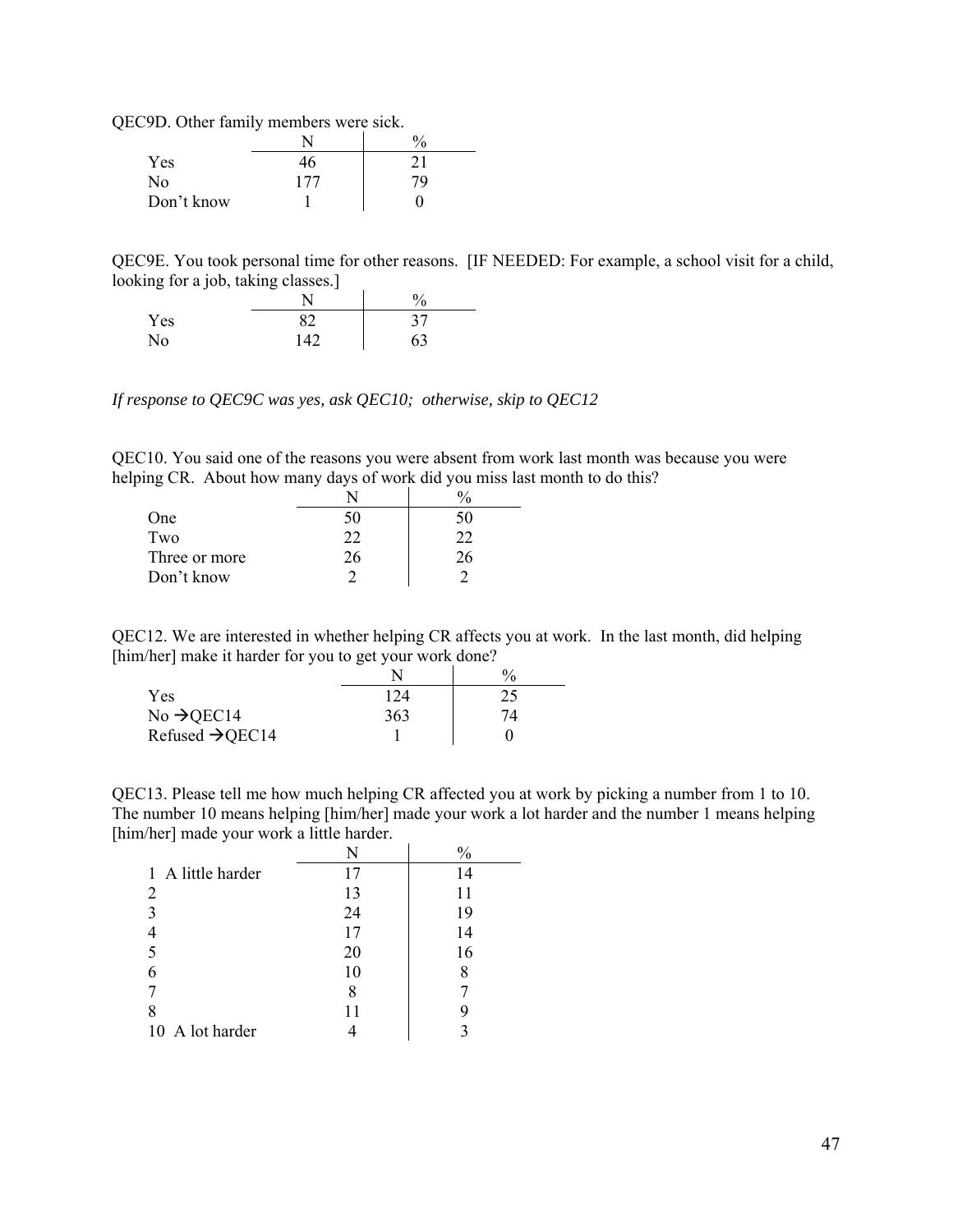| Yes        | 374 |    |
|------------|-----|----|
| No         | 106 | つつ |
| Don't know |     |    |
| Refused    |     |    |

QEC14. [On your main job does / Does] your supervisor know that you are caring for CR?

QEC15. For employees in your position, which of the following does your employer offer? *(multiple responses accepted)*  $N$   $\downarrow$   $\frac{0}{0}$ 

|                                                                                                                 |     | $\%$ |
|-----------------------------------------------------------------------------------------------------------------|-----|------|
| Telecommuting or working from home                                                                              | 151 | 31   |
| Programs like information, referrals, counseling, or an<br>employee assistance program, to help caregivers like | 173 | 36   |
| yourself                                                                                                        |     |      |
| Paid leave, where you could take paid time off from work                                                        | 164 | 34   |
| for several weeks to care for a family member                                                                   |     |      |
| Paid sick days                                                                                                  | 263 | 54   |
| None of the above                                                                                               | 135 | 28   |
| Don't know                                                                                                      | 4   |      |
| Refused                                                                                                         |     |      |

QEC16. As a result of caregiving, did you ever experience any of the following things at work? *(multiple responses accepted)*

|                                                              | N   | $\frac{0}{0}$ |
|--------------------------------------------------------------|-----|---------------|
| Went in late, left early, or took time off during the day to | 427 | 42            |
| provide care                                                 |     |               |
| Took a leave of absence                                      | 124 | 12            |
| Went from working full-time to part-time, or cut back your   | 146 | 15            |
| hours                                                        |     |               |
| Turned down a promotion                                      | 36  | 4             |
| Lost any of your job benefits                                | 45  | 5             |
| Gave up working entirely                                     | 133 | 13            |
| Retired early                                                | 126 | 13            |
| Received a warning about your performance or attendance      | 38  | 4             |
| at work                                                      |     |               |
| None of the above                                            | 435 | 43            |
| Don't know                                                   | 2   | 0             |
| Refused                                                      | 3   | 0             |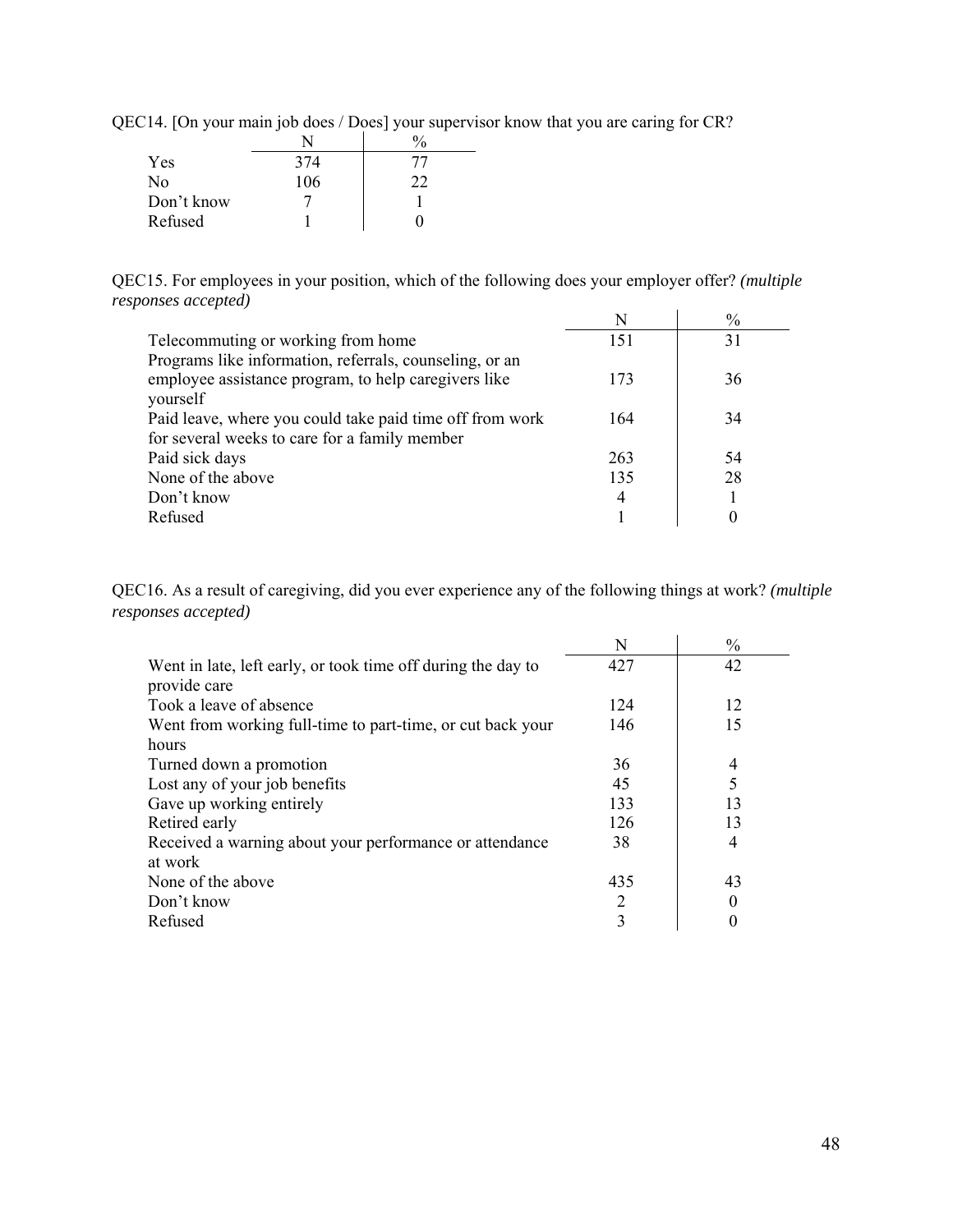### <span id="page-48-0"></span>**DEMOGRAPHICS**

| JDEI. INTERVIEWER. RECORD FERSON'S SEA |     |  |
|----------------------------------------|-----|--|
|                                        |     |  |
| Male                                   |     |  |
| Female                                 | 750 |  |

QDE1. INTERVIEWER: RECORD PERSON'S SEX

QDE2. What is your age now? *(categorized for display)* 

| 44 or under | 116 | 12 |
|-------------|-----|----|
| $45 - 54$   | 188 | 19 |
| $55 - 64$   | 386 | 38 |
| 65 or older | 316 | 31 |
| Refused     |     |    |

QDE3. What is your current marital status? Are you:

| $\sim$ . That is four various matrix states. The four |     |               |
|-------------------------------------------------------|-----|---------------|
|                                                       |     | $\frac{0}{0}$ |
| Married                                               | 591 | 59            |
| Living with a partner in a marital-like relationship  | 49  |               |
| Divorced or separated                                 | 135 |               |
| Widowed                                               | 50  |               |
| Single/never married                                  | 182 | 18            |
| Refused                                               |     |               |
|                                                       |     |               |

QDE4. Are you of Hispanic or Latino descent?

|         | $\sim$ | $\mathbf{0}$<br>′0 |
|---------|--------|--------------------|
| Yes     | 15     |                    |
| No      | 990    | 98                 |
| Refused |        |                    |

QDE5. How would you describe your race or ethnicity? *(multiple responses accepted)* 

| Caucasian/White                   | 829 |    |
|-----------------------------------|-----|----|
| Asian/Pacific Islander            |     |    |
| American Indian or Alaskan Native | 13  |    |
| Black or African-American         | 162 | 16 |
| None of the above                 |     |    |
| Don't know                        |     |    |
| Refused                           |     |    |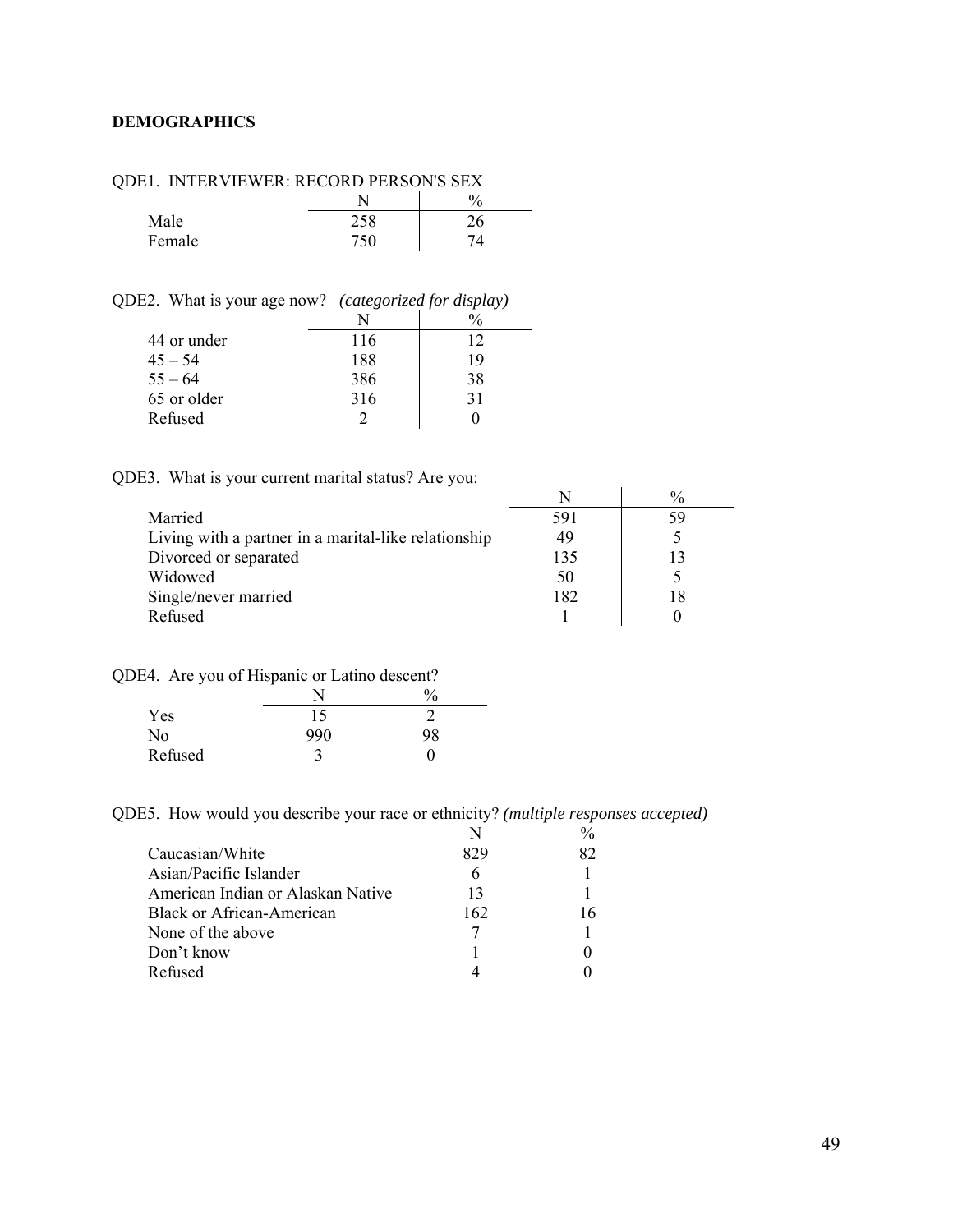|                                  |                                                                                                                                                                 | $\frac{0}{0}$ |
|----------------------------------|-----------------------------------------------------------------------------------------------------------------------------------------------------------------|---------------|
| Eighth grade or less             | $\mathcal{D}_{\mathcal{A}}^{\mathcal{A}}(\mathcal{A})=\mathcal{D}_{\mathcal{A}}^{\mathcal{A}}(\mathcal{A})\mathcal{D}_{\mathcal{A}}^{\mathcal{A}}(\mathcal{A})$ |               |
| Some high school                 |                                                                                                                                                                 |               |
| High school graduate or GED      | 194                                                                                                                                                             | 19            |
| Some college, no degree          | 205                                                                                                                                                             | 20            |
| Associate's degree, occupational | 71                                                                                                                                                              |               |
| Associate's degree, academic     | 58                                                                                                                                                              | 6             |
| Bachelor's degree                | 263                                                                                                                                                             | 26            |
| Master's degree                  | 153                                                                                                                                                             | 15            |
| Professional degree              | 24                                                                                                                                                              | 2             |
| Doctoral degree                  | 23                                                                                                                                                              |               |
| Don't know                       |                                                                                                                                                                 |               |
| Refused                          |                                                                                                                                                                 |               |

QDE6. What is the highest level of education you have completed?

QDE7. What are your current living arrangements? Do you …

|                                           |     | $\frac{0}{0}$ |
|-------------------------------------------|-----|---------------|
| Live alone $\rightarrow$ QDE11PRE         | 147 | 15            |
| Live in a household with family or others | 851 | 84            |
| Have some other living arrangements       |     |               |
| Refused $\rightarrow$ QDE11PRE            |     |               |

QDE8. Including you, how many adults, age 18 and older, currently live in your household?

|       | N   | $\frac{0}{0}$ |
|-------|-----|---------------|
| One   | 40  | 5             |
| Two   | 558 | 65            |
| Three | 190 | 22            |
| Four  | 60  |               |
| Five  | 11  |               |
| Six   |     |               |

QDE9. How many children under age 18 currently live in your household?

|            | N   | $\frac{0}{0}$  |
|------------|-----|----------------|
| Zero       | 691 | 80             |
| One        | 86  | 10             |
| Two        | 53  |                |
| Three      | 19  | $\mathfrak{D}$ |
| Four       | 6   |                |
| Five       | 3   |                |
| <b>Six</b> |     |                |
| Don't know |     |                |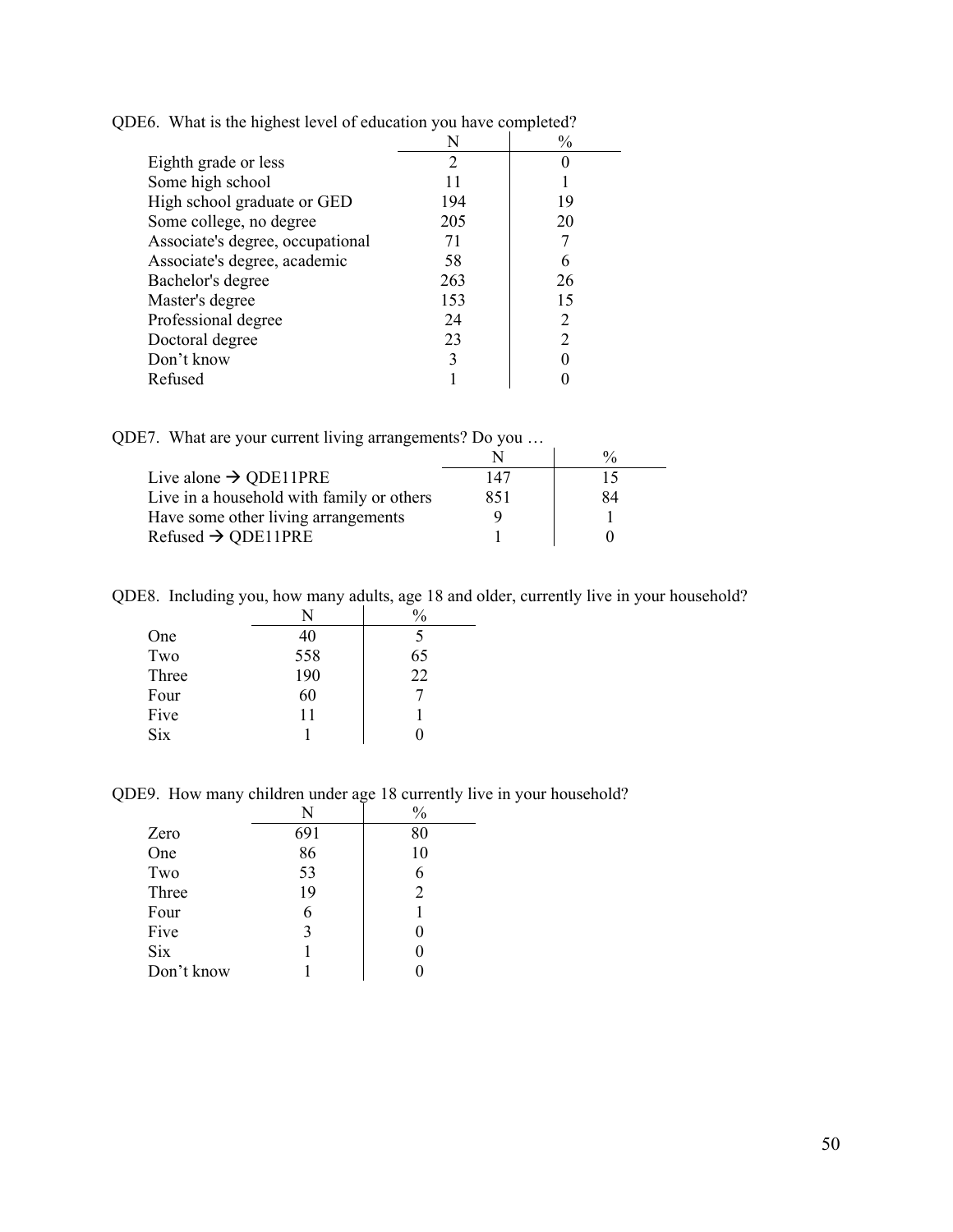|                          | N                           | $\frac{0}{0}$ |
|--------------------------|-----------------------------|---------------|
| Your spouse / partner    | 651                         | 76            |
| Your child(ren)          | 279                         | 32            |
| Your grandchild(ren)     | 39                          | 5             |
| Your parent $(s)$        | 156                         | 18            |
| Other relatives of yours | 87                          | 10            |
| Non-relatives            | 28                          | 3             |
| Don't know               | $\mathcal{D}_{\mathcal{A}}$ |               |
| Refused                  | າ                           |               |

QDE10. What is the relationship of each of these people to you? *(multiple responses accepted)* 

QDE11PRE. And now just a couple questions about CR.

QDE11. What is the highest level of education [he/she] completed?

|     | $\frac{0}{0}$ |
|-----|---------------|
| 55  | 6             |
| 66  |               |
| 446 | 44            |
| 79  | 8             |
| 64  | 6             |
| 30  | 3             |
| 128 | 13            |
| 53  |               |
| 17  | 2             |
| 23  |               |
| 46  |               |
|     |               |
|     |               |

QDE12. Is [he/she] of Hispanic or Latino descent?

|     |      | 0/<br>70 |
|-----|------|----------|
| Yes | ٮ    |          |
| No. | 1003 | 100      |

QDE13. How would you describe [his/her] race or ethnicity? *(multiple responses accepted)*

|                                   |     | $\frac{0}{0}$ |
|-----------------------------------|-----|---------------|
| Caucasian/White                   | 833 | 83            |
| Asian/Pacific Islander            |     |               |
| American Indian or Alaskan Native | 12  |               |
| Black or African-American         | 164 | 16            |
| None of the above                 |     |               |
| Refused                           |     |               |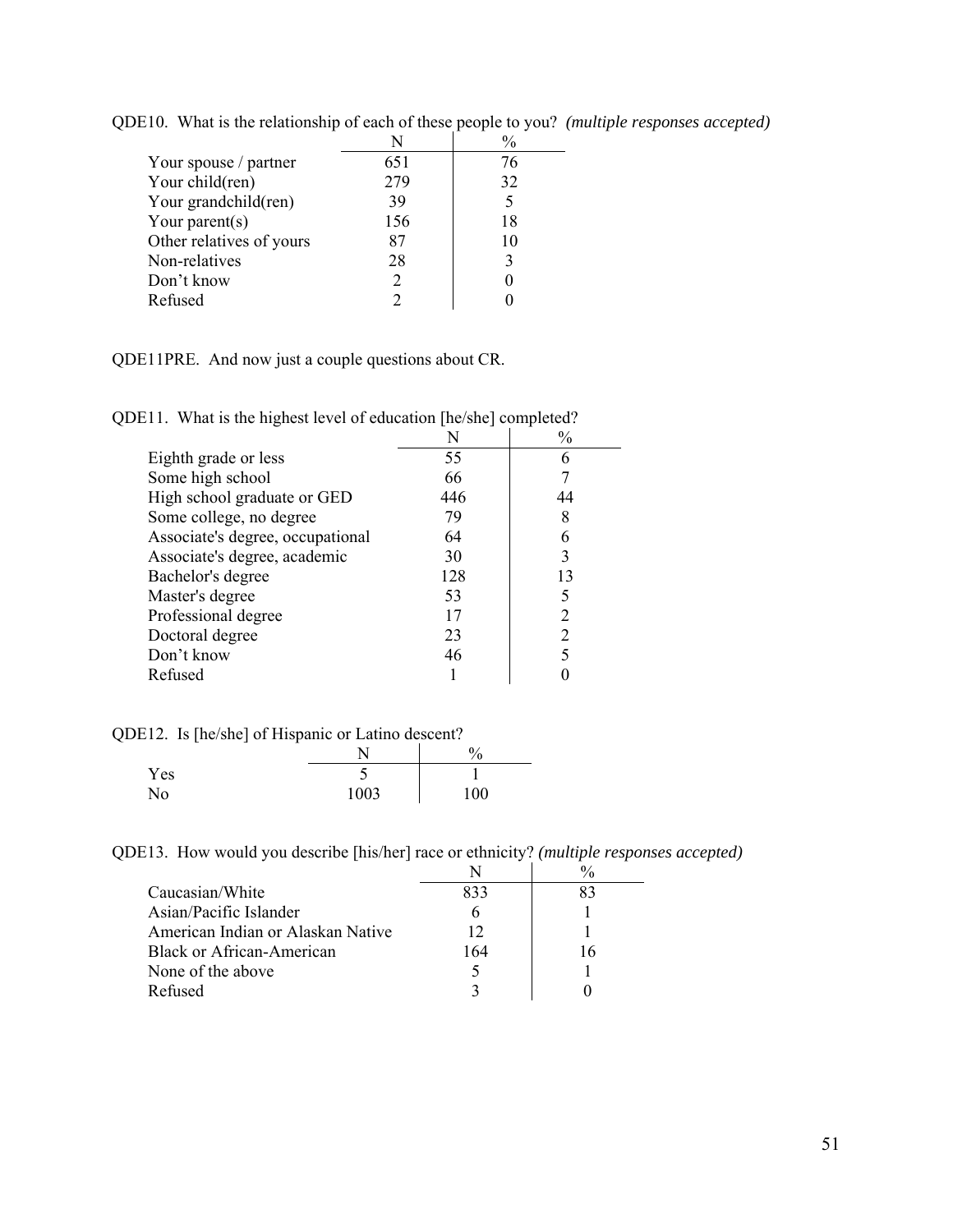#### <span id="page-51-0"></span>**INFORMATION / SERVICES / POLICY**

QIN1. In your experience as a caregiver, have you ever had a doctor, nurse, or social worker ask you about what you need to help care for CR?

|            |     | $\frac{0}{0}$ |
|------------|-----|---------------|
| Yes        | 371 | 37            |
| No         | 627 |               |
| Don't know | 10  |               |

QIN2. In your experience as a caregiver, have you ever had a doctor, nurse, or social worker ask you what you need to take care of yourself?

|            |     | $\%$ |
|------------|-----|------|
| Yes        | 182 | 18   |
| No         | 819 | 81   |
| Don't know |     |      |

QIN2b. How difficult is it for you to communicate when necessary with healthcare professional such as doctors, nurses, social workers, pharmacists, and rehabilitation therapists about CR's needs for care? Please answer by using a number between 1 and 5, where 1 means not at all difficult and 5 means very difficult.

|                         | N   |    |
|-------------------------|-----|----|
| 1. Not at all difficult | 729 | 72 |
|                         | 121 | 12 |
|                         | 77  |    |
|                         | 26  |    |
| 5. Very difficult       | 34  |    |
| Don't know              | 20  |    |
| Refused                 |     |    |

QIN2c. How difficult is it for you to communicate when necessary with healthcare professional such as doctors, nurses, social workers, pharmacists, and rehabilitation therapists about your own needs for information and support as a caregiver? Please answer by using a number between 1 and 5, where 1 means not at all difficult and 5 means very difficult.

|                         | N   | $\frac{0}{0}$ |
|-------------------------|-----|---------------|
| 1. Not at all difficult | 675 | 67            |
| 2                       | 116 | 12            |
|                         | 87  |               |
|                         | 45  |               |
| 5. Very difficult       | 42  |               |
| Don't know              | 40  |               |
| Refused                 |     |               |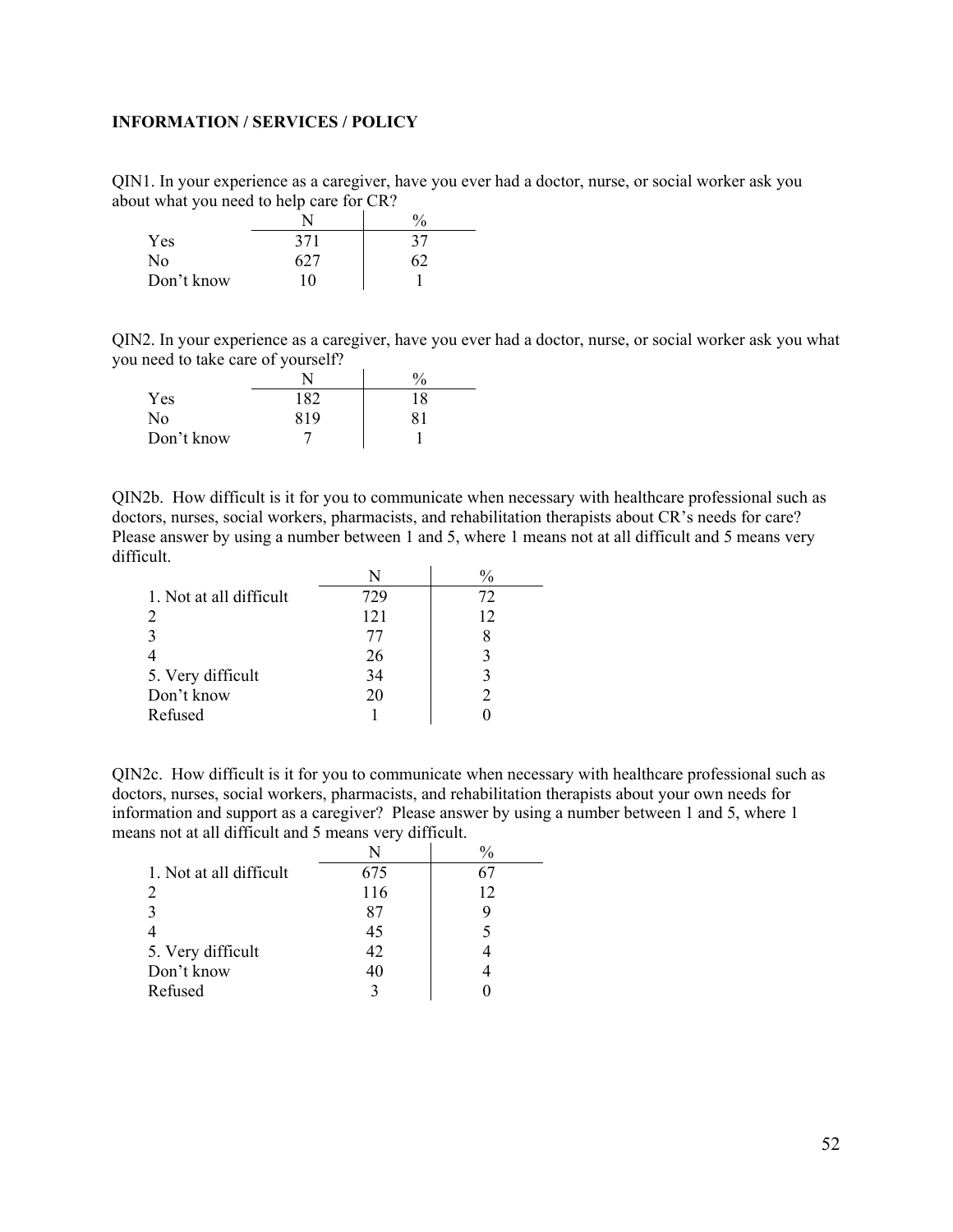QIN3. How difficult is it to locate and arrange for affordable community-based services in CR's local area that could help you care for CR, such as like delivered meals and transportation? Please answer by using a number between 1 and 5, where 1 means not at all difficult and 5 means very difficult.

|                             | N   |    |
|-----------------------------|-----|----|
| 1. Not at all difficult     | 394 | 39 |
| $\mathcal{D}_{\mathcal{L}}$ | 90  |    |
|                             | 112 | 11 |
|                             | 71  |    |
| 5. Very difficult           | 86  |    |
| Not applicable              | 249 | 25 |
| Refused                     |     |    |

QIN3a. How difficult is it to locate and arrange for affordable paid in-home personal care such as helping with bathing, dressing, and meals? Please answer by using a number between 1 and 5, where 1 means not at all difficult and 5 means very difficult.

|                         |     | $\frac{0}{0}$ |
|-------------------------|-----|---------------|
| 1. Not at all difficult | 328 | 33            |
| 2                       | 95  |               |
|                         | 106 | 11            |
|                         | 60  | h             |
| 5. Very difficult       | 133 | 13            |
| Not applicable          | 280 | 28            |
| Refused                 |     |               |

QIN3b. How difficult is it to locate and arrange for affordable community-based service providers that you can trust to provide good care for CR? Please answer by using a number between 1 and 5, where 1 means not at all difficult and 5 means very difficult.

|                             | N   | $\frac{0}{0}$ |
|-----------------------------|-----|---------------|
| 1. Not at all difficult     | 277 | 28            |
| $\mathcal{D}_{\mathcal{L}}$ | 77  |               |
|                             | 132 | 13            |
|                             | 97  | 10            |
| 5. Very difficult           | 147 | 15            |
| Not applicable              | 274 | 27            |
| Refused                     |     |               |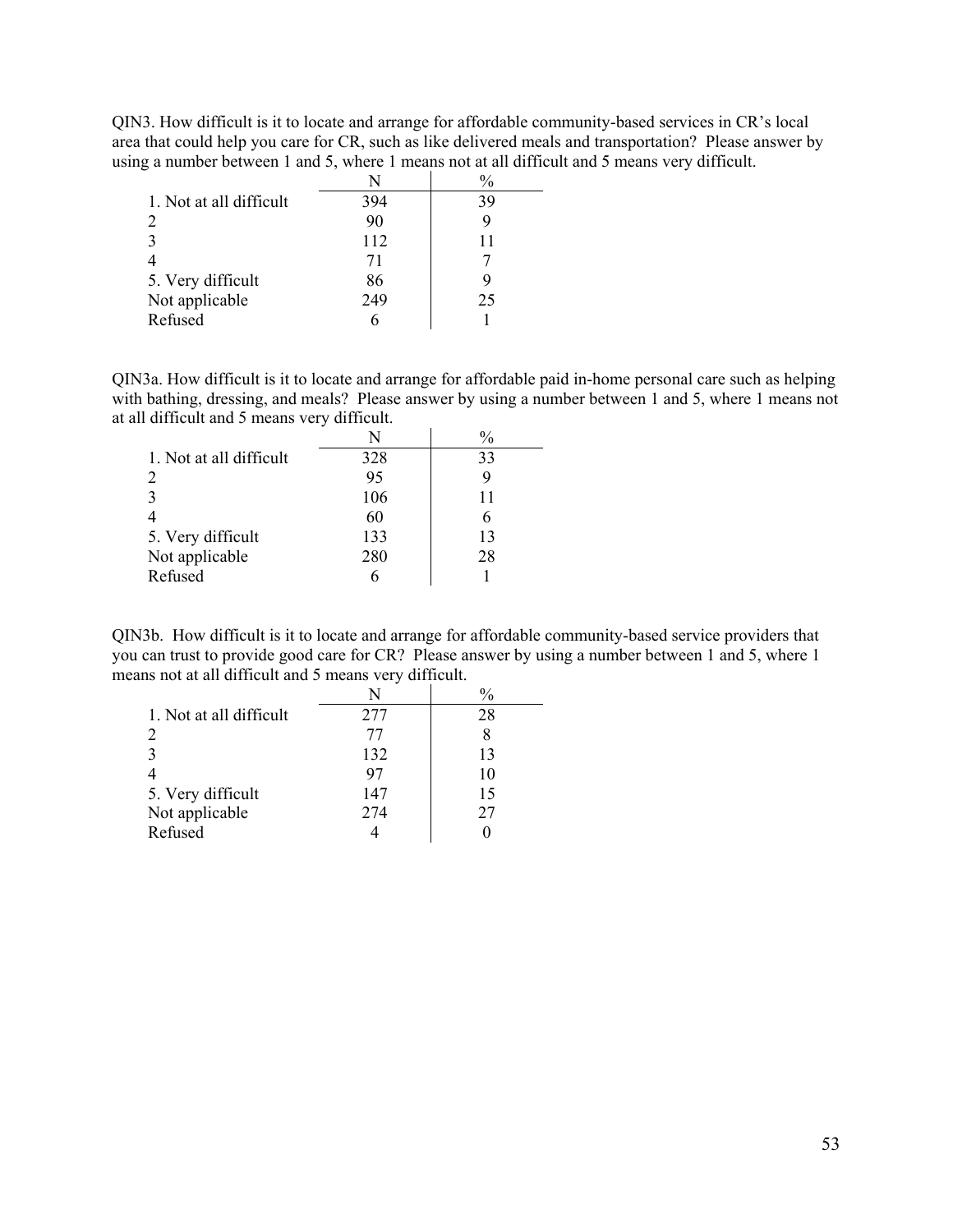|                                                                                                                                                      | N   | $\frac{0}{0}$ |
|------------------------------------------------------------------------------------------------------------------------------------------------------|-----|---------------|
| Requiring health care providers to include your name on CR's<br>medical chart, so you are part of conversations or decisions about<br>[his/her] care | 845 | 84            |
| Requiring hospitals to keep you informed about major decisions,<br>like transferring or discharging CR                                               | 867 | 86            |
| Requiring hospitals or facilities to instruct or demonstrate any<br>medical or nursing tasks you might need to do                                    | 875 | 87            |
| Having respite services available, where someone would take<br>care of CR to give you a break                                                        | 715 | 71            |
| Requiring a doctor, nurse, or social worker ask you about what<br>you need to help care for CR                                                       | 793 | 79            |
| Requiring a doctor, nurse, or social worker ask you about what<br>you need to take care of yourself                                                  | 644 | 64            |
| None of the above                                                                                                                                    | 55  | 6             |
| Don't know                                                                                                                                           | 7   |               |

QIN4. Various organizations are thinking about ways to help caregivers like you. Which of the following do you think would be helpful to you? *(multiple responses accepted)* 

QIN5. Next I'll read three ways that people are proposing to help caregivers financially. Please tell me which ONE you would find most helpful.

|                                                                                |     | $\frac{0}{0}$ |
|--------------------------------------------------------------------------------|-----|---------------|
| An income tax credit to caregivers, to help offset the cost of care            | 325 |               |
| A partially paid leave of absence from work for caregivers who are<br>employed | 171 |               |
| A program where caregivers could be paid for at least some of the              | 450 | 45            |
| hours they provide care                                                        |     |               |
| Don't know                                                                     |     |               |
| Refused                                                                        |     |               |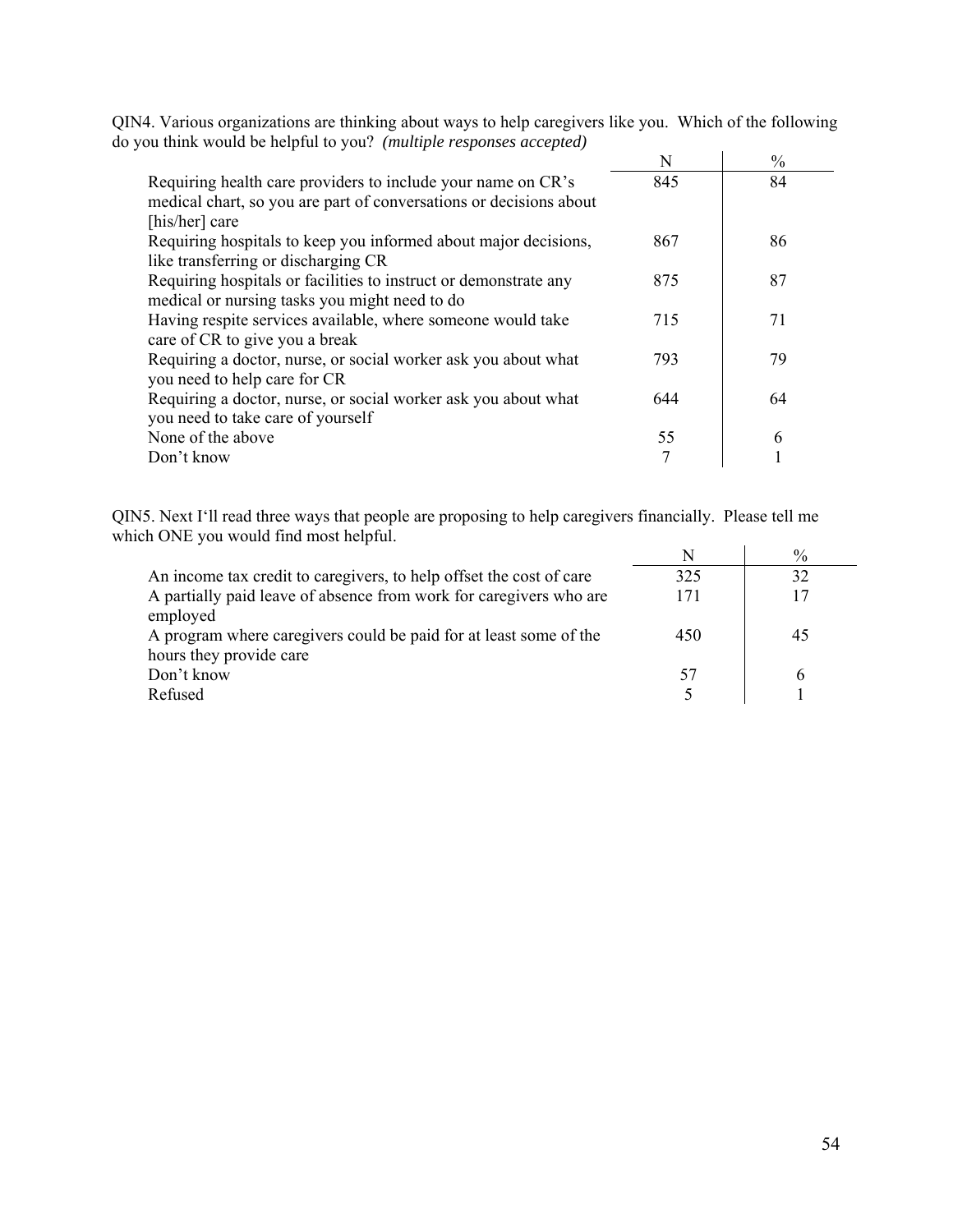#### <span id="page-54-0"></span>**HEALTH INSURANCE AND INCOME**

QHI1pre. We have a few last questions.

QHI1. Are you currently covered by Medicare, a health insurance program for person 65 years and over and persons with disabilities?

|                               |     | $\frac{0}{0}$ |
|-------------------------------|-----|---------------|
| <b>Yes</b>                    | 415 |               |
| $No \rightarrow QHI3$         | 590 | 59            |
| Don't know $\rightarrow$ QHI3 |     |               |

QHI2. Some people with Medicare also have a Medigap or Medicare Supplement plan. Do you have this type of health insurance coverage?

|            | _   | 70 |
|------------|-----|----|
| Yes        | 273 | 66 |
| No         | 130 | 31 |
| Don't know |     |    |

QHI3. Medicaid is a state program for low-income persons or for persons on public assistance. Are you now covered by Medicaid?

|            |     | $\frac{0}{0}$ |
|------------|-----|---------------|
| Yes        | 122 | 12            |
| No         | 873 | 87            |
| Don't know | 13  |               |

QHI4. Are you currently covered by a private health insurance plan? IF NEEDED: This may be a policy you [or your {spouse/partner} ]have through a job, a labor union, or an association or organization you belong to. It may also be bought directly from an insurance agent or company.

|            |     | $^{0}\!/_{0}$ |
|------------|-----|---------------|
| Yes        | 756 | 75.           |
| No         | 241 | 24            |
| Don't know |     |               |

QHI5. TRICARE and CHAMPVA are health care programs for active duty and retired members of the uniformed Armed Forces, their families, and survivors. Are you now covered by either one of these programs?

|            |     | $\frac{0}{0}$ |
|------------|-----|---------------|
| Yes        | 30  |               |
| No         | 975 | 97            |
| Don't know |     |               |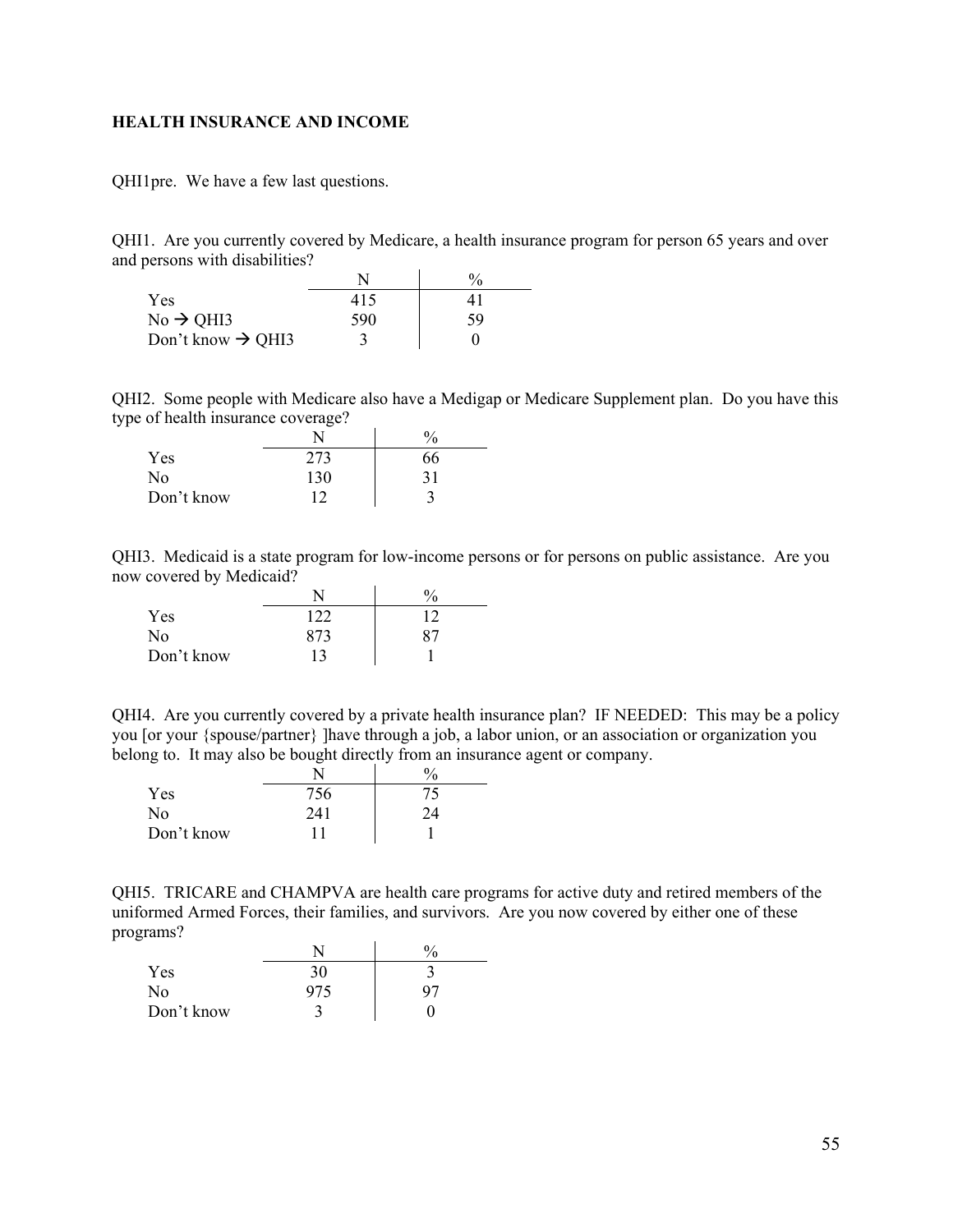QHI7C. What kind of health insurance does the CR have? *(multiple responses accepted)* 

|                          |     | $\frac{0}{0}$ |
|--------------------------|-----|---------------|
| Medicare                 | 767 | 76            |
| Medicaid                 | 180 | 18            |
| Private Health Insurance | 561 | 56            |
| Tricare/CHAMPVA          | 35  |               |
| Don't know               | 39  |               |

QHI8. Do you own your home? *(select "yes" if owned with spouse/partner)* 

| Yes            | 765 | 76 |
|----------------|-----|----|
| N <sub>0</sub> | 239 | 24 |
| Don't know     |     | 0  |
| Refused        | 3   | וו |

QHI9A. Do you [and your {spouse/partner}] have any checking accounts?

|         |     | $\%$ |
|---------|-----|------|
| Yes     | 959 | 95   |
| No      | 40  |      |
| Refused |     |      |

QHI9B. Do you [and your {spouse/partner}] have any savings or money market accounts?

|         | _   | $\mathbf{0}$<br>′Ο |
|---------|-----|--------------------|
| Yes     | 742 |                    |
| No      | 248 | つく<br>ر ے          |
| Refused | 18  |                    |

QHI9C. Do you [and your {spouse/partner}] have any certificates of deposit?

| Yes            | 180 | 18 |
|----------------|-----|----|
| N <sub>0</sub> | 776 |    |
| Don't know     | 29  | 3  |
| Refused        | 23  |    |

QHI9D. Do you [and your {spouse/partner}] retirement plans such as IRAs, SEPs, 401K, or 403b plans?

| Yes        | 703 | 70 |
|------------|-----|----|
| No         | 285 | 28 |
| Don't know | 3   | 0  |
| Refused    | 17  |    |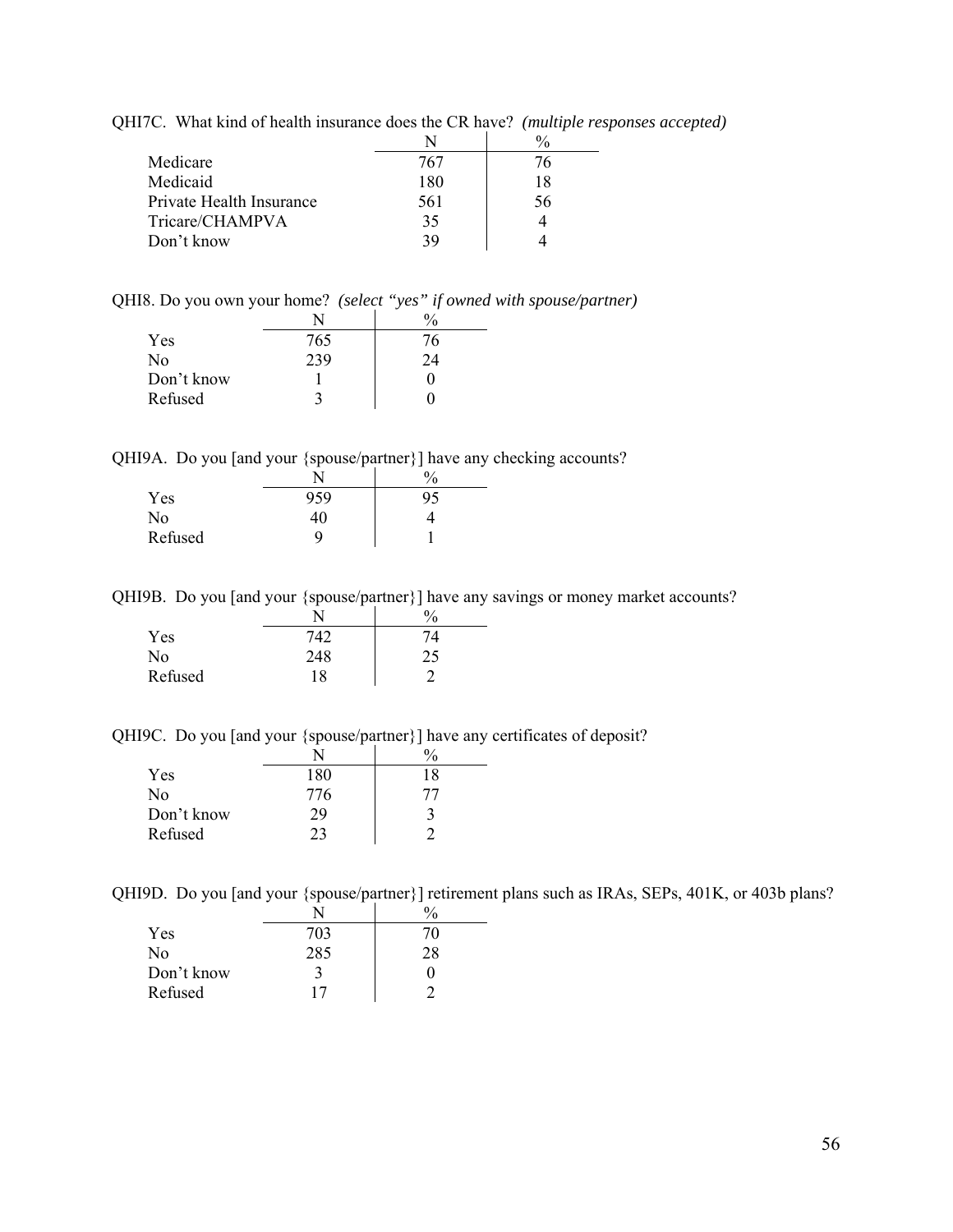QHI9E. Do you [and your {spouse/partner}] stocks or mutual funds that are not in retirement accounts?

| Yes            | 338 | 34  |
|----------------|-----|-----|
| N <sub>0</sub> | 632 | h i |
| Don't know     | 16  |     |
| Refused        | າາ  |     |

QHI10. Now thinking about the income that you [and your {spouse/partner}] have from [work and] all other sources, about how much was your [and your {spouse/partner's}] total income for the last year (in the last 12 months ending in December 2016) before taxes?

|                                  | N   | $\frac{0}{0}$ |
|----------------------------------|-----|---------------|
| $0 -$ less than \$10,000         | 60  | 6             |
| \$10,000 to less than \$20,000   | 84  | 8             |
| \$20,000 to less than \$30,000   | 84  | 8             |
| \$30,000 to less than \$40,000   | 109 | 11            |
| \$40,000 to less than \$50,000   | 87  | 9             |
| \$50,000 to less than \$60,000   | 82  | 8             |
| \$60,000 to less than \$70,000   | 72  |               |
| \$70,000 to less than \$80,000   | 50  | 5             |
| \$80,000 to less than \$90,000   | 44  | 4             |
| \$90,000 to less than \$100,000  | 42  | 4             |
| \$100,000 to less than \$110,000 | 37  | 4             |
| \$110,000 to less than \$120,000 | 13  |               |
| \$120,000 to less than \$130,000 | 15  | 2             |
| \$130,000 to less than \$140,000 | 2   | $\Omega$      |
| \$140,000 to less than \$150,000 | 17  | 2             |
| More than \$150,000              | 59  | 6             |
| Don't know                       | 46  | 5             |
| Refused                          | 105 | 10            |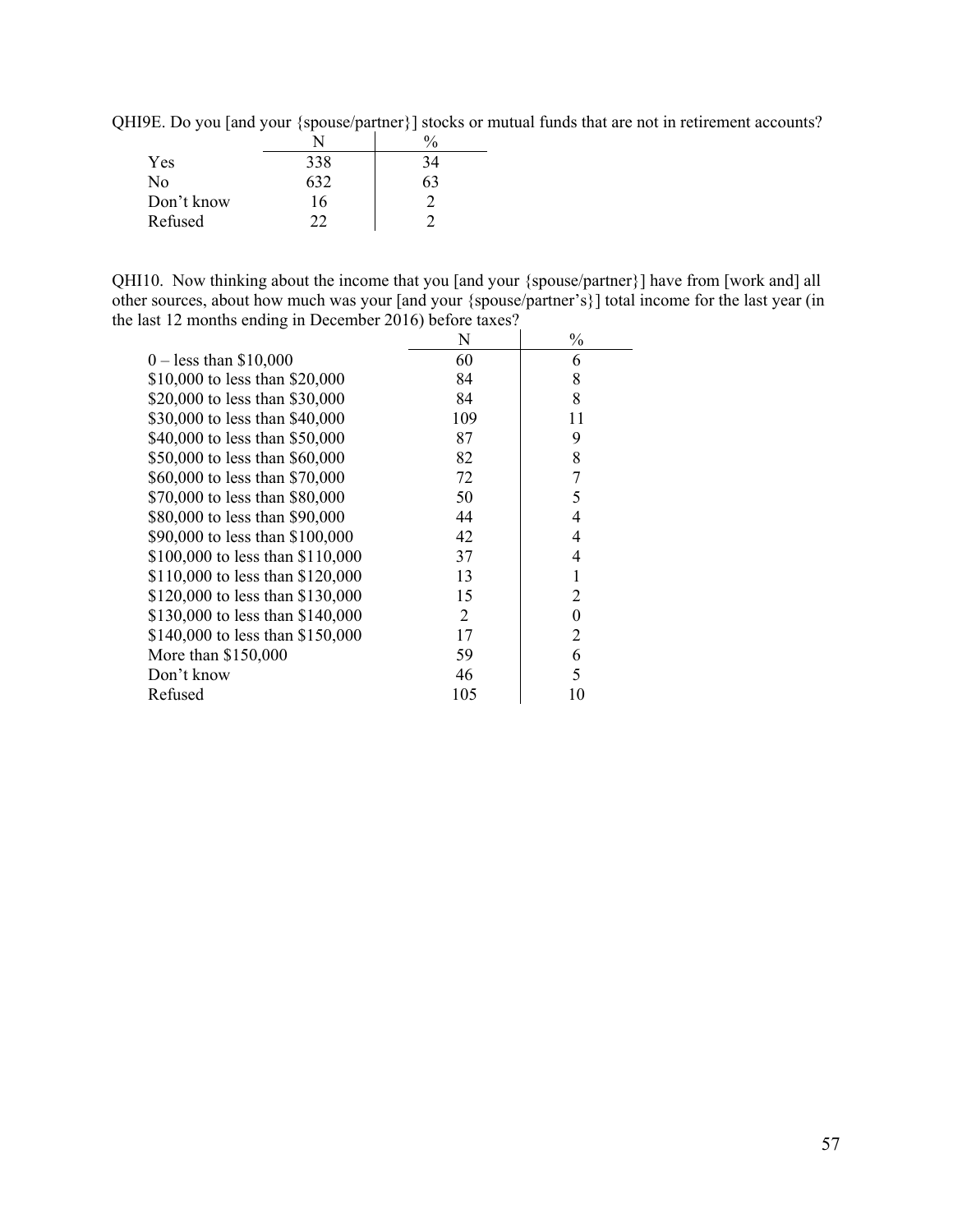QHI14A. Family members often help each other out financially. In the last year have you used your own money to pay for CR's medications or medical care?

|            |     | $\frac{0}{0}$ |
|------------|-----|---------------|
| Yes        | 396 | 39            |
| No         | 603 | 60            |
| Don't know |     |               |
| Refused    |     |               |

QHI14B. In the last year have you used your own money to pay for CR's Medicare premiums or copayments or other insurance premiums and copayments?

| Yes        | 213 | 21 |
|------------|-----|----|
| No         | 783 | 7Χ |
| Don't know |     |    |
| Refused    |     |    |

QHI14C. In the last year have you used your own money to pay for mobility devices for CR such as walkers, canes, or wheelchairs?

| Yes            | 137 | 14 |
|----------------|-----|----|
| N <sub>0</sub> | 866 | 86 |
| Don't know     |     |    |
| Refused        |     |    |

QHI14D. In the last year have you used your own money to pay for features that made CR's home safer such as a railing or a ramp, grab bars in the bathroom, a seat for the shower or tub, or an emergency call system?

|            |     | $\frac{0}{0}$ |
|------------|-----|---------------|
| Yes        | 279 | 28            |
| No         | 724 | 72            |
| Don't know |     |               |
| Refused    |     |               |

QHI14E. In the last year have you used your own money to pay for any other assistive devices for CR that make it easier or safer for [him/her] to do activities or do them on [his/her] own? This includes devices to help [him/her] see, hear, reach, hold things, or pick things up.

|            | N   |    |
|------------|-----|----|
| Yes        | 203 | 20 |
| No         | 800 | 7Q |
| Don't know |     |    |
| Refused    | 3   |    |